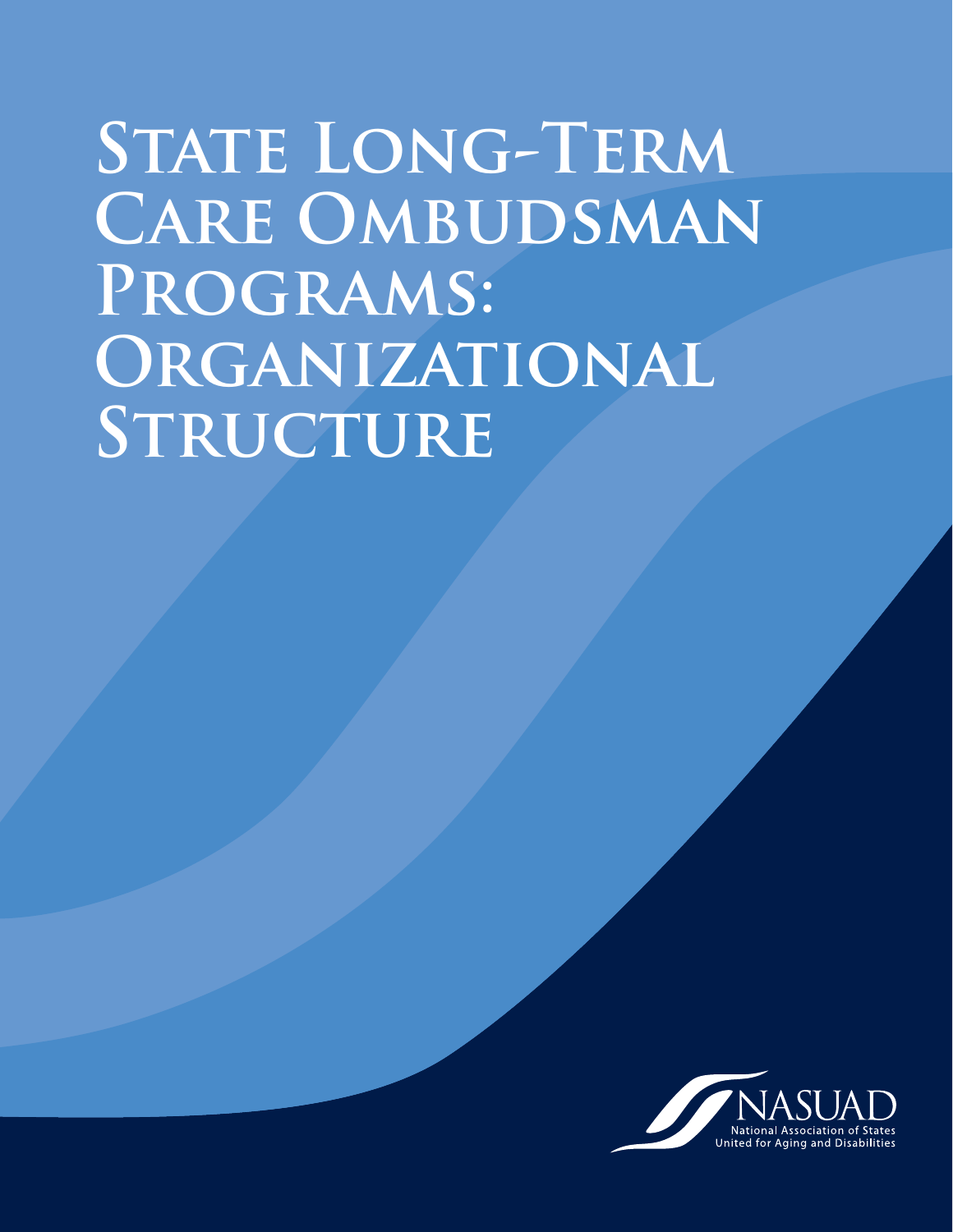#### **The** NATIONAL LONG-TERM CARE OMBUDSMAN RESOURCE CENTER (NORC)

**was established as a result of 1992 amendments to the Older Americans Act. Its purpose is to enhance the skills, knowledge and management capacity of the State Long-Term Care Ombudsman Programs. The Center provides national technical assistance, training and information dissemination, serving as a resource on Ombudsman Programs funded by State Agencies on Aging. The Center is administered by The National Consumer Voice for Quality Long-Term Care, in cooperation with the National Association of State United for Aging and Disabilities. For more information contact the Center at 1001 Connecticut, NA, Suite 632, Washington, DC 20036, (202) 332-2275, Fax: (202) 332-2949,** *www.ltcombudsman.org.*

#### **The** NATIONAL ASSOCIATION OF STATES UNITED FOR AGING AND

DISABILITIES (NASUAD) **was founded in 1964 under the name National Association of State Units on Aging (NASUA). In 2010, the organization changed its name to NASUAD in an effort to formally recognize the work that the state agencies were undertaking in the field of disability policy and advocacy. Today, NASUAD represents the nation's 56 state and territorial agencies on aging and disabilities and support visionary state leadership, the advancement of state systems innovation and the articulation of national policies that support home and community based services for older adults and individuals with disabilities, and their caregivers. The mission of the organization is to design, improve and sustain state systems delivering home and community based services and supports for people who are older or have a disability, and their caregivers. For more information, contact: NASUAD, 1201 15th Street, NW, Suite 350, Washington, DC 20005, (202) 898-2578, Fax: (202) 898-2583.** 

**The** NATIONAL CONSUMER VOICE FOR QUALITY LONG-TERM CARE, **founded in 1975, is a consumer-based nonprofit organization for local and state member groups and individuals, working to improve health care and the quality of life. For more information contact: The Consumer Voice at 1001 Connecticut, NW, Suite 632, Washington, DC 20036, (202)332-2275, Fax: (202) 332-2949.**

**This document was supported, in part, by a grant from the Administration on Aging, Administration for Community Living, U.S. Department of Health and Human Services. Grantees undertaking projects under government sponsorship are encouraged to express freely their finding and conclusions. Points of view or opinions do not, therefore, necessarily represent official Administration on Aging policy.**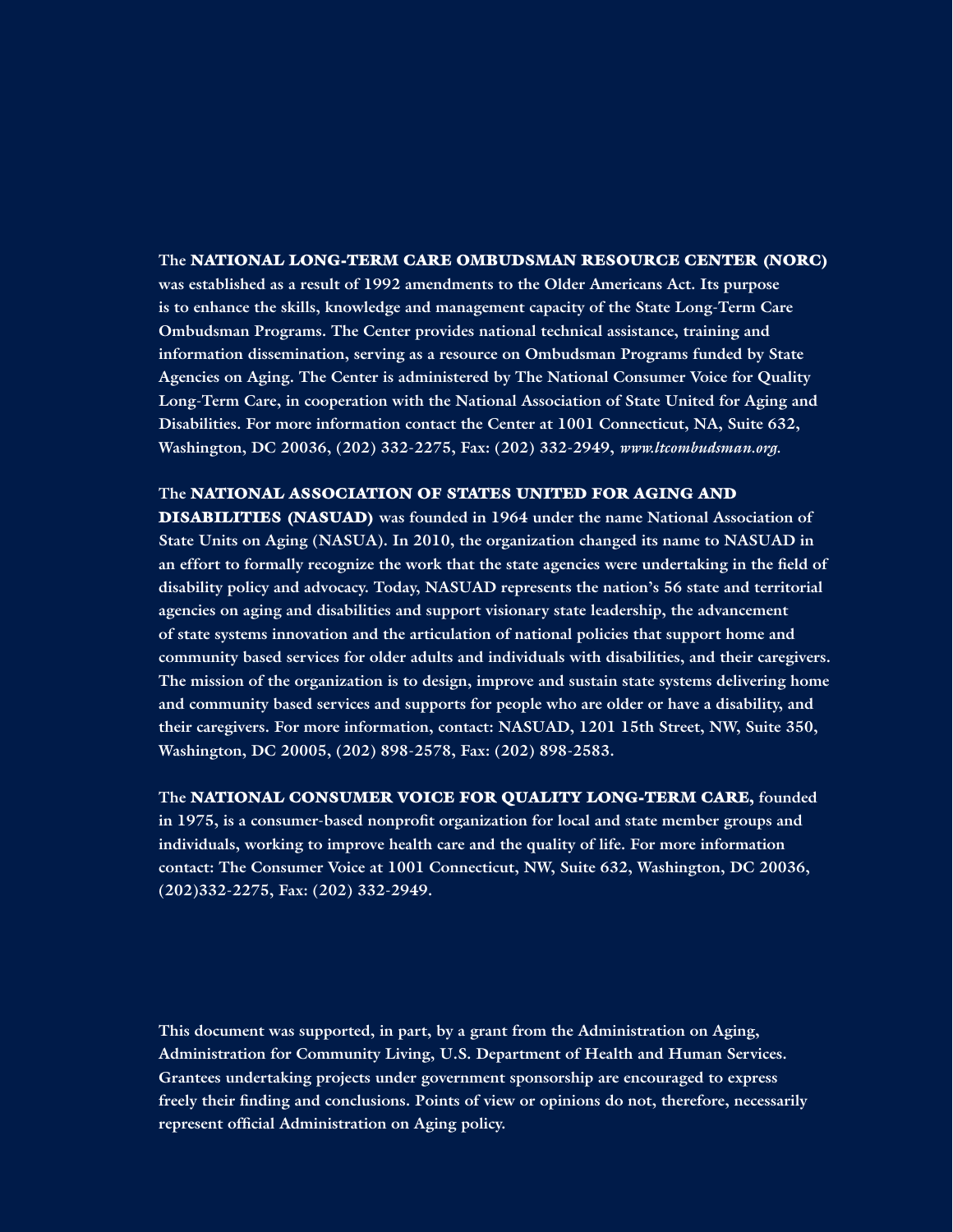# **STATE LONG-TERM CARE OMBUDSMAN Programs: Organizational STRUCTURE**

**Thank you to all the State Long-Term Care Ombudsmen who provided and reviewed information for this document.**

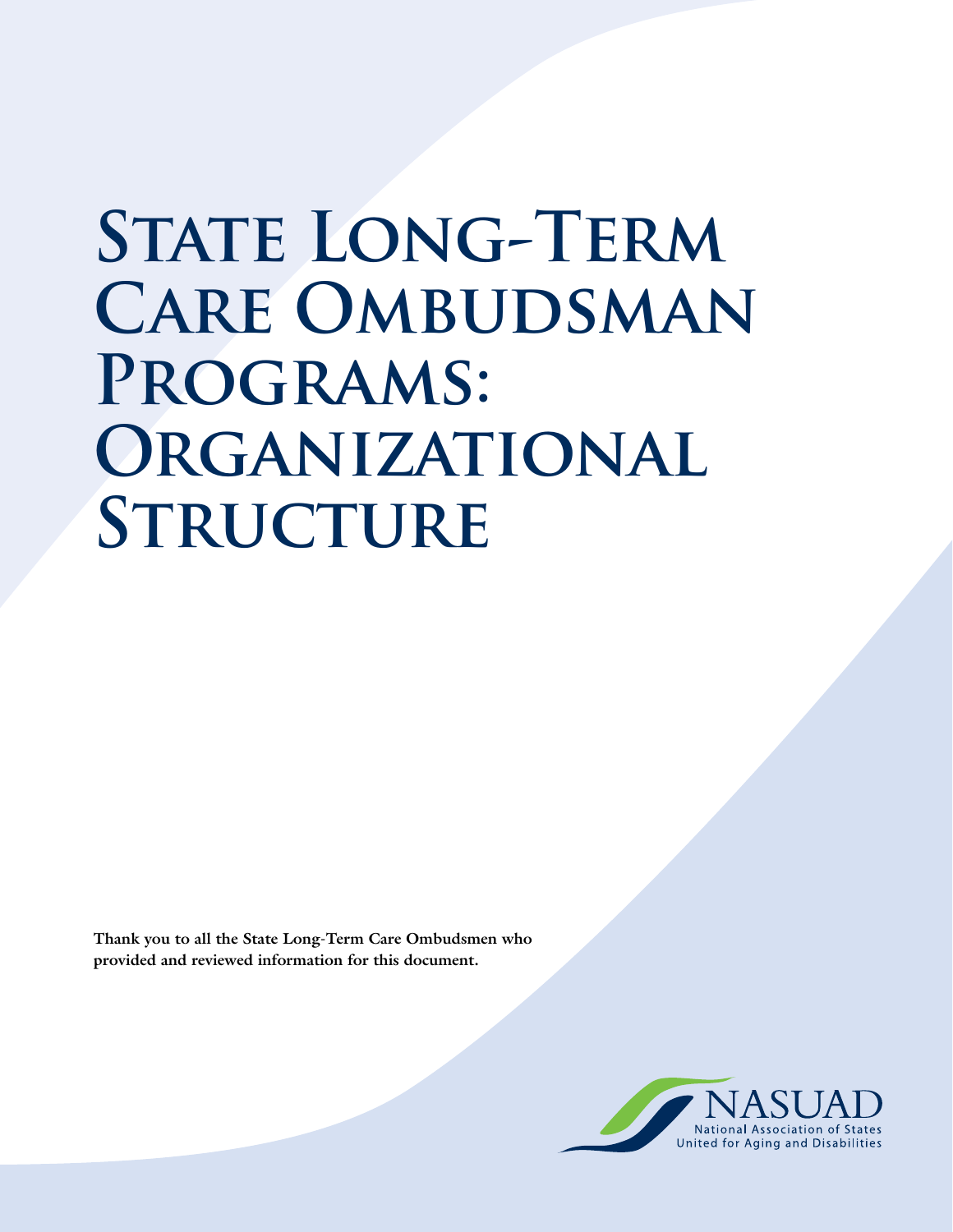### **Introduction**

### **State Long-Term Care Ombudsman Programs Organizational Structure**

By the late 1960s and early 1970s, it was becoming evident that problems of abuse, neglect and substandard care existed in nursing homes nationwide. The long-term care industry had grown unregulated and problems were evident. Substandard care was widespread and there was no recourse to address violations of residents' rights, health, and safety. The federal government began to see the need for a program to address widely reported problems.

The State Long-Term Care Ombudsman Program (SLTCOP) was created as an amendment to the Older Americans Act (OAA) in 1972. It began as a demonstration project. The original five demonstration programs were established to test different organizational structures for the program. Four of the demonstrations were located in state government agencies, and the fifth program tested a non-profit program model. In 1975, amendments to the OAA authorized the Administration on Aging (AoA) to make grants to states for the development of Nursing Home Ombudsman Programs. All states except two received grants that year and hired a Nursing Home Ombudsman Specialist.

In 1978, the program was elevated to a statutory level in the OAA with all states participating. The ombudsman program focused on complaint resolution and began to establish the framework of today's programs which rely heavily on local ombudsman staff and volunteers.

Amendments in 1981 re-named the program, the Long-Term Care Ombudsman Program (LTCOP), to reflect a broader scope of activities. In 1992, the program was added to the OAA as part of the Vulnerable Elder Rights title, Title VII, Section 712.

Since the beginning of the program, the goal has remained unchanged: to provide a voice for older adults and persons with disabilities that reside in long-term care settings. Even though all states have had the Long-Term Care Ombudsman Program for many years, there has been little change in the states' implementation of the program since its inception. In February 2015, ACL published the first regulations for the LTCOP to provide guidance so that consumers in every state and territory with an LTCOP receive effective ombudsman services. The regulations become effective July 2016.

NASUAD has compiled information from State Long-Term Care Ombudsmen regarding the SLTCOP structure within each state. As states look at their programs, this document provides information to help states assess structural changes that may be made to the program.

\*NOTE: For link to LTCOP regulation, click *https://federalregister.gov/a/2015-01914*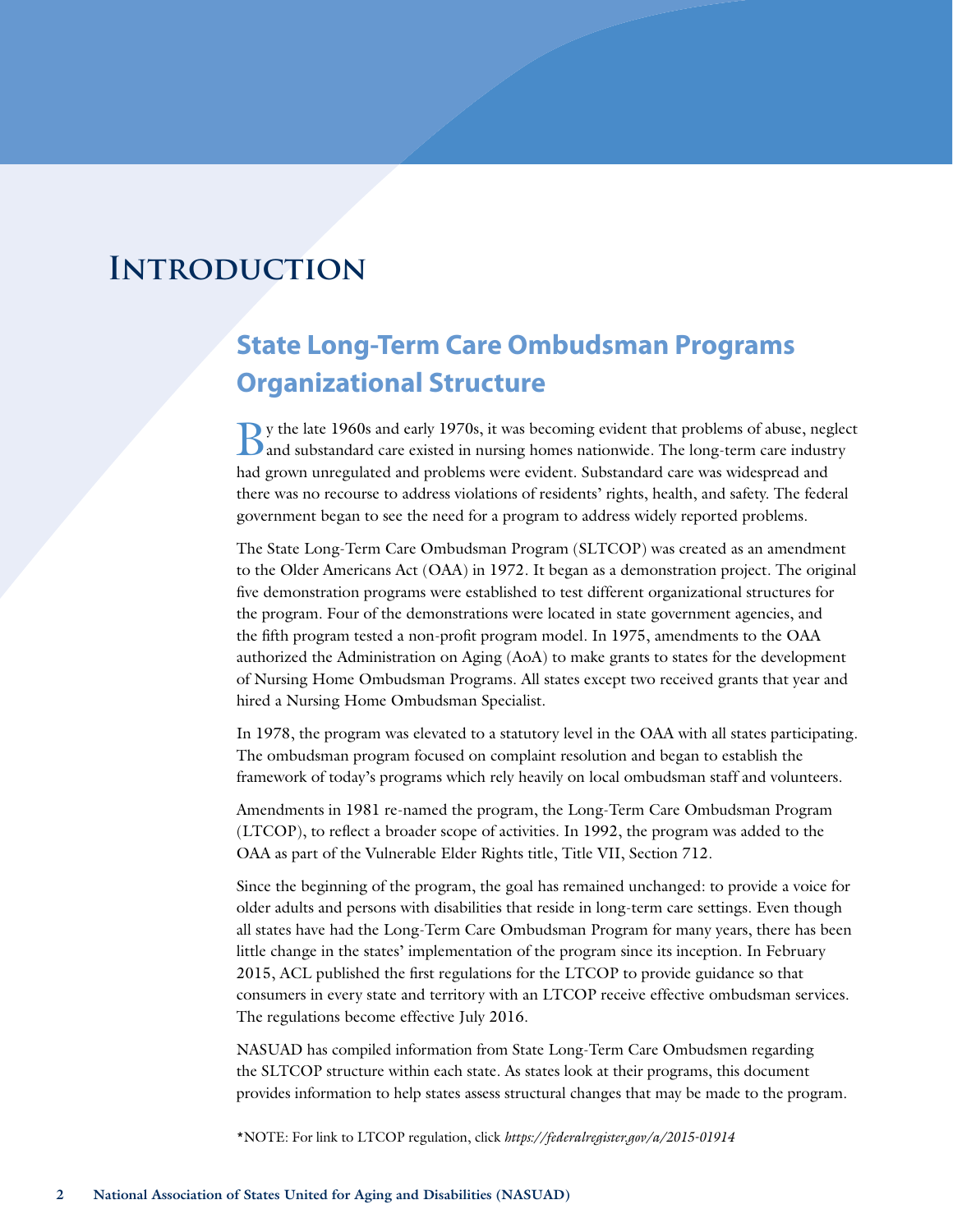### **Methodology**

In early 2015, the Long-Term Care Ombudsman Program organizational structure surve<br>information was drawn from one-on-one telephone interviews conducted by NASUAD n early 2015, the Long-Term Care Ombudsman Program organizational structure survey staff with each State Long-Term Care Ombudsman. Information focused on four (4) basic topic areas:

- 1. Office of the State Long-Term Care Ombudsman
	- a. organization placement
	- b. state office operations and staff
- 2. Management of Regional/District/Local program offices
	- a. contracted or not contracted
	- b. roles and responsibilities
	- c. management relationships
- 3. Volunteers
- 4. Comments regarding current structure

All fifty  $(50)$  states and the District of Columbia<sup>1</sup> were contacted, and a consistent set of questions were asked of each of them during the interview process. Most interviews took approximately one hour and addressed the organizational structure of the SLTCOP and the interrelationship of staff roles. After the initial telephone interviews, all information was assembled in a state-by-state format and distributed a second time to the SLTCO for confirmation of the information and accuracy. Responses were then assembled into two formats—first a standard organizational structure chart; and the second, a flow structure with more detailed information regarding roles and responsibilities. These were then assembled into one-page information sheets for each state. The goal of this formatting was to provide an at-a-glance reference that could be used to compare one state with another.

Tabulation of information into state-by-state tables and charts has resulted in a picture of the LTCOP across the nation and a tool for state-by-state comparisons. This document should provide state agency directors and SLTCO with a quick reference to compare their state with others.

Beginning in 2015, states are using the LTCOP regulations as a catalyst to examine their SLTCOP, assess compliance with the regulations, and implement remedies if areas of noncompliance are identified. States are considering effective practices in serving citizens who find themselves relying on others for care in a long-term setting.

 $\overline{\phantom{a}}$  , where  $\overline{\phantom{a}}$ 

<sup>1</sup> *The U.S. territories were not contacted for this study.*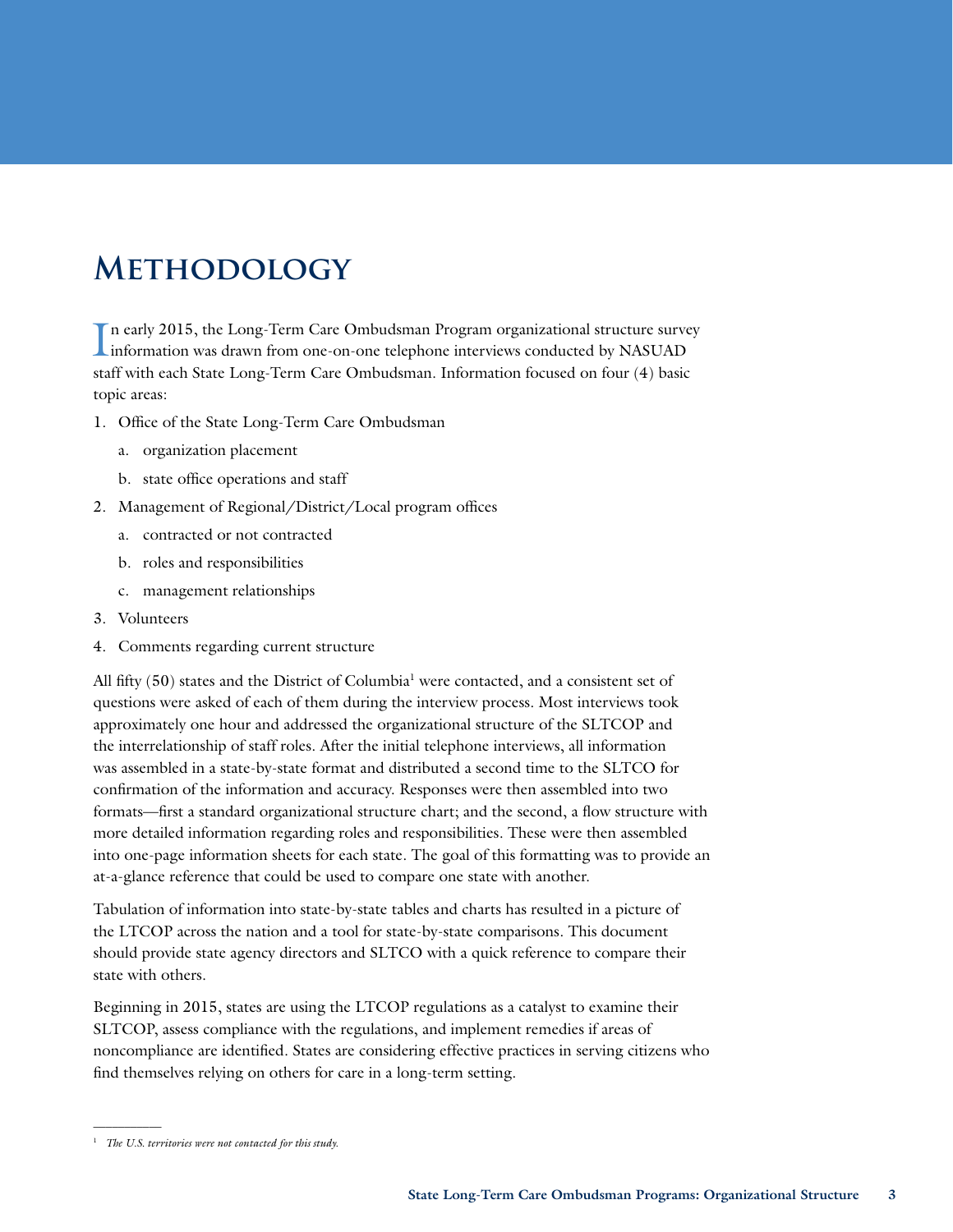### **Organizational Criteria**

Altionwide, the structure of any State's LTCOP has long been identified by the placement of the State Long-Term Care Ombudsman Office; therefore, NASUAD has used that as one criterion to assess organizational structure. While this is one measure of organization, it is not the only factor affecting management and efficiency of program. For the purposes of this document, NASUAD choose to add additional criteria to better describe organizational structure.

The following criteria were used in the examination of SLTCOP structure.

- 1. Placement of SLTCO Office in one of 6 locations
	- a. Within Cabinet-level State Unit on Aging (SUA)
	- b. Within SUA, which itself is part of a large umbrella agency
	- c. Outside SUA but in umbrella agency that includes SUA
	- d. Within another State government agency (not the SUA)
	- e. As an independent agency within state government
	- f. Outside state government within a contracted entity
- 2. Roles and Responsibilities of the SLTCO
- 3. Placement of regional/district/local Ombudsman programs
	- a. Employees of the SLTCO office
	- b. Contracted with Area Agencies on Aging (AAAs) or non-profit entities, not employees of the state or SLTCO office
- 4. Volunteer programs

### **General Findings**

#### **Basic LTCOP Structure**

#### *Centralized*

A centralized structure is generally defined as an organizational arrangement in which the state ombudsman and all regional/district/local ombudsman representatives of the office are employees of a single entity. Nineteen (19) states and the District of Columbia are organized in the centralized manner. In fourteen (14) states, the SLTCO and the regional/local ombudsman are state employees. In three (3) states and the District of Columbia, the state contracts or has an agreement with a non-profit entity to house the program in its entirety.

#### *Decentralized*

A decentralized structure is defined as an organizational arrangement in which the SLTCO is an employee of the state, or contracted entity, but the regional/district/local ombudsman representatives of the office are employed by another contracted entity (often the AAAs). In this structure, the SLTCO has programmatic oversight but not personnel oversight. Thirty-one (31) states are organized in this manner.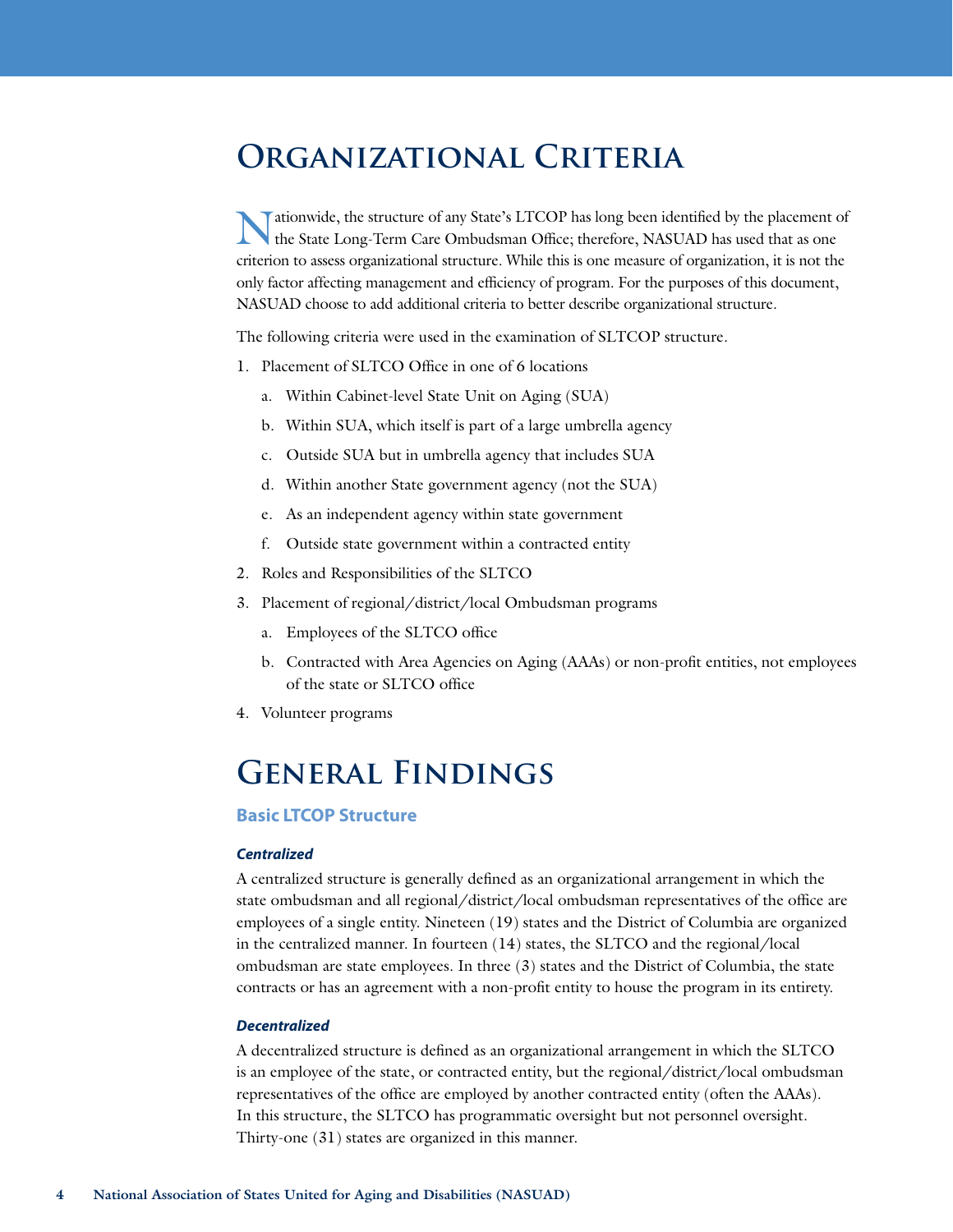#### **Placement of SLTCO Programs.**

Figure 1 shows the location of the SLTCO programs and the basic structure as centralized or decentralized. States with centralized programs have a solid color, while states with decentralized programs have a dotted pattern.

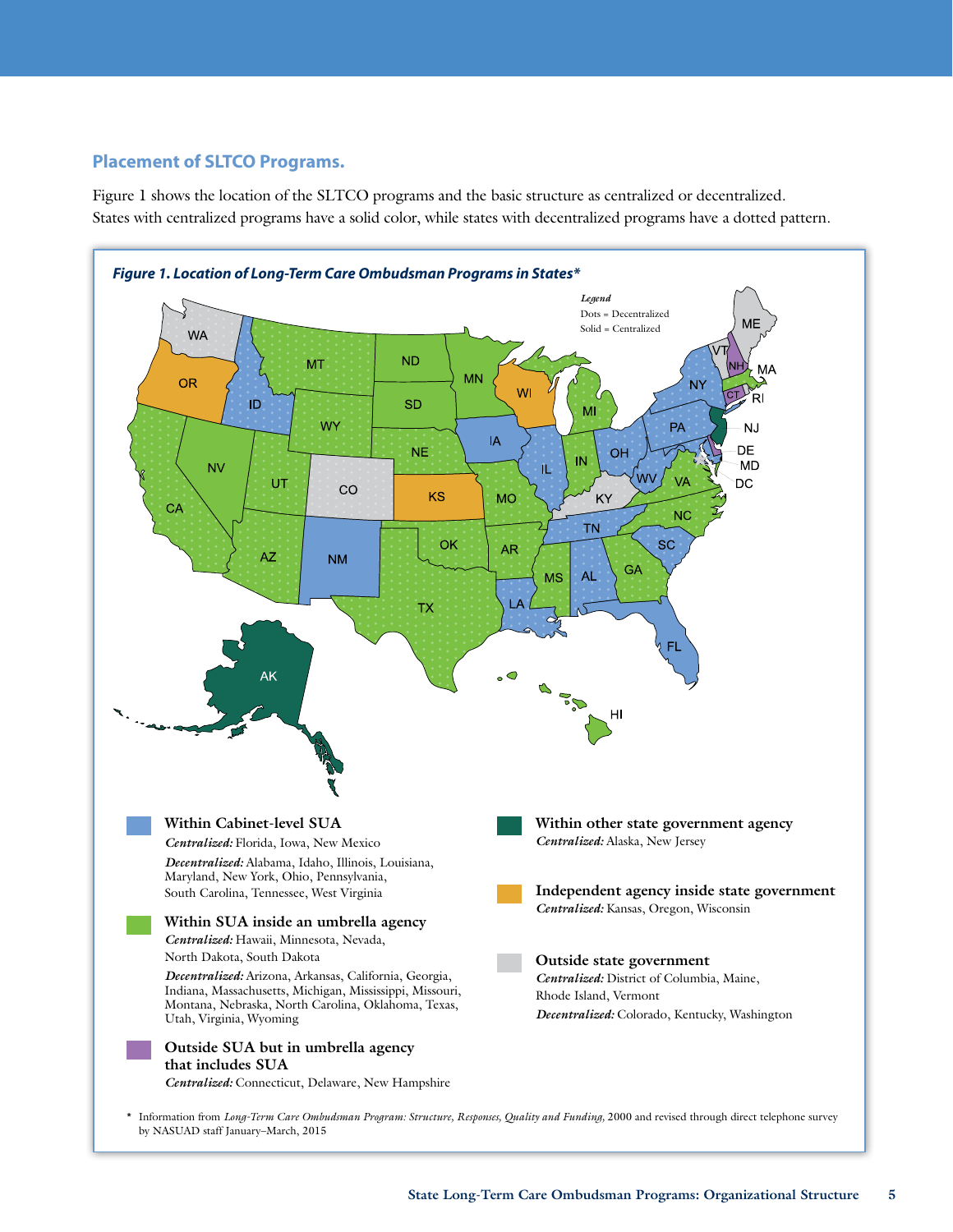| <b>Location of SLTCOP</b>                                     | <b>Centralized</b>         | <b>Decentralized</b>                                                        | <b>Total</b> |
|---------------------------------------------------------------|----------------------------|-----------------------------------------------------------------------------|--------------|
| Within Cabinet-level SUA                                      | 3<br>FL, IA, NM            | П<br>AL, ID, IL, LA, MD, NY,<br>OH, PA, SC, TN, WV                          |              |
| Within SUA inside large<br>umbrella agency                    | 5<br>HI, MN, NV,<br>ND, SD | 17<br>AZ, AR, CA, GA, IN, MA, MI, MS, MO,<br>MT, NE, NC, OK, TX, UT, VA, WY | 22           |
| Outside of SUA but in<br>umbrella agency that<br>includes SUA | 3<br>CT, DE, NH            | 0                                                                           | 3            |
| Within other state<br>government agency                       | $\mathfrak{D}$<br>AK, NJ   | $\Omega$                                                                    |              |
| Independent agency inside<br>state government                 | 3<br>KS, OR, WI            | $\theta$                                                                    |              |
| Outside state government                                      | DC, ME, RI, VT             | $\overline{3}$<br>CO, KY, WA                                                |              |
|                                                               | 20                         | 31                                                                          | 51           |

#### *Figure 2. Location of the Office of the State LTC Ombudsman*

### **Roles and Responsibilities of the SLTCO**

The State Long-Term Care Ombudsman roles and responsibilities are clearly stated in **the OAA and the LTCOP regulation. Although the SLTCO must comply with federal** direction in fulfilling the duties of the office, the organizational structure can affect the execution of those responsibilities.

Most (43) SLTCO are state employees whether they have a centralized or decentralized structure. The majority are hired by the SUA director or another state agency director; two (2) are Governor's appointees; three (3) are hired by Boards or Trusts; and seven (7) are hired by the contracted entity that has responsibility for the entire SLTCOP.

In centralized structures, the SLTCO has the management of the entire program including staff, and all activities. However, in a decentralized structure, the regional/district/local ombudsman are operationally located within a local ombudsman entity; that means the SLTCO has responsibility to designate, but does not have direct personnel management of the regional/district/local staff. The local ombudsman entity consists of representatives of the Office (ie staff and volunteers) but it is usually an entity within a larger "host agency." Often the SUA is the contracting entity for the state which can lead to the SLTCO having limited input into contract deliverables for their program.

Twenty-one (21) programs report that they are functionally separate and independent even though they may be organizationally part of another government entity. Due to the size of some programs, a few are attached to other government agencies for services such as human resources, information technology and finance. In those cases, the program management is done only by the SLTCO.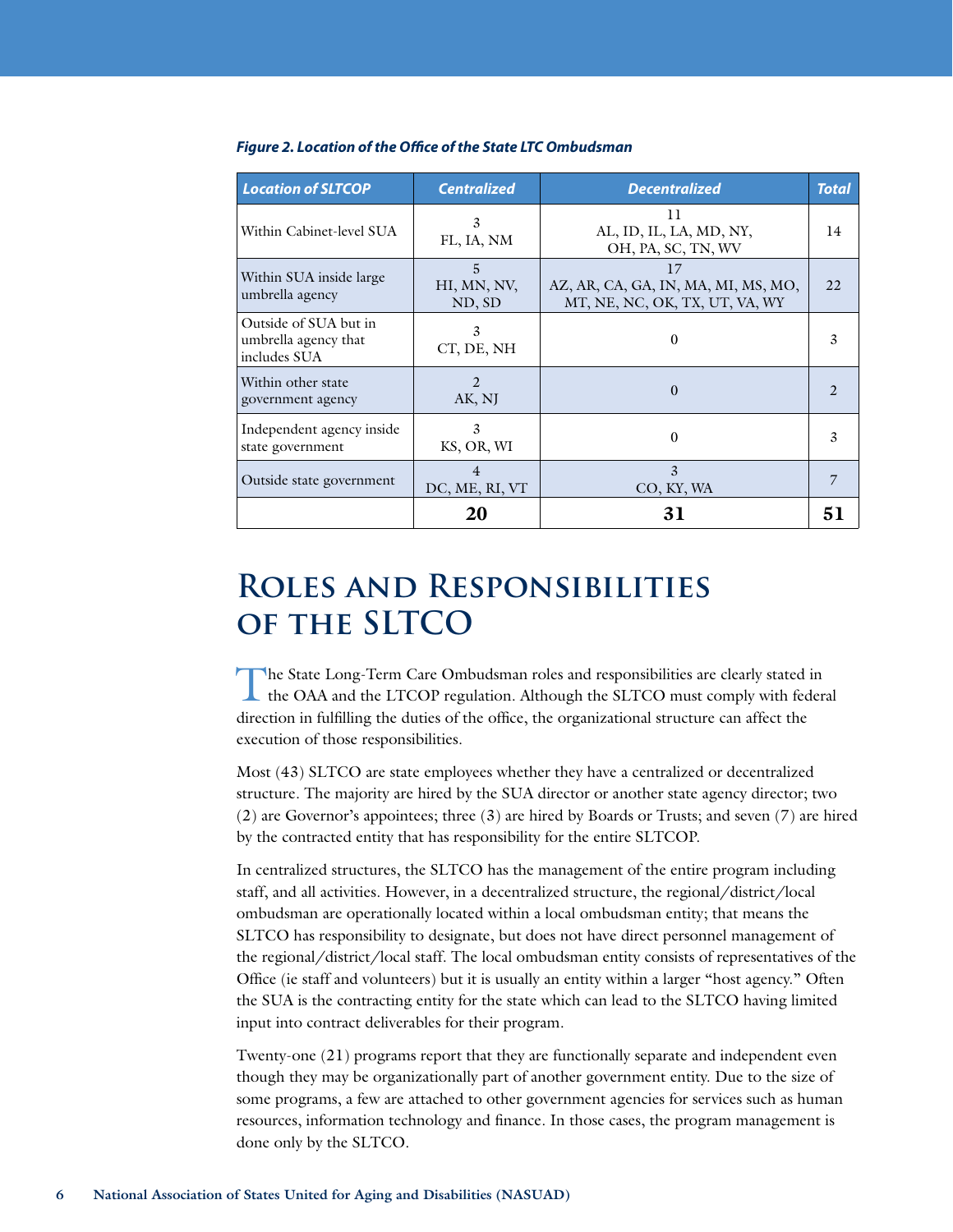### **Regional/District/Local OMBUDSMAN**

In the twenty (20) centralized programs, regional/district/local ombudsman are employees of the state or contracted entity and personnel management is provided by the SLTCO. of the state or contracted entity and personnel management is provided by the SLTCO. Regional/district/local ombudsman may be housed in offices across the state or in the central state office but are assigned cases and regions by the SLTCO based on statewide program needs. The SLTCO manages all aspects of the statewide program.

Of the thirty-one (31) programs that are decentralized, eleven (11) SUAs use only AAAs in their state as host agencies for regional/district/local ombudsman programs. An additional twenty (20) states use both AAAs and non-profit entities to manage the regional/district/ local programs. These arrangements can take the form of contracts (for all or part of OAA funded state services), MOUs, Area Aging plans (See note below), or grant awards.

In fifteen (15) states, the AAAs enter into third party contracts with host agencies to provide ombudsman services. These local programs are designated by the SLTCO as local ombudsman entities. In states that allow 3rd party agreements, the AAA or non-profit entity sets the contract standards based on the original contract between the state and the AAA or non-profit entity.

In decentralized programs, regional/district/local ombudsman are employees of the AAA or non-profit entity. The SLTCO may have some input into the hiring process but does not directly hire the ombudsmen. In addition, personnel management of the local ombudsman is done by the host agency with which the SUA has an agreement. In some states, the local ombudsmen wear multiple hats, splitting their time between more than one program. It is important for the SLTCO and the local designated entity to collaborate on contract standards in order to assure that contract deliverables meet the needs of the LTCOP.

*NOTE: As part of federal OAA funding requirements, states must submit a State Plan on Aging to the Administration for Community Living, Administration on Aging. These Plans can be for terms of 2, 3, or 4 years and include documentation on outcomes and achievements that the state hopes to accomplish; translates activities, data and outcomes into effective practice; provides a blueprint that spells out activities for the state; and defines the building of capacity for LTC efforts in the state. As part of these State Plans, each state receives an Area Plan on Aging from their designated Planning and Services Areas (PSAs) called Area Agencies on Aging (AAAs).*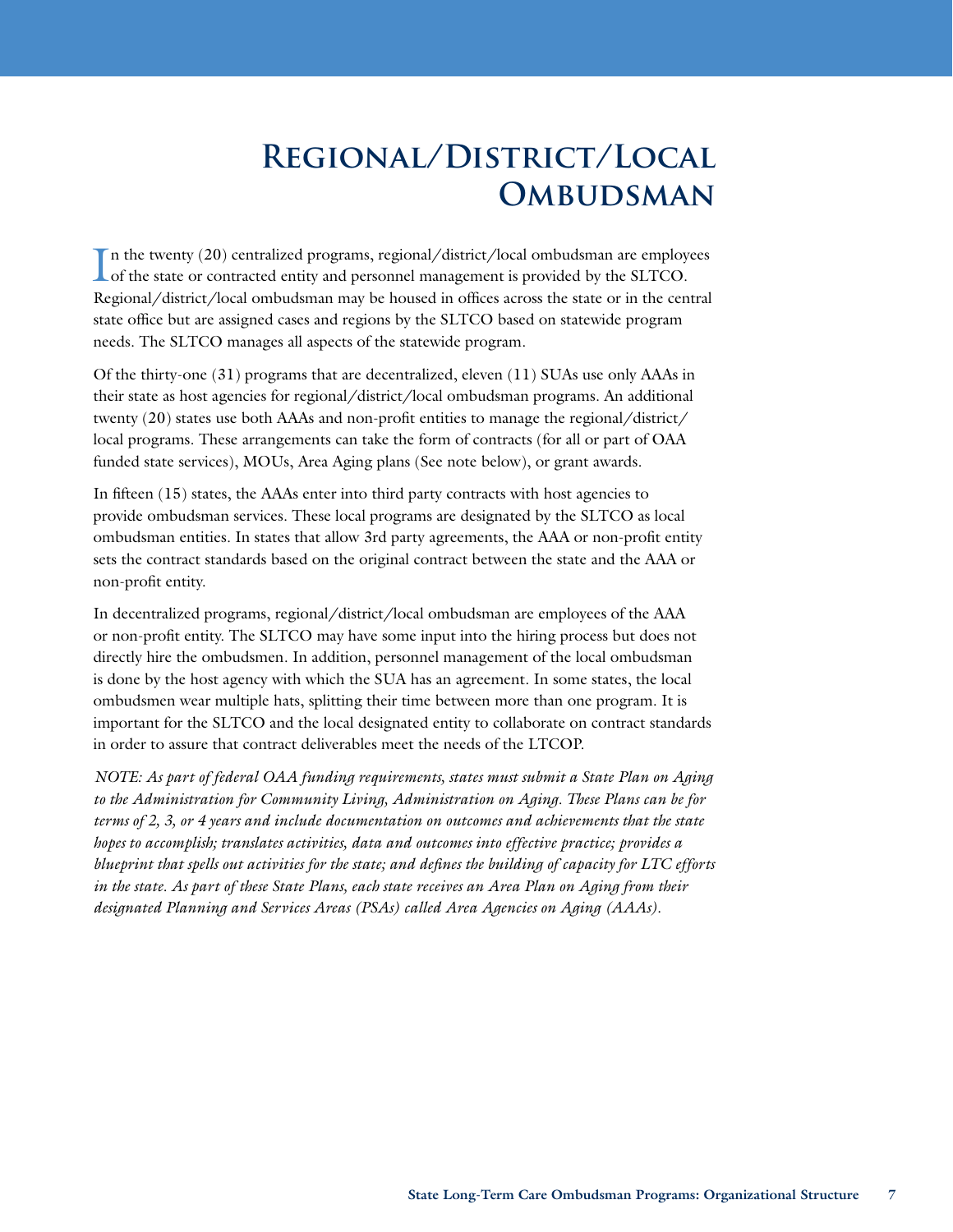### **Volunteers**

SLTCOP use unpaid staff in a state or regional/district/local program to assist in performing the activities and fulfilling the responsibilities of the program. All states, except three, have Volunteers.

Some states have a long history of working with volunteers and others are new in the last few years. Since its inception, the SLTCO program recognized that volunteers could serve residents in long-term care facilities with particular person-centered connections at the community level. Paid ombudsman staff agree that the program is more accessible to residents with the help of volunteers.

The OAA requires the SLTCO to designate all representatives of the office including the unpaid volunteer staff before they can act in any ombudsman capacity.

Volunteer activities vary from state to state. Functionally, the National Ombudsman Reporting System (NORS) classifies volunteers as certified or other. Long-Term Care Ombudsman volunteers are trained as follows:

- n *Friendly Visitor Volunteers* are trained to visit/meet with residents, intake complaints if needed, and refer the complaints to ombudsman paid staff for case investigation.
- *Multi-Tier Volunteers* are provided basic friendly visitor training but are allowed to continue into a more complex training to become a case investigator volunteer, if they are interested.
- **n** *Case Investigator Volunteers* are provided training to equip them with case investigation, resolution, and reporting skills. These volunteers are most often trained in the same manner as the paid regional/district/local staff and handle complex resident cases. However, most states request that abuse, neglect, and exploitation complaints are transferred to the paid ombudsman staff.
- *Administrative Volunteers* must meet the training requirements in their state and may assist with office or other duties including publications, social media, data entry, advisory councils, or office assistance.

Volunteer programs require time and money to be successful, yet only a few states have fulltime volunteer coordinators. In most states, the regional/district/local ombudsmen provide recruitment, training, and oversight of volunteers in their areas based on the standards and curriculum developed and mandated by the SLTCO.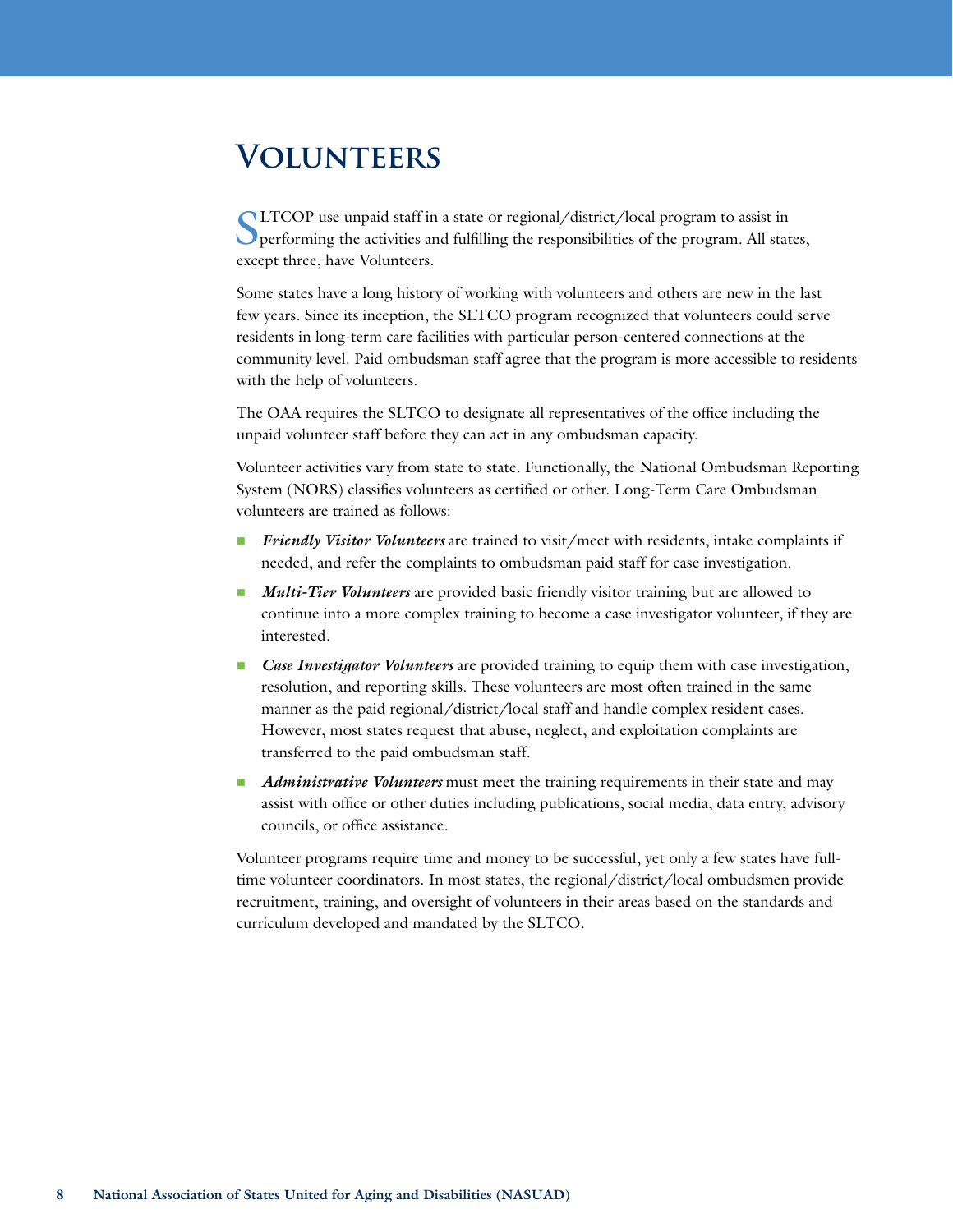### **Considerations for Determining Organizational Structure**

The interviewed SLTCO were invited to share their perspectives about their current organizational structure. NASUAD offers them below as considerations for assessing organizational structure changes.

For centralized structures housed in the SUA, access to other program directors and the support of administrative, IT, and fiscal staff in the larger agency can be a significant benefit. A larger agency, however, does include layers of management which made systems advocacy more challenging. Moreover, the SLTCO may be less connected to the regional/district/local staff, making staff management difficult.

Programs that were centralized or have been established as an independent agency/program felt their organizational structure provided freedom for advocacy, eliminated conflict of interest, and provided an independent ability to create a statewide Long-Term Care Ombudsman Program that served residents in long-term care settings.

For decentralized programs, SLTCOs found that because the local ombudsman is an employee of the contracted entity, not the SLTCO, they have difficulty ensuring consistent performance of the functions of the Office of the SLTCO. Without personnel management responsibilities, providing effective programmatic oversight can be problematic. Additionally, it is important for the SLTCO to have input into the contract for local ombudsman programs to ensure that all key elements are included.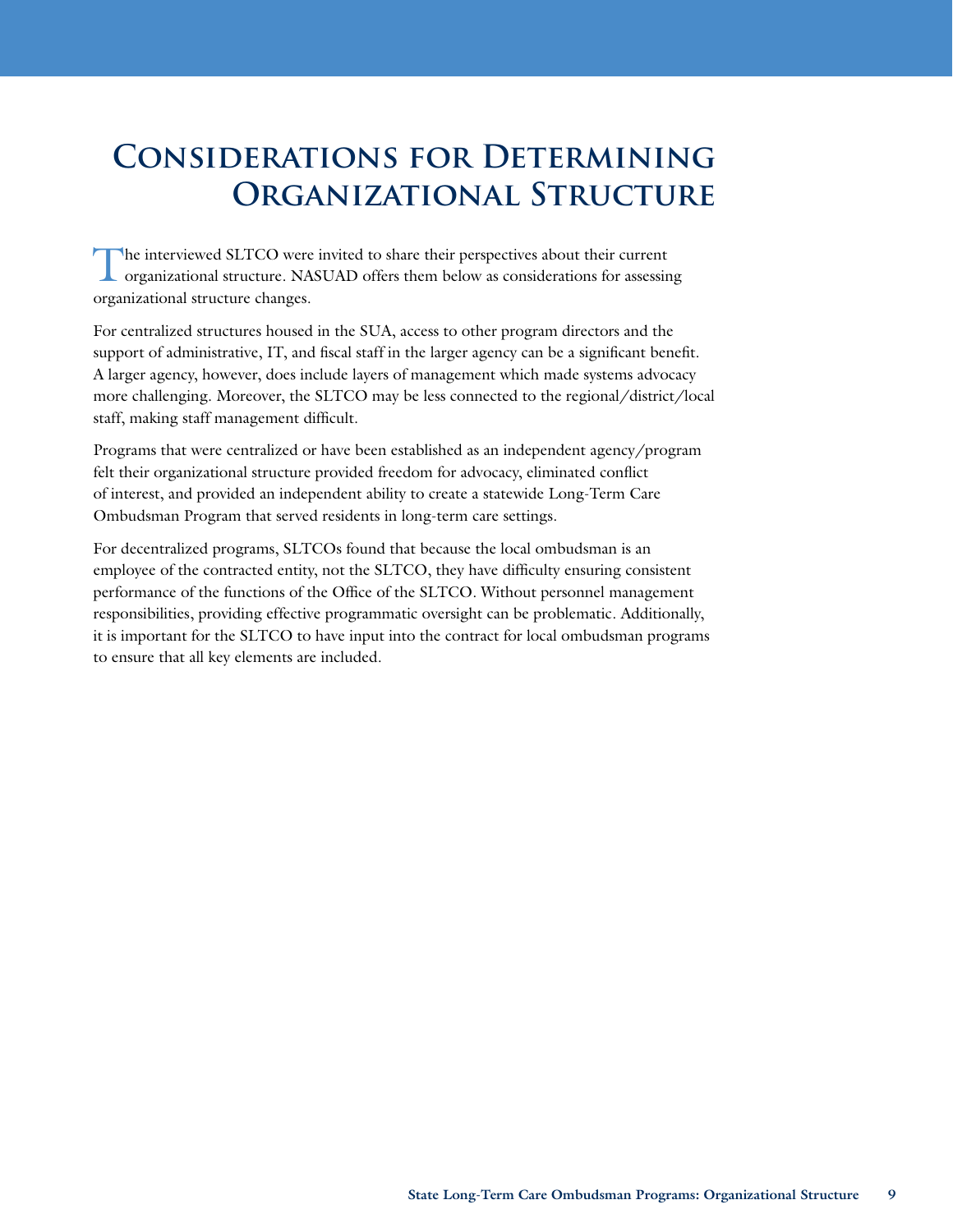### **Conclusion**

The purpose of the survey was to identify different organizational structures for SLTCO programs so that states had an easy comparison tool for analysis. It does not represent an assessment or commentary on program operation or effectiveness. In fact, the federal Administration on Aging has not indicated a preference for a particular organizational structure, but instead provides flexibility for the states. The OAA provides states with flexibility in the organizational structure it chooses to use to operate the SLTCOP.

The following pages provide a graphic depiction of each state's STLCOP organizational structure. The top half of each page provides an 'at-a-glance' view of the program, while the lower half provides more details on each component of the SLTCOP.

An additional tool for state information is the *"A Primer for State Aging Directors and Executive Staff: State Long-Term Care Ombudsman Program".* It is available electronically on the NASUAD website at *www.nasuad.org* or in hard copy by calling NASUAD at (202) 898-2578.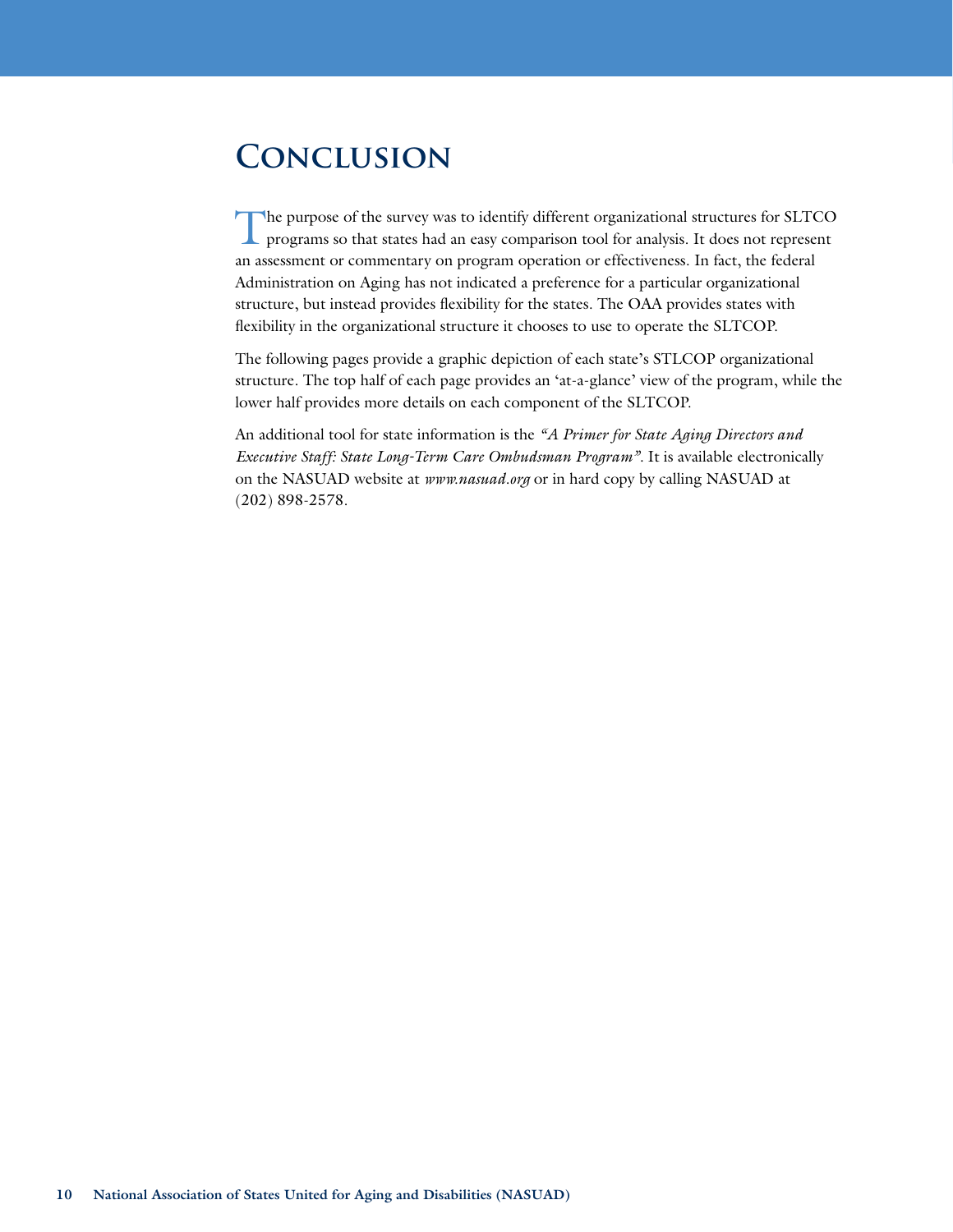# STATE-BY-STATE **ORGANIZATIONAL STRUCTURE**

*\*All data provided by telephone survey with each SLTCO.*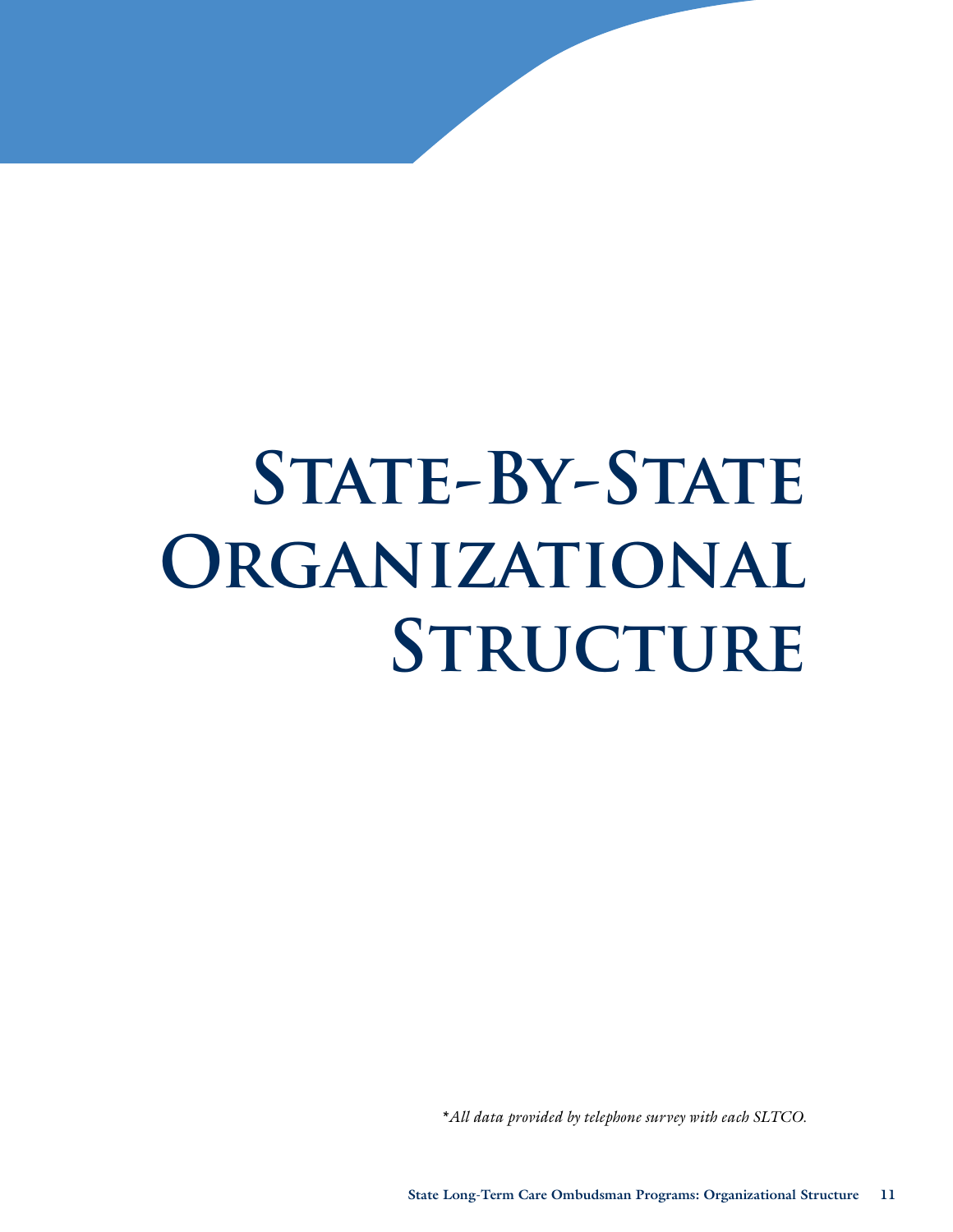





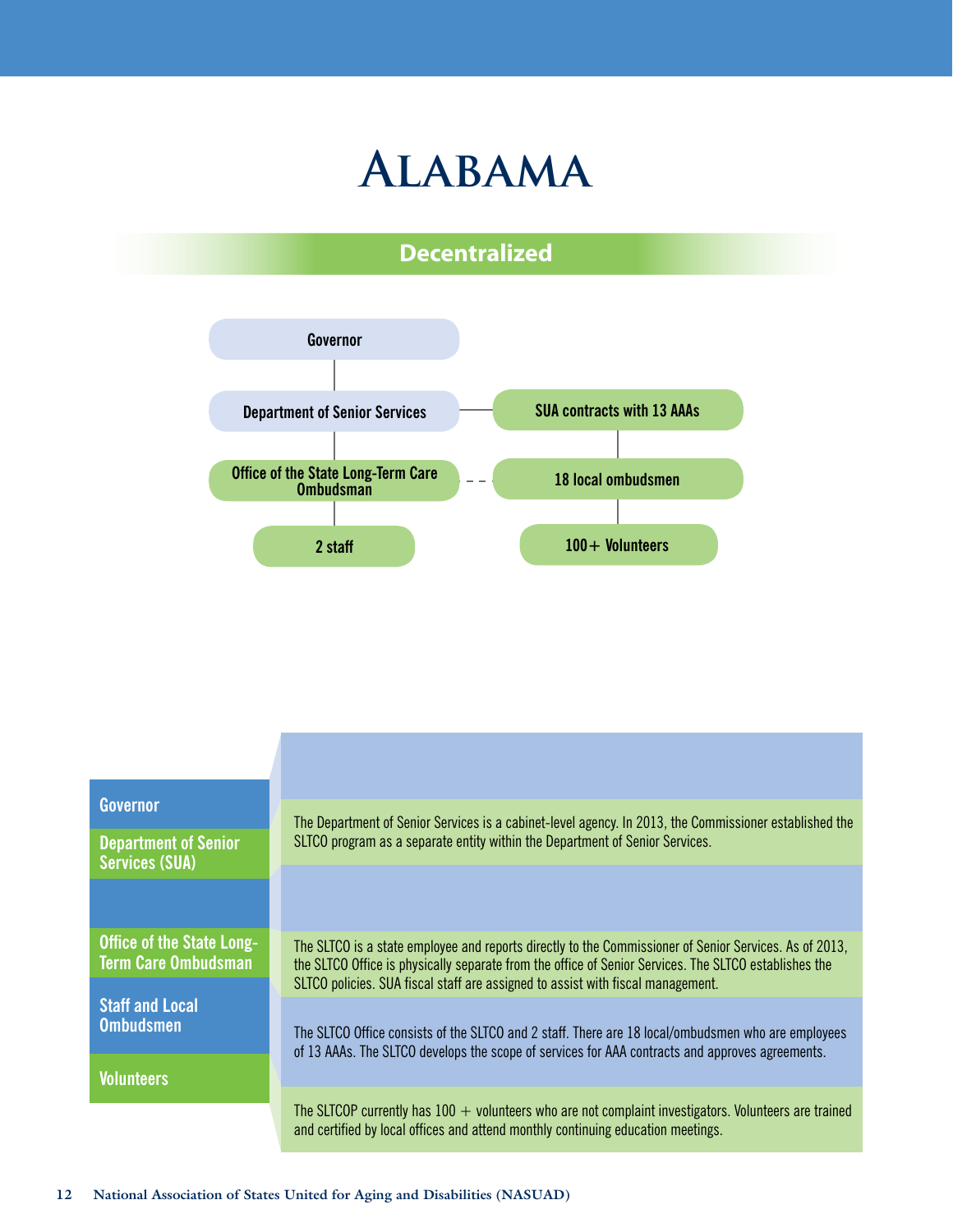### **Alaska**

### **Centralized**



#### **Governor**

**Department of Revenue**

**Alaska Mental Health Trust Authority**

**Office of the State Long-Term Care Ombudsman**

**Staff and Local Ombudsmen**

**Volunteers**

State funding comes through the Department of Revenue and the SUA. Federal funds for the SLTCOP program are distributed through the Department of Health and Social Services.

A multi-million dollar Trust was established with statehood to care for seniors and those with mental health issues. The Trust is managed by a Board of Trustees and includes the SLTCOP.

The SLTCOP is totally independent due to structure of the Trust. The Trust hires the SLTCO. All Ombudsmen staff are state employees. The SLTCO has direct oversight and management of all aspects of the LTCO program.

The SLTCOP consists of the SLTCO, Deputy SLTCO, 3 Assistant Ombudsmen (local ombudsmen) and 1 Administrative Assistant. All staff are hired by the SLTCO and housed in the central state office.

The SLTCOP has approximately 15 volunteers who can do complaint investigation. Volunteers are trained by central office staff and have monthly continuing education meetings.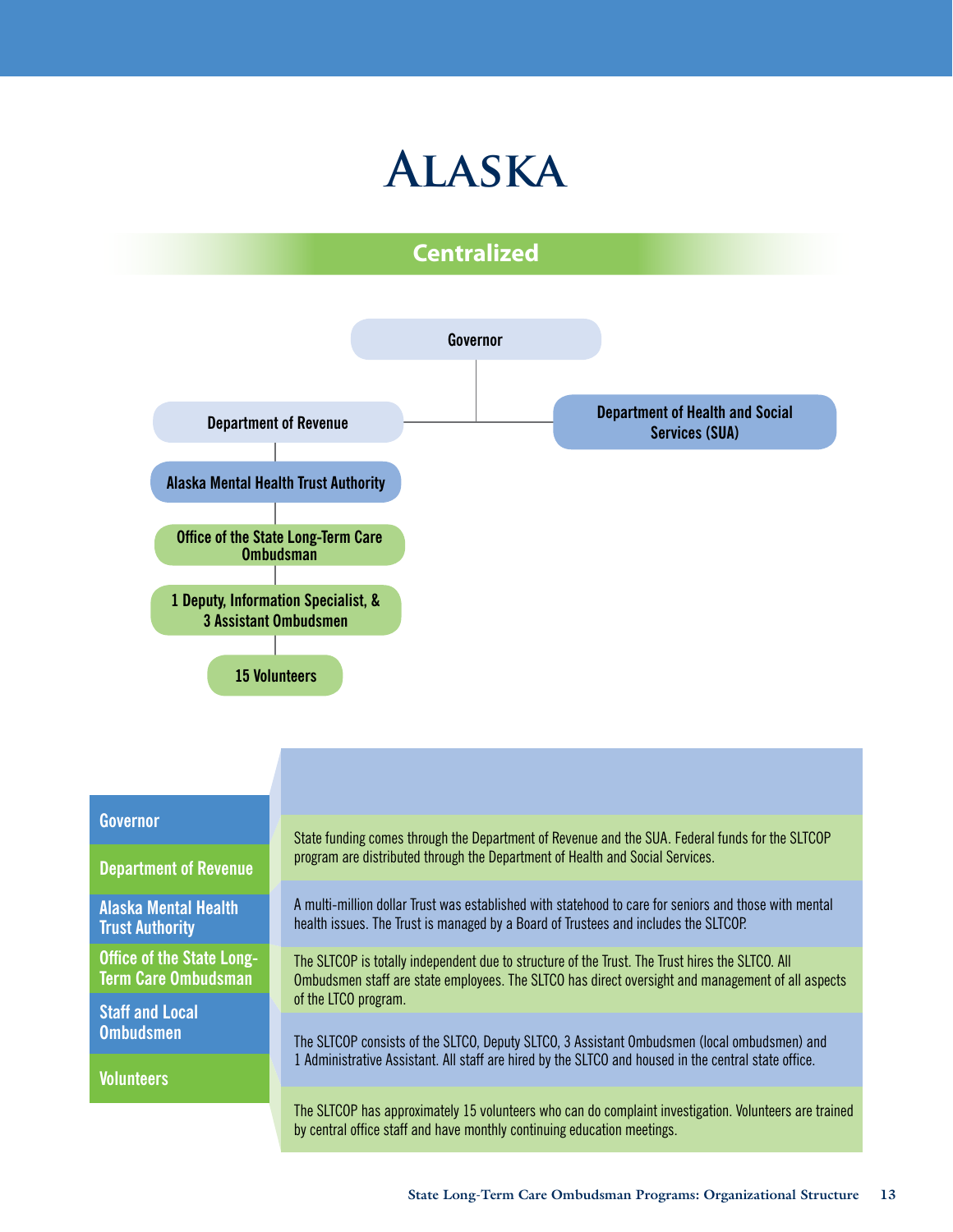## **Arizona**

### **Decentralized**



#### **Governor**

**Department of Economic Security**

**Division of Aging and Adult Services**

**Office of Independent Living Support for Older Adults (SUA)**

**Office of the State Long-Term Care Ombudsman**

**Staff and Local Ombudsmen**

**Volunteers**

The Department of Economic Security is a cabinet-level umbrella agency.

Within the Department of Economic Security is the Division of Aging and Adult Services.

The Office of Independent Living Support (ILS) for Older Adults (SUA) serves as the SUA and is part of the Department of Aging and Adult Services. The SLTCO is within the ILS. The SUA contracts with 8 AAAs and the Inter-Tribal Council to manage the program at the local level.

The SLTCO is a state employee and reports directly to the ILS Director. STLCO responsibilities include monitoring local programs, training regional coordinators, and setting statewide procedures.

The SLTCO Office consists of the SLTCO and 1 assistant. There are 8 regional coordinators, 14 local ombudsmen and four Inter-Tribal Council local ombudsmen who are hired by and employees of the AAAs or Inter-Tribal Council. Contracted entities may not contract out to 3rd party. Local ombudsmen are trained by the regional coordinators.

The SLTCOP currently has about 60 volunteers who do case investigation. Volunteers are supervised and trained at the local level. There is no state volunteer coordinator however, regional programs may have volunteer coordinators.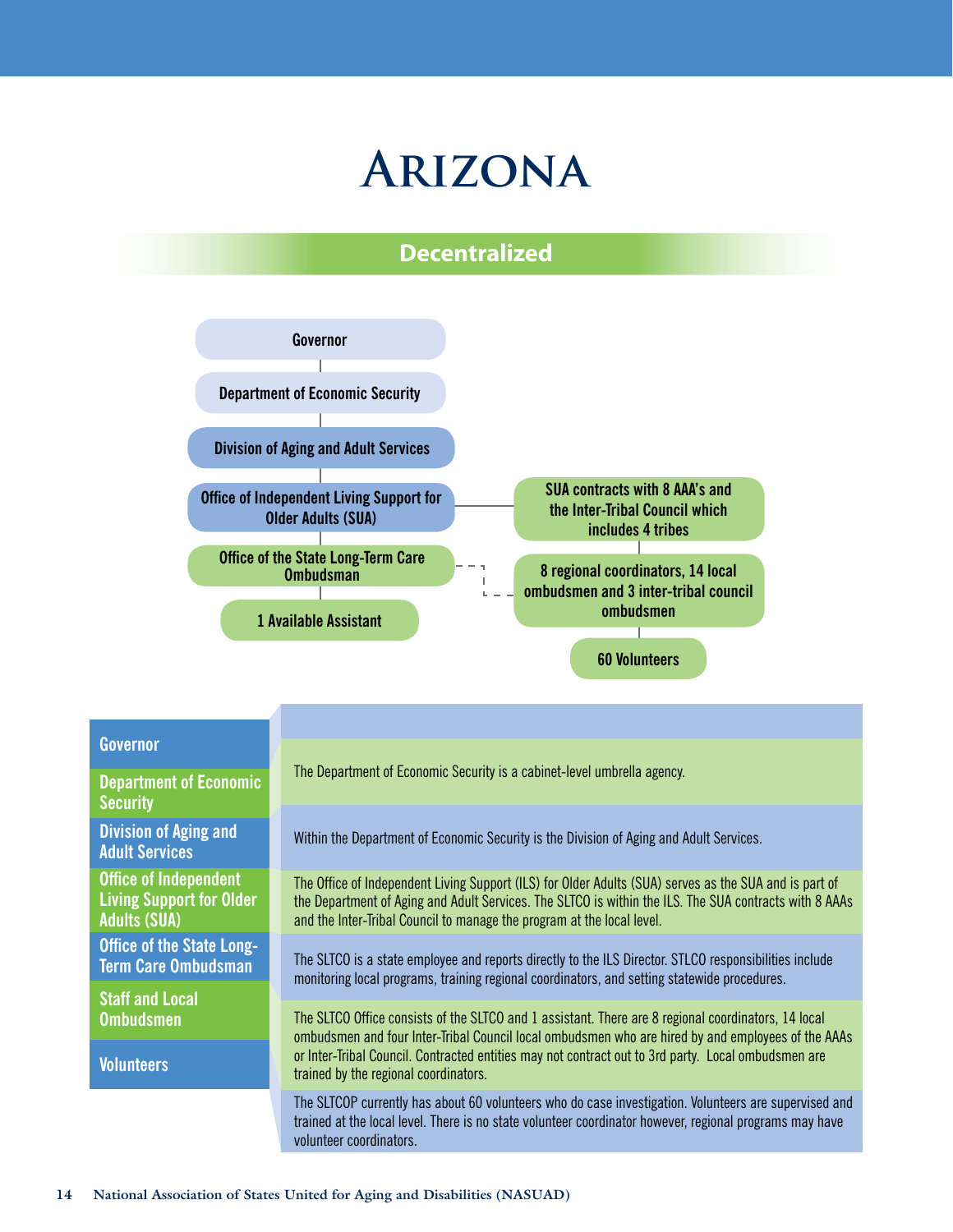### **Arkansas**

### **Decentralized**



#### **Governor**

**Department of Human Services**

**Division of Aging and Adult Services (SUA)**

**Office of the State Long-Term Care Ombudsman**

**Staff and Local Ombudsmen**

**Volunteers**

The Department of Human Services is a cabinet-level umbrella agency.

Within the Department of Human Services is the Division of Aging and Adult Services (SUA). The SUA includes the OAA Programs, APS, SMP, LTCOP, and others. The SUA contracts with AAAs for local ombudsmen activities.

The SLTCO reports to one of three Assistant Directors in the SUA as one of the operating programs. The SLTCO is a state employee and works with the SUA fiscal office on budget and line items. Policies are promulgated by legislation.

The SLTCO Office consists of the SLTCO and 1 administrative assistant. There are 11 local ombudsmen who work out of 8 AAAs. The SUA contracts with the AAAs with contract review by the SLTCO. The SLTCO sets training, monitoring and program oversight of local ombudsmen. The SLTCO may or may not be involved in hiring local ombudsmen. AAAs do not contract with 3rd party entities.

The SLTCOP currently has 380 volunteers. Volunteers are trained and certified by the SLTCO. Volunteers are supervised by the local ombudsman at the local level.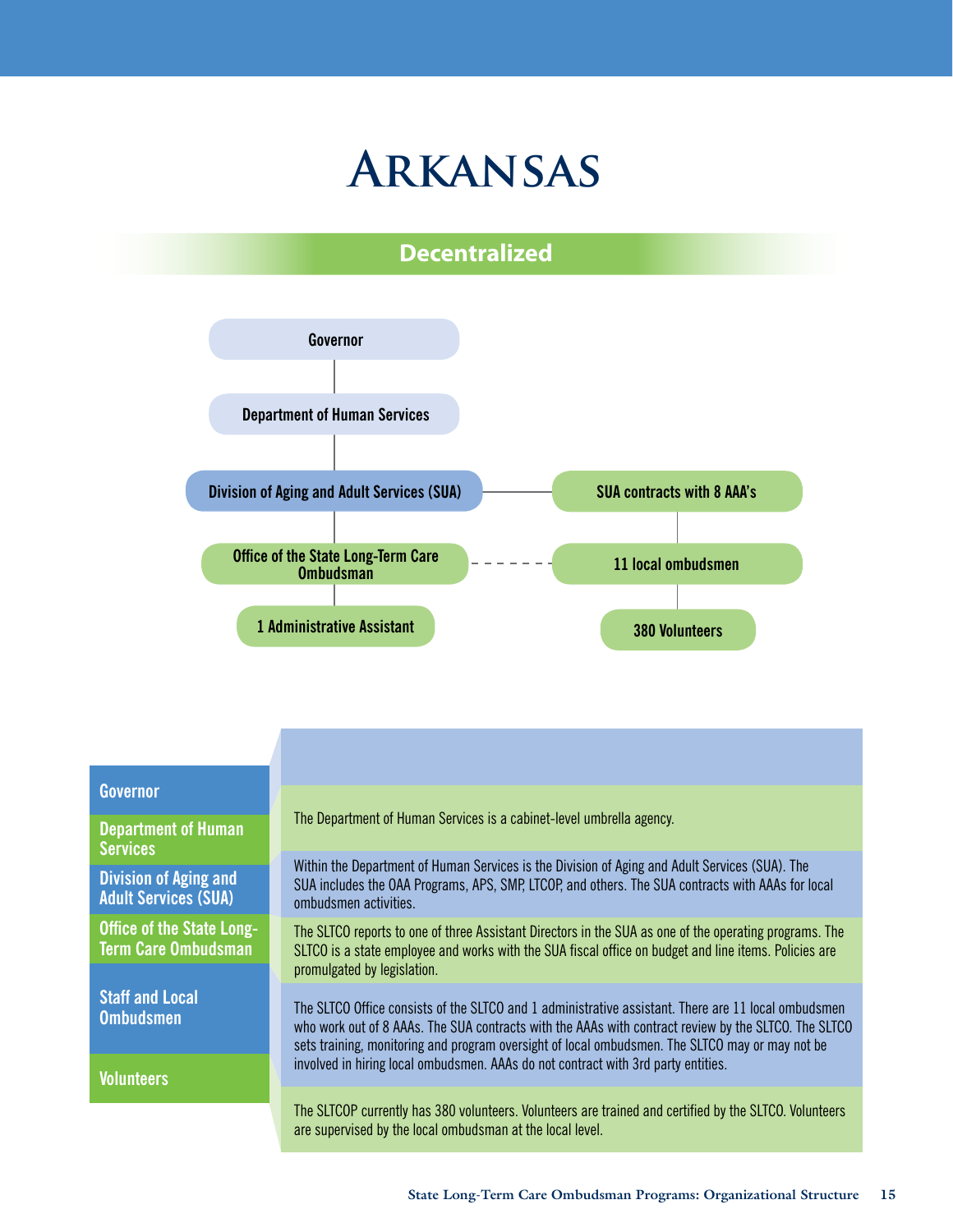## **California**

### **Decentralized**



#### **Governor**

**Health and Human Services Agency**

**California Department of Aging (SUA)**

**Office of the State Long-Term Care Ombudsman**

**Staff and Local Ombudsmen**

**Volunteers**

The Health and Human Services Agency is a cabinet-level umbrella agency which includes the California Department of Aging.

The California Department of Aging (SUA) houses the Office of the State Long-Term Care Ombudsman. The SUA contracts with 33 AAAs for OAA program services including the LTCOP.

The SLTCO is an appointee of the Governor and reports directly to the SUA Director. The SLTCO is responsible for the management and oversight of the statewide program.

There are 9 staff in the state office including the SLTCO, 5 analysts, 2 clerical staff who staff the crisisline, and 1 manager. The State contracts with AAAs for the local ombudsman programs. There are 35 local programs (15 in AAAs, 2 in legal services, 14 in social service non-profits, 4 in free standing non-profits). Local programs can contract out to a 3rd party entity but have to make the case they cannot provide services.

The SLTCOP currently has approximately 800 volunteers. Training and supervision of volunteers is done at the local level. The SLTCO sets requirements and certifies volunteers.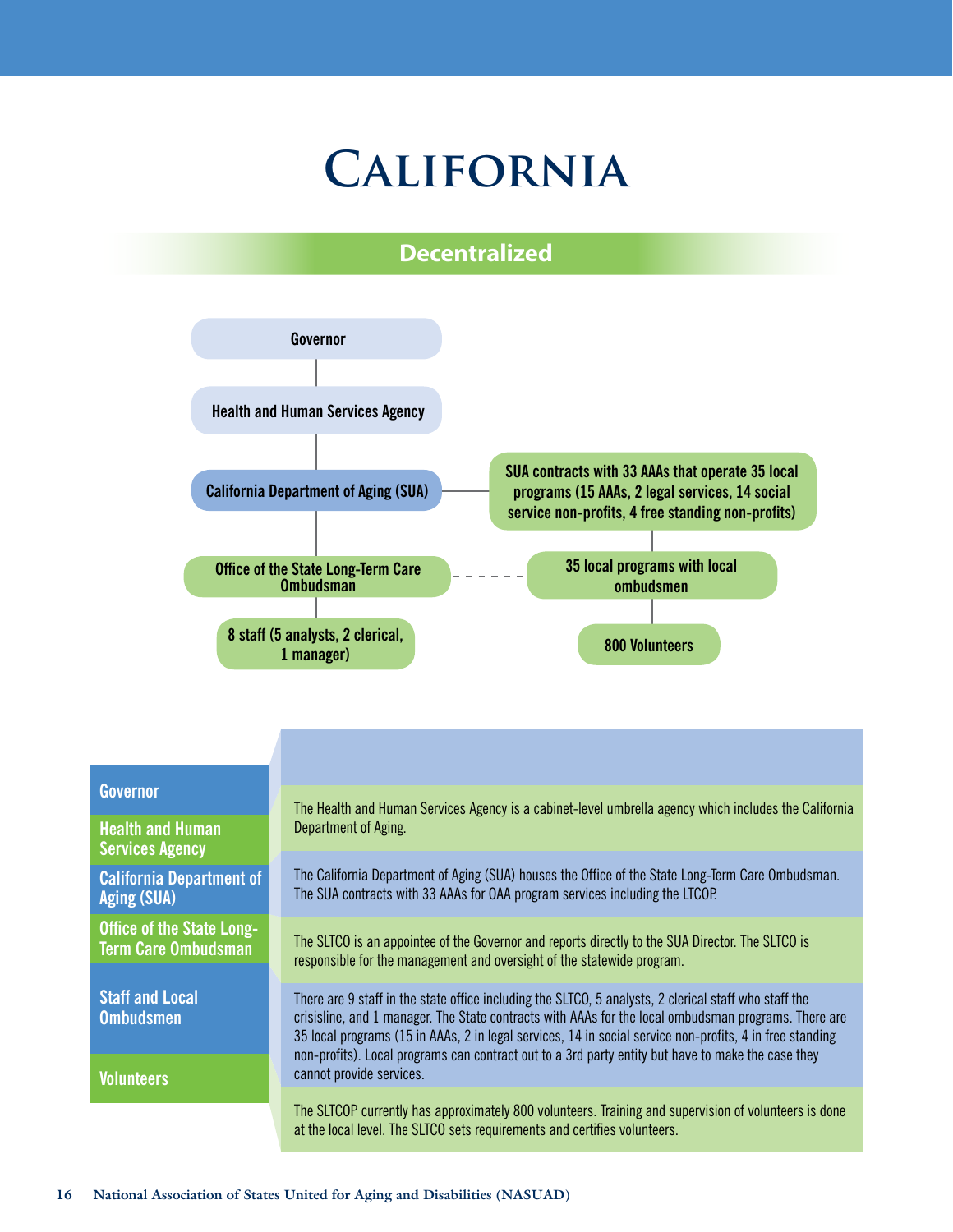## **Colorado**

#### **Decentralized**

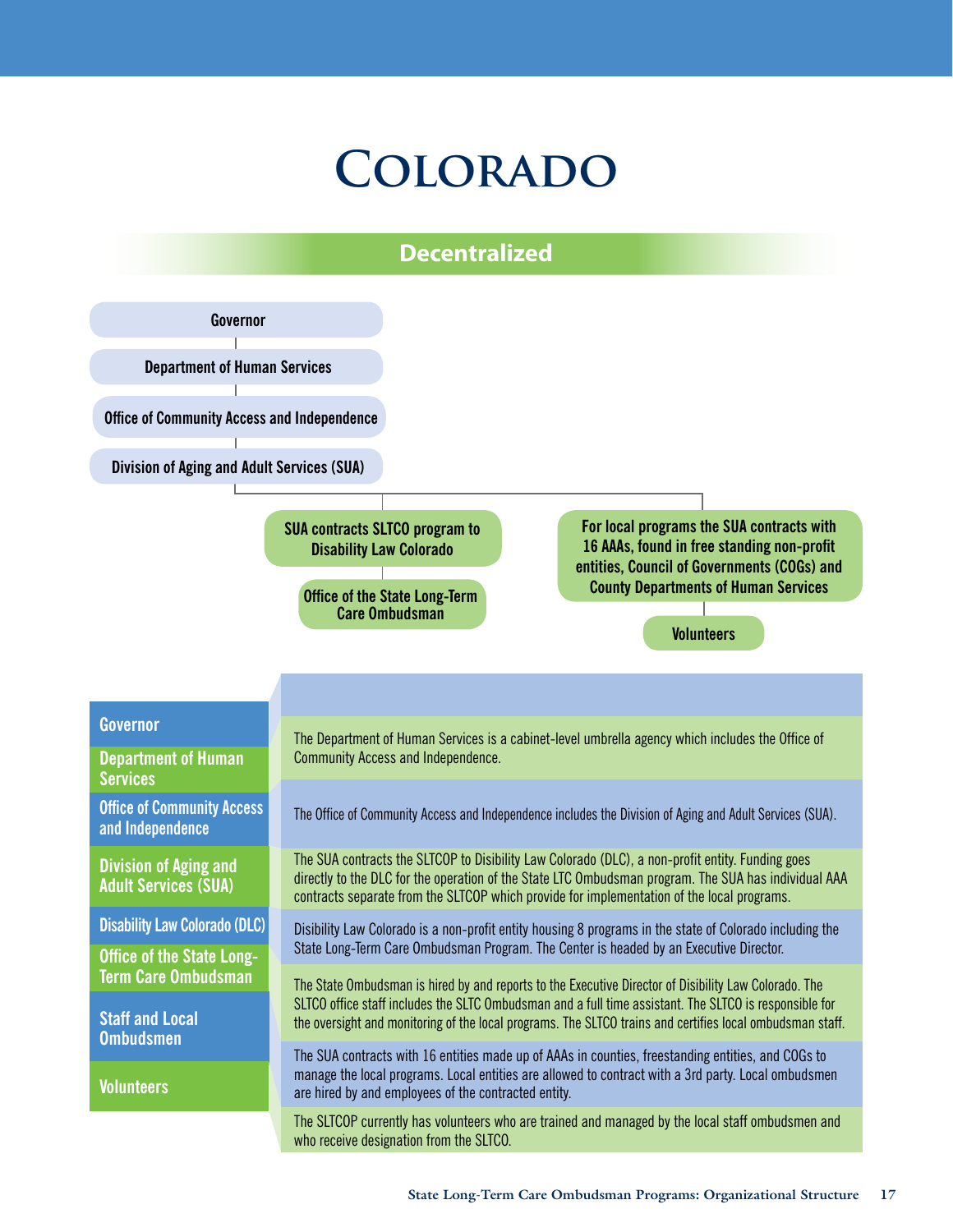# **CONNECTICUT**

### **Centralized**



| <b>Governor</b> |  |  |  |
|-----------------|--|--|--|
|                 |  |  |  |
|                 |  |  |  |

**State Department on Aging Department of Aging (SUA)**

**Office of the State Long-Term Care Ombudsman**

**Staff and Local Ombudsmen**

**Volunteers**

The State Department on Aging is a cabinet-level umbrella agency which includes the Department of Aging.

The Department of Aging is a separate department with director as Commissioner.

January 1, 2013, the State Department on Aging became its own separate stand-alone agency. The SLTCOP is a totally independent office within the SUA. The head of the umbrella agency appoints the SLTCO and the position is a classified state employee.

The SLTCO Office consists of the SLTCO and an administrative assistant. There are 9 regional/local ombudsmen and 3 intake staff who are hired and supervised by the State Ombudsman. Regional/local ombudsmen are responsible for ombudsman activities in a specific area of the state.

The SLTCOP currently has a few volunteers who are trained and report to the regional/local ombudsman.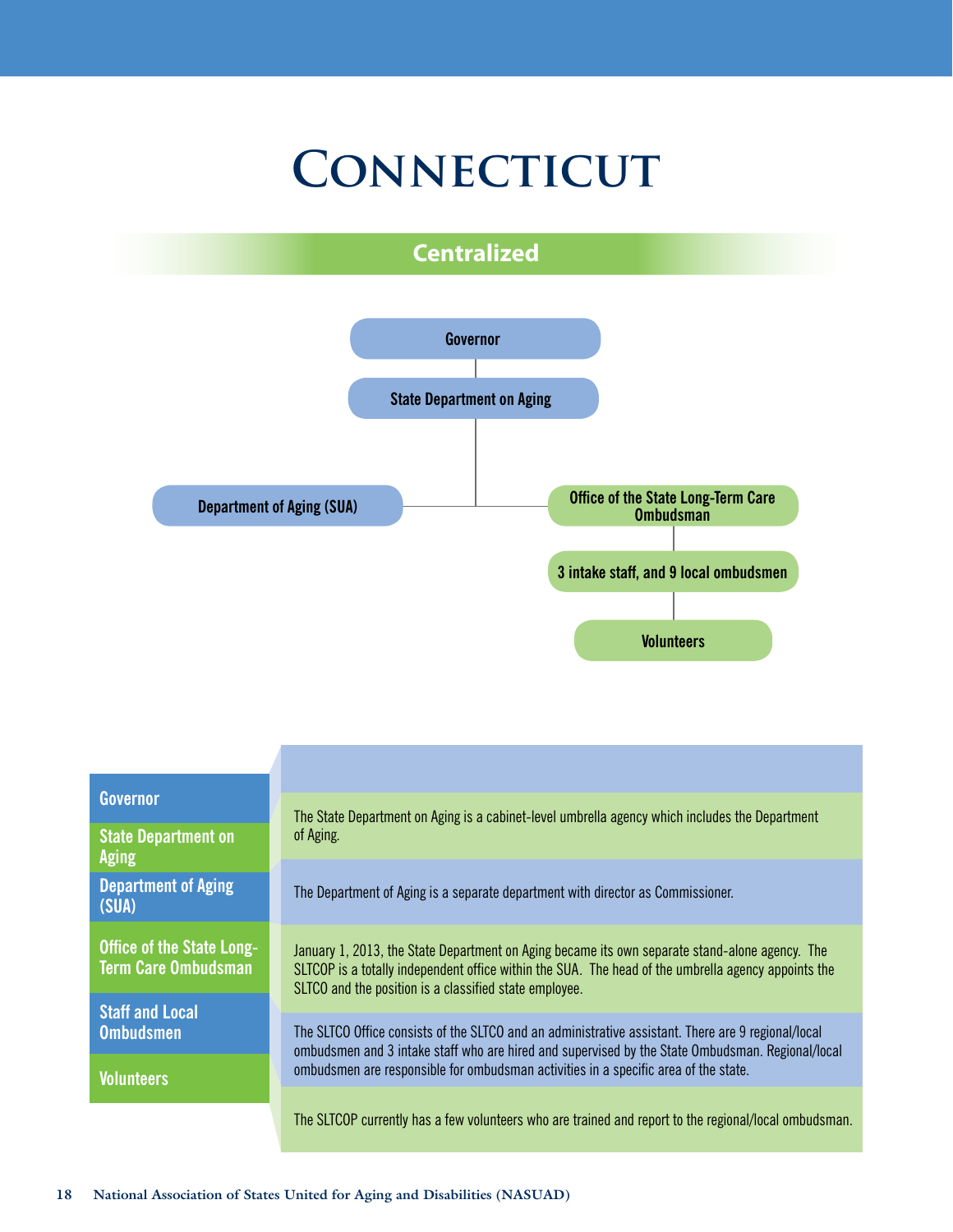## **Delaware**

### **Centralized**





**Department of Health and Human Services**

**Office of the Secretary**

**Office of the State Long-Term Care Ombudsman**

**Staff and Local Ombudsmen**

**Volunteers**

The Department of Health and Human Services is a cabinet-level umbrella agency which includes the Office of Constitute Relations.

The SLTCOP is operated by the DHSS Office of the Secretary.

The SLTCO reports to the Office of the Secretary. Funding for the SLTCOP comes directly through an MOU with the SUA. The SLTCO is a state employee.

The SLTCO has direct management of all Ombudsman program activities and policies. There are no outside contracted entities. The SLTCO hires local ombudsmen and three of the four are housed in the central office.

The SLTCOP currently has about 27 volunteers.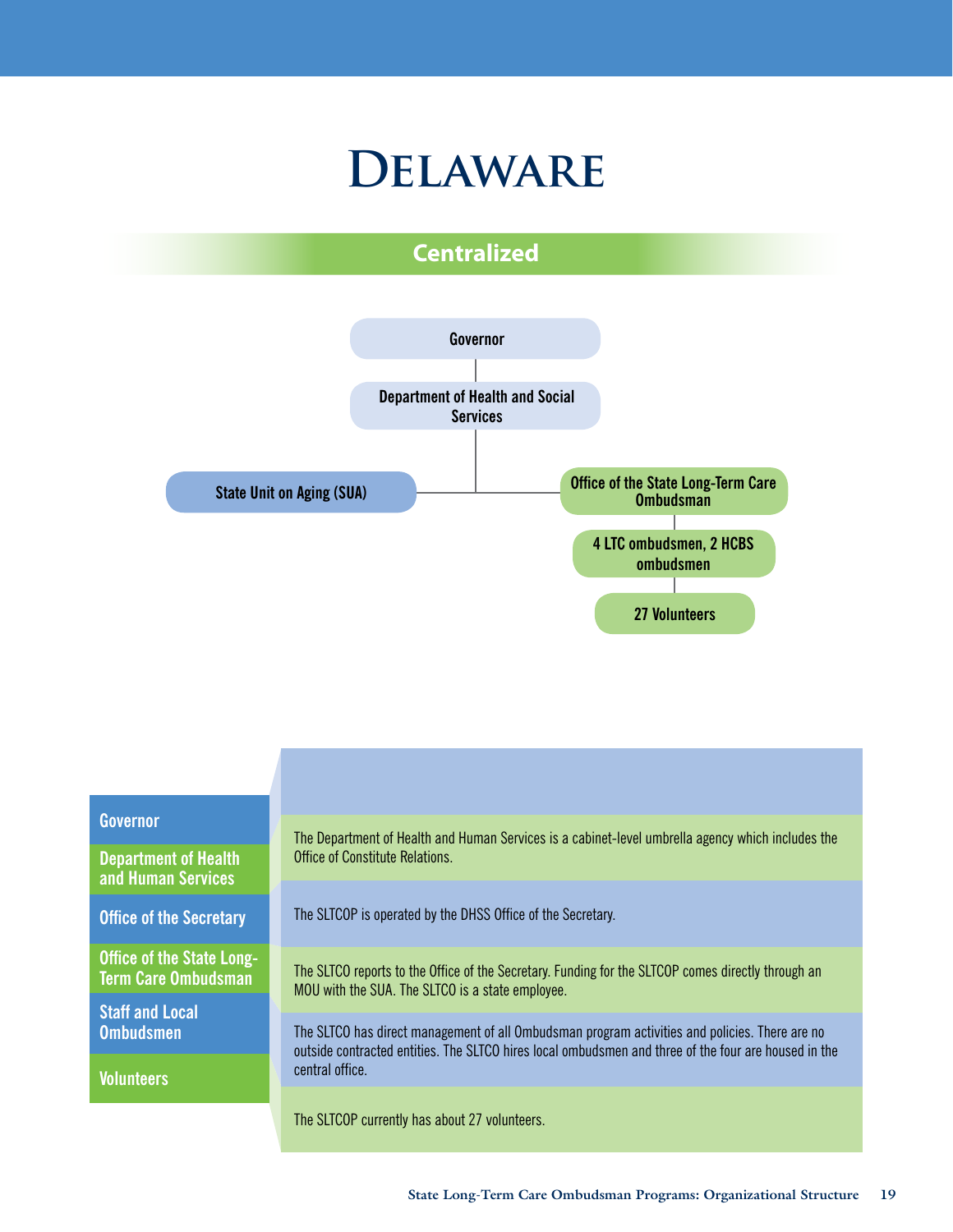## **DISTRICT OF COLUMBIA**

**Centralized**



| <b>Mayor</b>                                                   | The District of Columbia Office on Aging has a contract with the Legal Council for the Elderly to manage                                                                          |  |
|----------------------------------------------------------------|-----------------------------------------------------------------------------------------------------------------------------------------------------------------------------------|--|
| <b>District of Columbia</b><br><b>Office on Aging (SUA)</b>    | 7 programs including the SMP and the LTCOP.                                                                                                                                       |  |
| <b>Legal Council for the</b><br><b>Elderly</b>                 | The Legal Council for the Elderly is an affiliate of AARP.                                                                                                                        |  |
| <b>Office of the State Long-</b><br><b>Term Care Ombudsman</b> | The SLTCO is hired by and reports to the Executive Director of the Legal Council for the Elderly.<br>Management of the SLTCO Program is by the SLTCO.                             |  |
| <b>Staff and Local</b>                                         |                                                                                                                                                                                   |  |
| <b>Ombudsmen</b>                                               | The SLTCOP consists of the SLTCO, 4 LTCO, and $3 \frac{1}{2}$ HCBS ombudsmen. No part of the program is<br>contracted to any 3rd party outside the Legal Council for the Elderly. |  |
| <b>Volunteers</b>                                              |                                                                                                                                                                                   |  |
|                                                                | The SLTCOP currently has about 65 volunteers. Training and management is done by the staff as a team.                                                                             |  |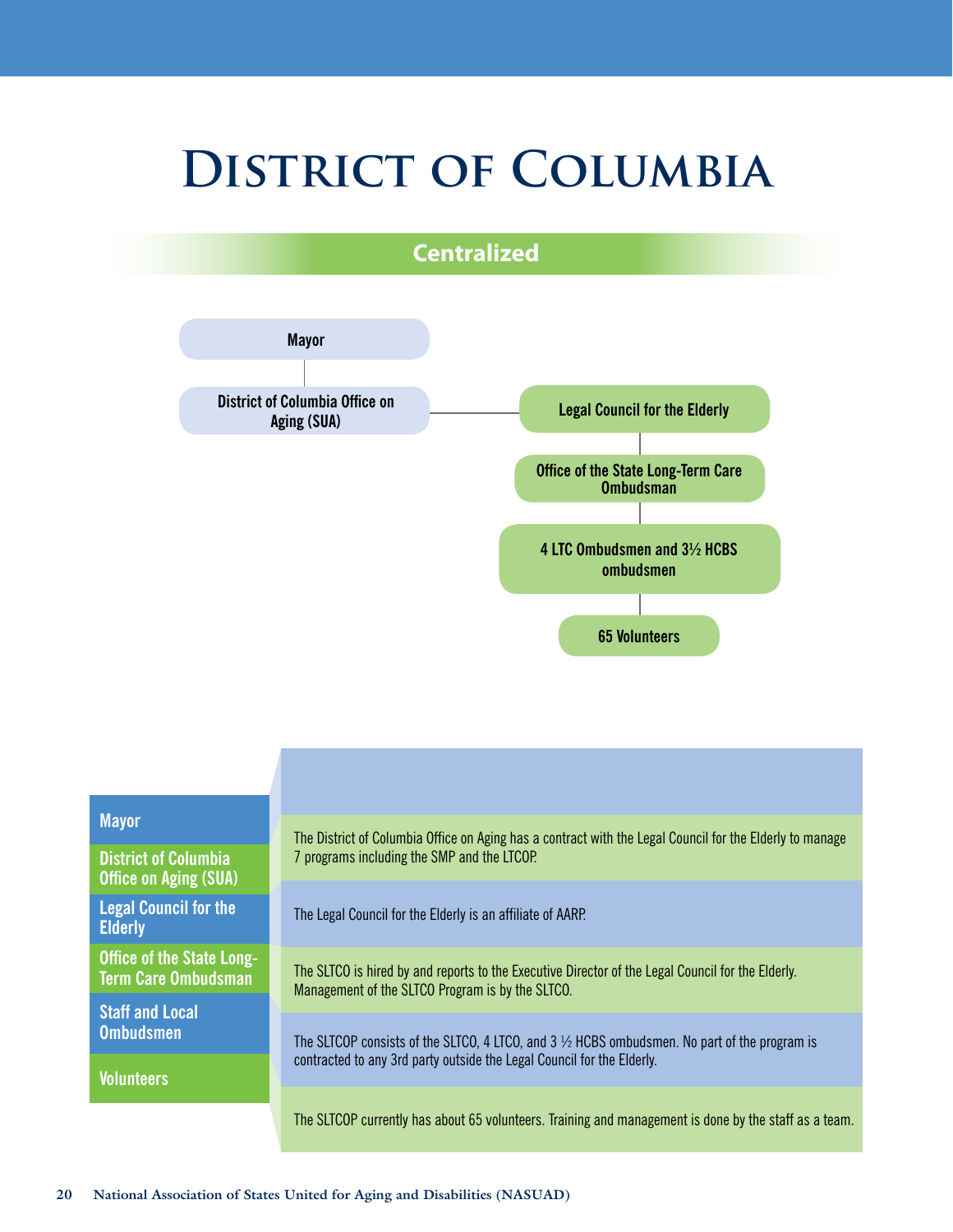## **Florida**

### **Centralized**

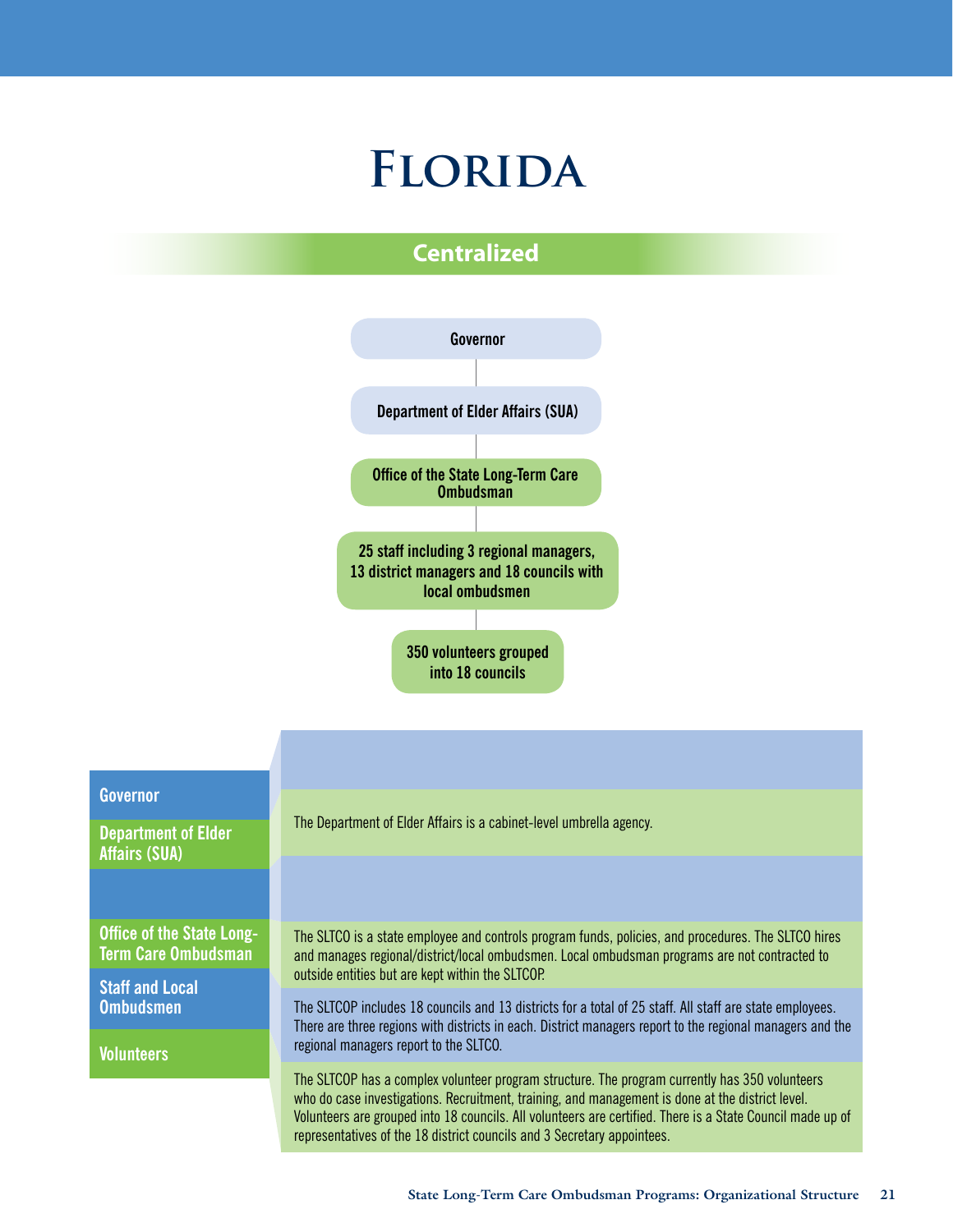## **Georgia**

### **Decentralized**



#### **Governor**

**Department of Human Services**

**Georgia Division of Aging Services (SUA)**

**Office of the State Long-Term Care Ombudsman**

**Staff and Local Ombudsmen**

**Volunteers**

The Department of Human Services is an umbrella agency which houses the Georgia Division of Aging Services (SUA).

The SLTCO is part of the SUA management team and receives support from the SUA. The SLTCOP is a separate office with independent advocacy. Funding allocation is determined by SLTCO. Local programs are contracted to area entities.

The SLTCO is hired by the SUA Director as a state employee. The SLTCO Office includes the SLTCO and 5 staff (data management, training, Information and Referral, Administration, and volunteer management. The SLTCO does training and designation of local staff but does not have personnel management or hiring.

All local ombudsmen representatives are employed by the designated ombudsman entity. After July, 2016, there will be 6 area programs. Certified local ombudsmen representatives are employees of thecontracted entity.

The SLTCOP currently has approximately 85 volunteers, a few of which are certified to do case investigations. Volunteers are recruited and supervised by local ombudsmen representatives.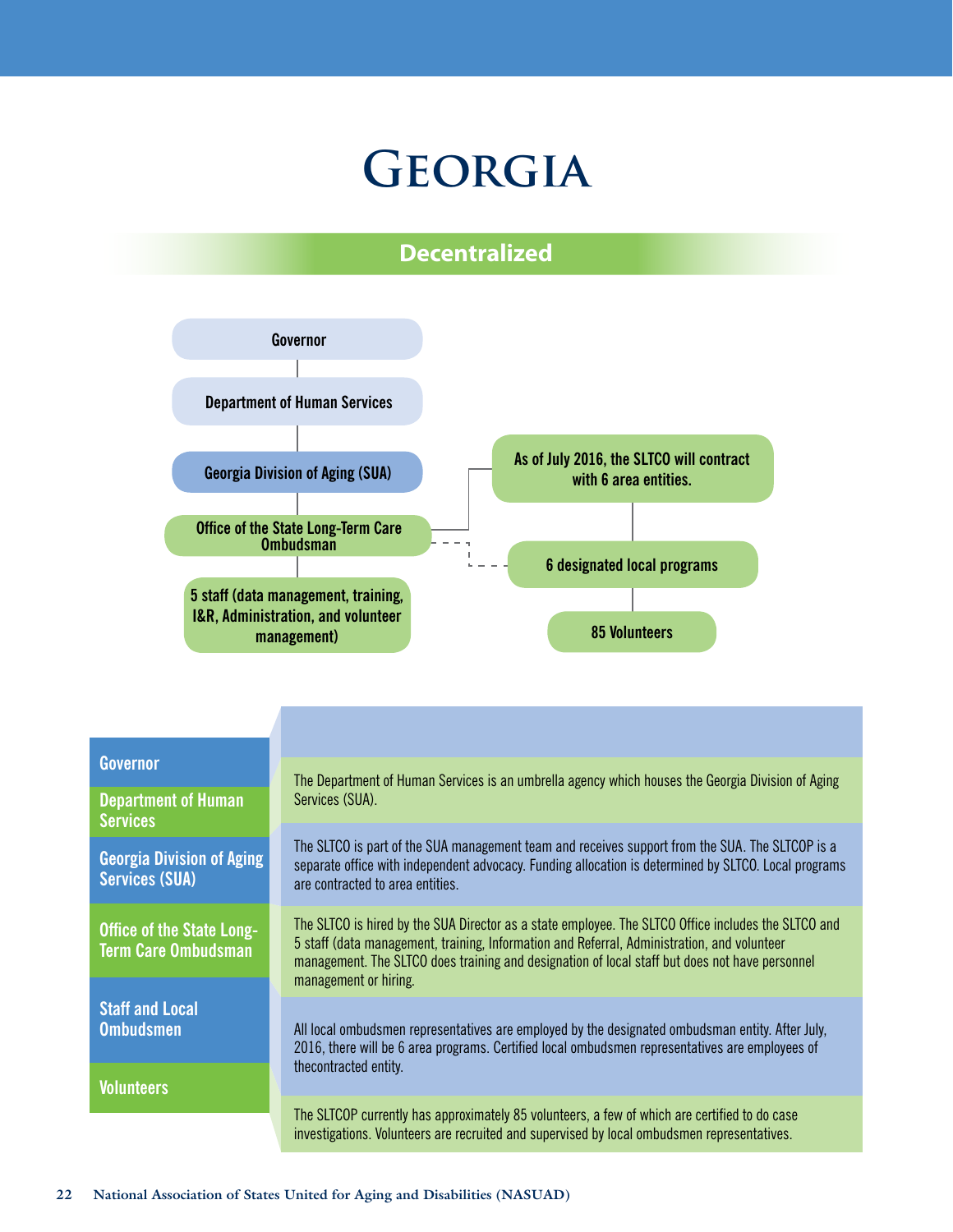## **Hawaii**

### **Centralized**



#### **Governor**

**Department of Health**

**Executive Office on Aging (SUA)**

**Office of the State Long-Term Care Ombudsman**

**Staff and Local Ombudsmen**

**Volunteers**

The Department of Health is a cabinet-level umbrella agency which includes multiple offices including the SUA and long-term care facility licensing departments.

The SLTCOP is located in the Executive Office on Aging (SUA). The SUA Director hires the SLTCO. Funds are allocated for the program through the SUA and the SLTCO determines line item spending.

The SLTCO is a state employee hired by the Director of the Executive Office on Aging. The program does not contract with outside entities. The SLTCO manages the program statewide.

The SLTCOP consists of the SLTCO.

The SLTCOP currently has about 20 volunteers working on five islands. Logistics is a particular problem in the islands.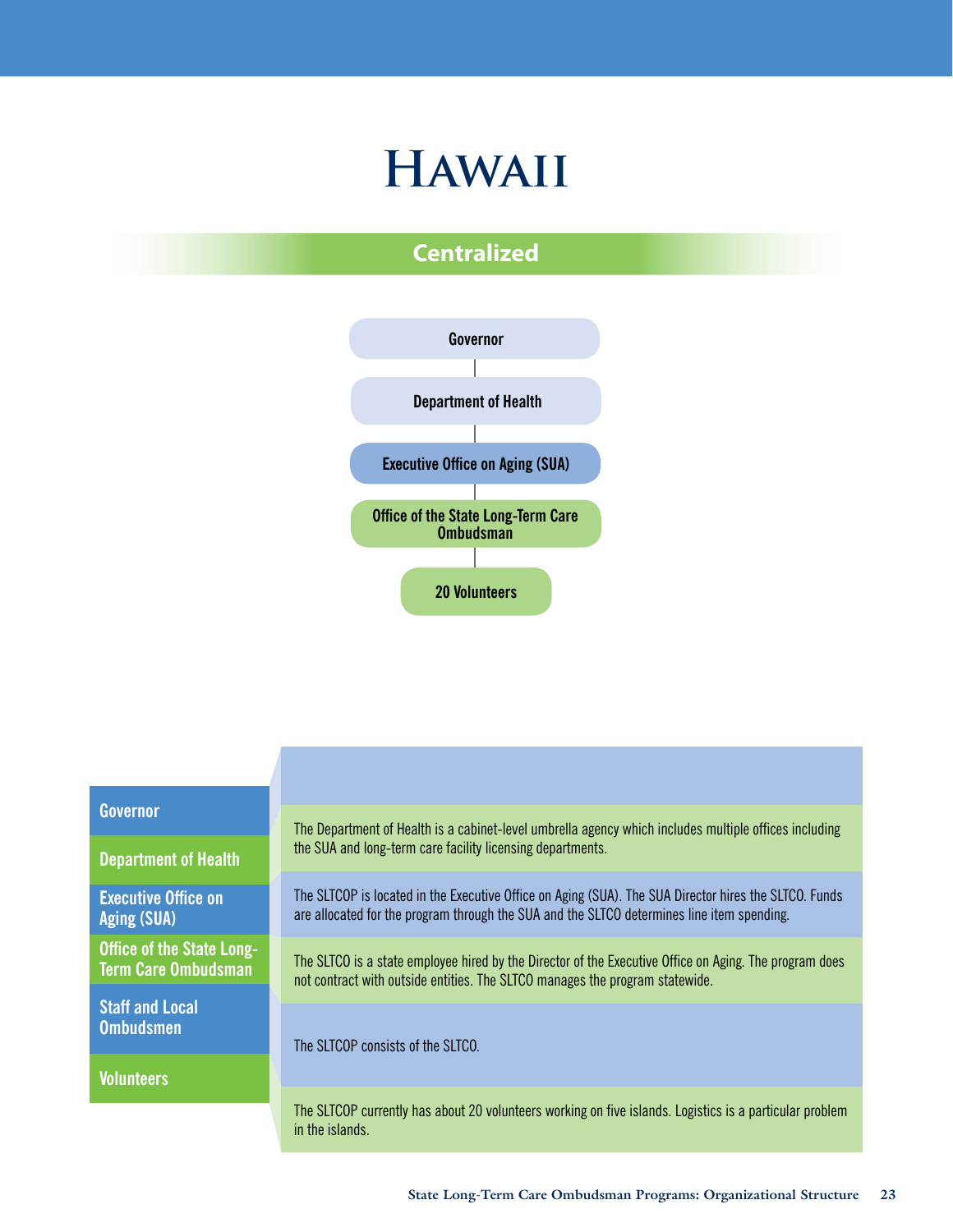## **IDAHO**

### **Decentralized**



| Governor<br><b>Commission on Aging</b>                         | The Commission on Aging is a cabinet-level agency. The State contracts with AAAs for OAA services<br>including the local LTCOP.                                                                                                                                                                                                |
|----------------------------------------------------------------|--------------------------------------------------------------------------------------------------------------------------------------------------------------------------------------------------------------------------------------------------------------------------------------------------------------------------------|
| (SUA)                                                          |                                                                                                                                                                                                                                                                                                                                |
|                                                                |                                                                                                                                                                                                                                                                                                                                |
| <b>Office of the State Long-</b><br><b>Term Care Ombudsman</b> | The SLTCO is a state employee and reports to the Program Supervisor who reports to the Deputy<br>Administrator of the SUA as do other program staff. The SUA enters into contracts with AAAs to provide<br>Ombudsman and other OAA services. The SLTCO develops training materials and monitors local<br>ombudsman activities. |
| <b>Staff and Local</b><br><b>Ombudsmen</b>                     | By state statute, local ombudsmen are located in 6 AAAs and are identified as sub-state ombudsmen.<br>These are not state employees but hired by the AAAs. The AAAs cannot contract with a third party.                                                                                                                        |
| Volunteers                                                     | The SLTCOP has about 85 volunteers. Training is done at the local level with a SLTCO approved<br>curriculum. The SLTCO designates and monitors program activities.                                                                                                                                                             |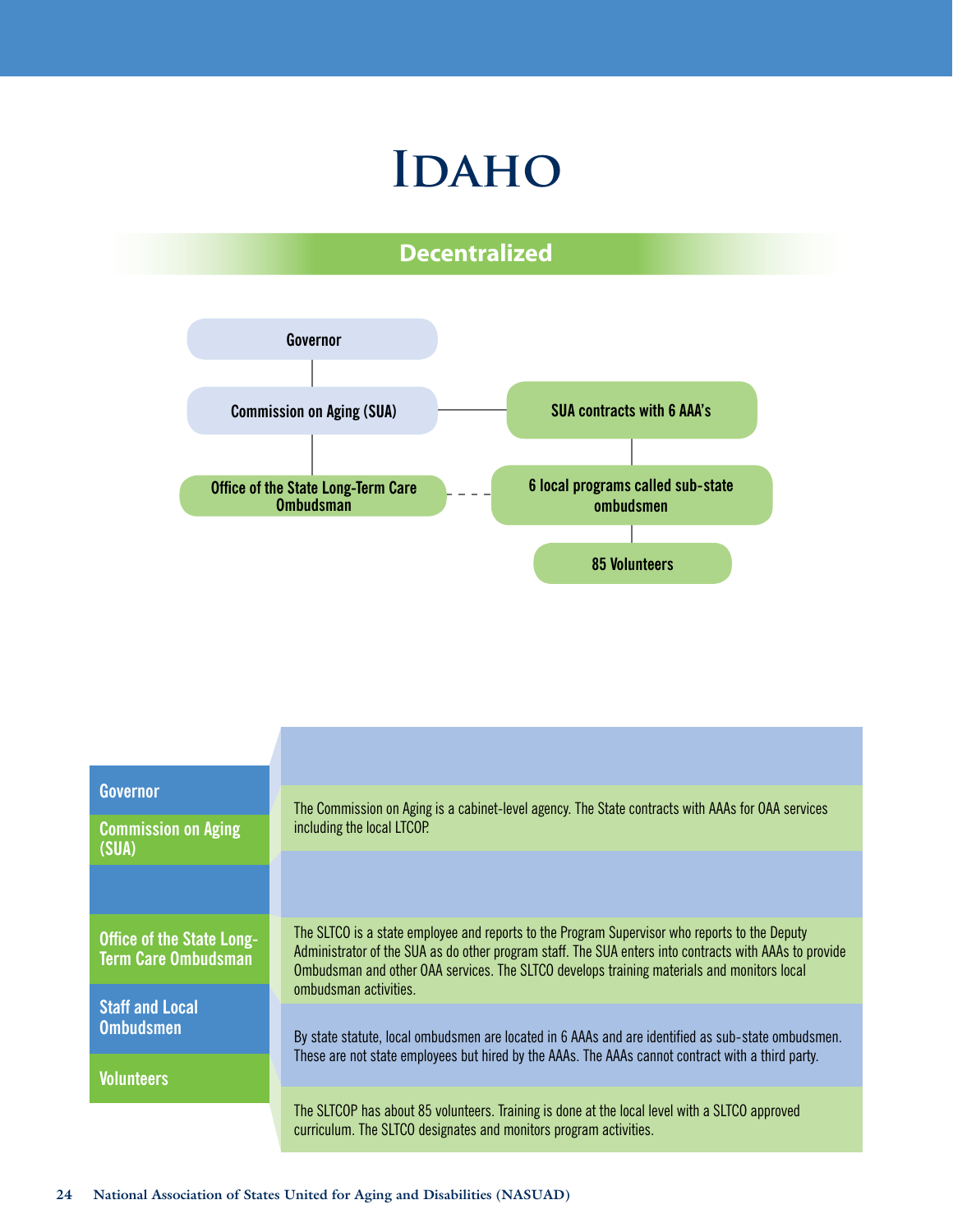### **Illinois**

### **Decentralized**



#### **Governor**

**Department of Aging (SUA)**

**Division of HCBS**

**Office of the State Long-Term Care Ombudsman**

**Staff and Local Ombudsmen**

**Volunteers**

The Department of Aging is a cabinet-level agency. The SUA contracts with AAAs and other non-profits to act as the local LTCO entities.

The Division of HCBS is an operating division of the SUA.

The SLTCO reports to the Manager of the Division of HCBS and is a state employee. The SLTCO oversees budget, regional/local ombudsman certification, and ombudsman program activities in the AAAs and non-profit entities.

The SLTCO Office staff includes the SLTCO, an administrative assistant, and a Home Care Ombudsman. Local ombudsmen are employees of the AAAs. Some AAAs contract with a 3rd party. There is a system of regional ombudsmen who supervise community ombudsmen and volunteers.

The SLTCOP currently has 150 volunteers who have different tiers of training from peer mentoring to full case investigation.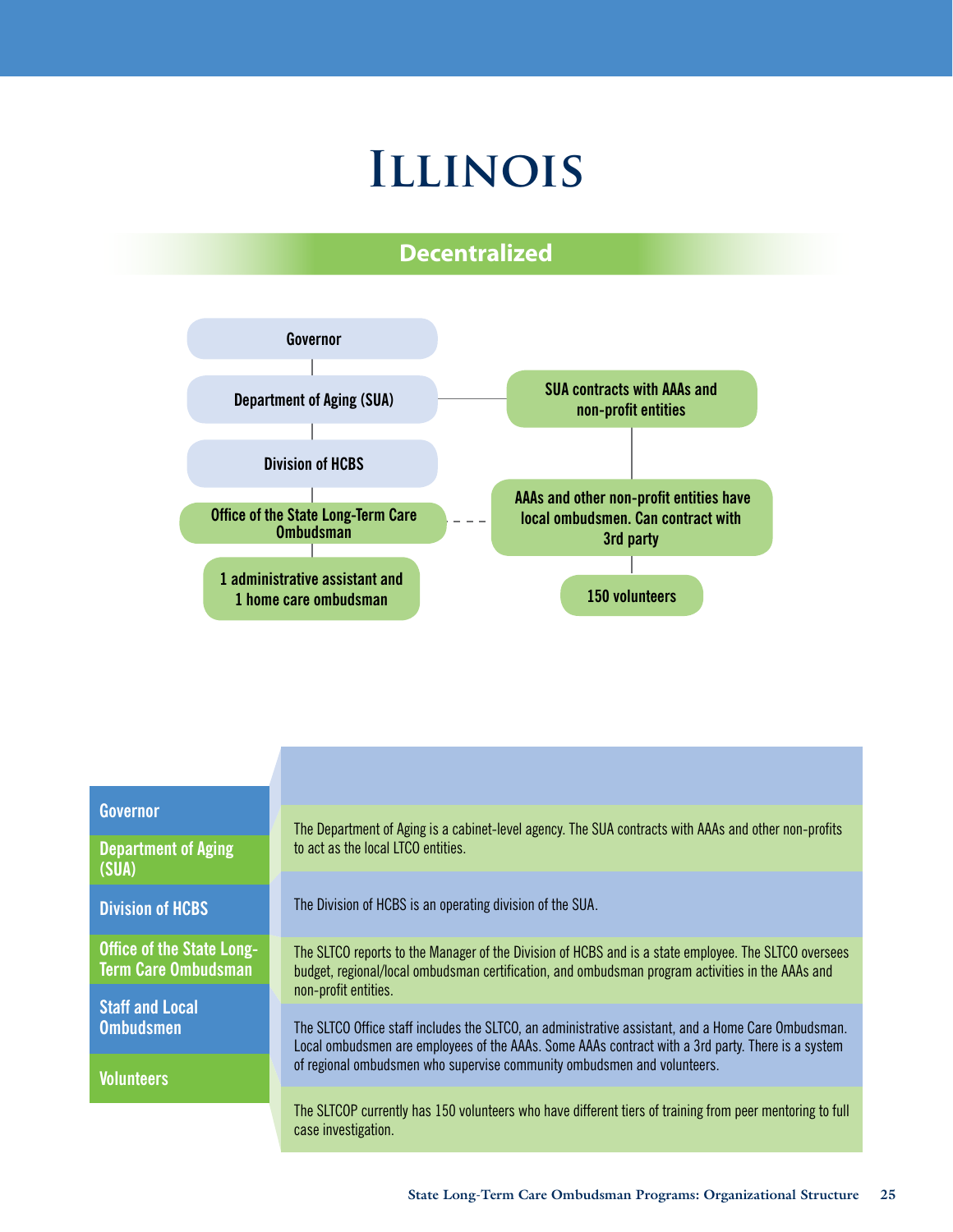## **Indiana**

### **Decentralized**



#### **Governor**

**Family and Social Services Administration**

**Division of Aging (SUA)**

**Office of the State Long-Term Care Ombudsman**

**Staff and Local Ombudsmen**

**Volunteers**

The Family and Social Services Administration is a cabinet-level umbrella agency housing the SUA as one of its divisions.

The State Aging Director hires the SLTCO. The SUA provides some support staff from another agency. The SUA contracts with AAAs for operation of OAA programs including the local ombudsman activities.

The SLTCO is a state employee. The SLTCO develops policies and procedures and has oversight of the data but is not involved in the development of the budget. The SLTCO has input into the LTCO section of the contracts. The SLTCO provides training and designation of local ombudsmen. The SLTCO does not hire local ombudsmen but has input into the hiring process at the local level.

The SLTCO Office staff include the SLTCO and one staff person. There are 17 local offices with no regional or district layer. The SUA contracts with AAAs to provide local ombudsman services. There are 22 local ombudsmen who are employees of their local entities. Some of the AAAs contract with 3rd parties (2 are in non-profits, and 6 are in legal services agencies).

The SLTCOP has some volunteers but not all local programs are participating. In those programs that have volunteers, training and oversight is done at the local level. Designation and program development is done at the state level.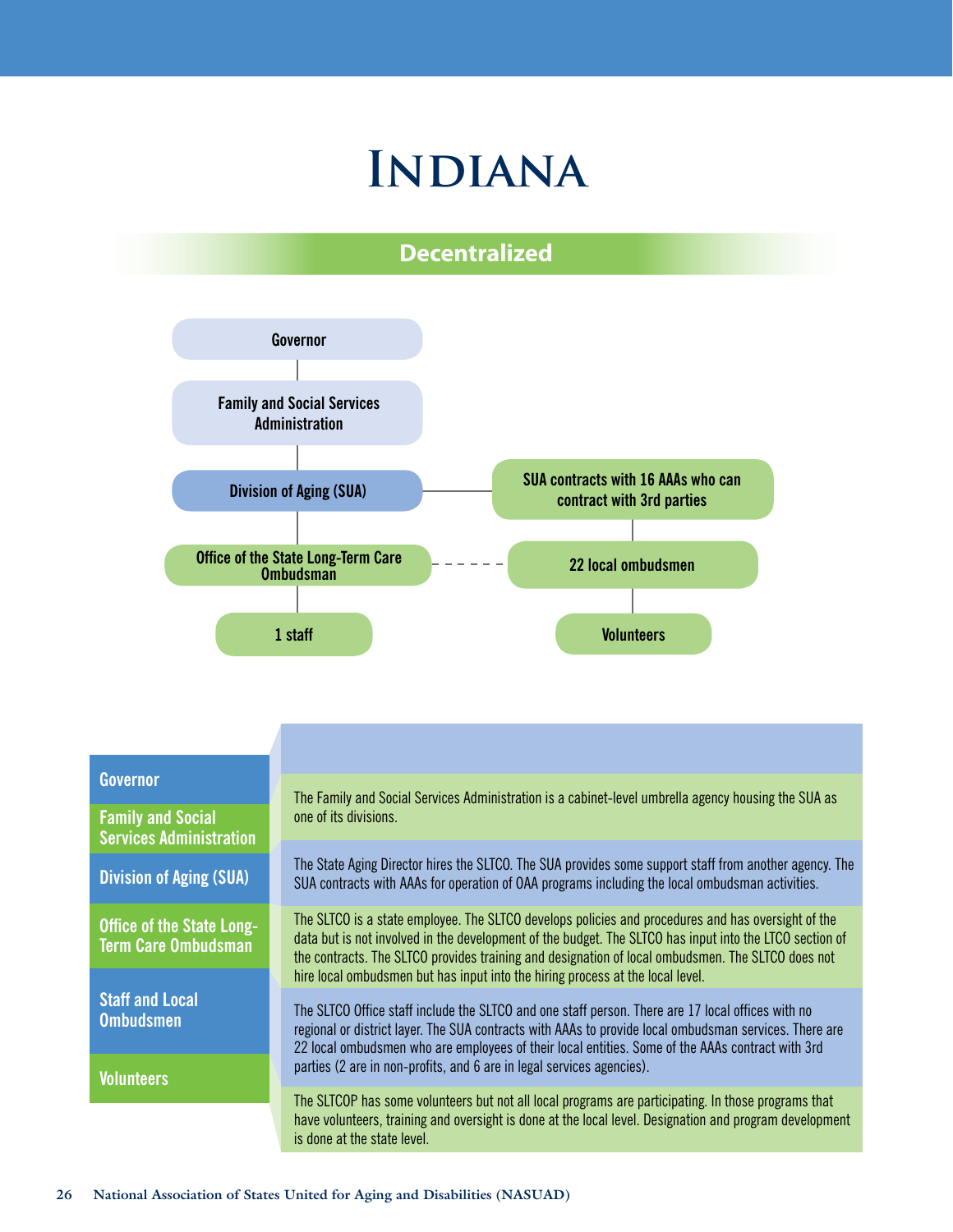## **Iowa**

### **Centralized**



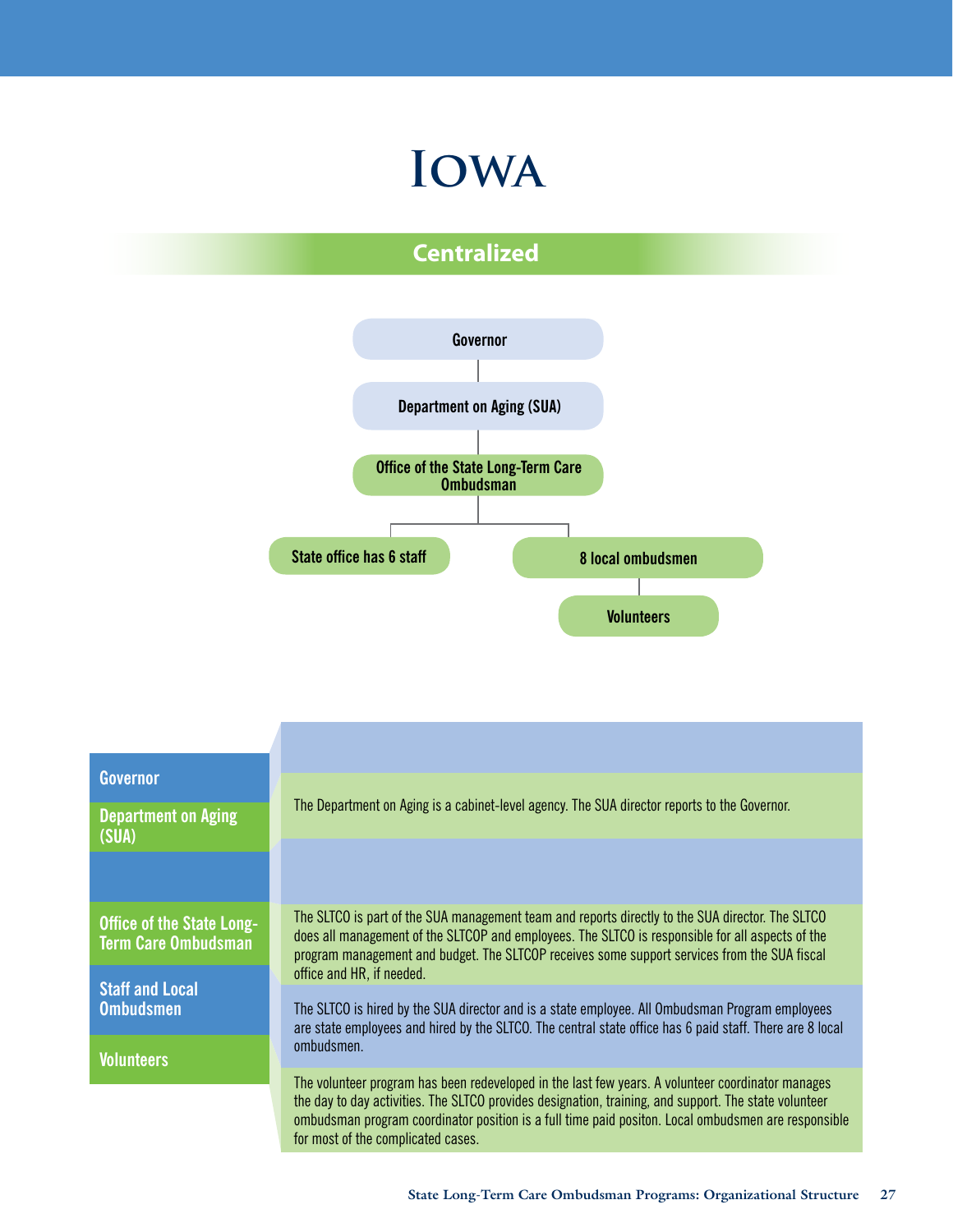





#### **Governor**

**Department on Administration**

**Department of Aging (SUA)**

**Office of the State Long-Term Care Ombudsman**

**Staff and Local Ombudsmen**

**Volunteers**

The Department of Administration is a cabinet-level agency. Because of its size, the SLTCOP was attached to the Department of Administration for HR, IT, legal, and fiscal services as needed.

The Department of Aging (SUA) sends federal funds to the independent Office of the Long-Term Care Ombudsman.

The SLTCO is appointed by the Governor and is a non-classified state employee. All aspects of the SLTCOP are managed directly by the State LTC Ombudsman.

Housed in the central office, staff includes the SLTCO, one administrative assistant, and 1 regional/ local ombudsmen. There are 6 other regional/local ombudsmen housed in home offices or other agency offices across the state. All regional/local ombudsmen are state employees and hired by the SLTCO.

The SLTCOP currently has about 125 volunteers who are trained as investigative volunteer ombudsmen. Volunteers are designated by the SLTCO and are managed and trained jointly by the SLTCO and the regional/local ombudsmen.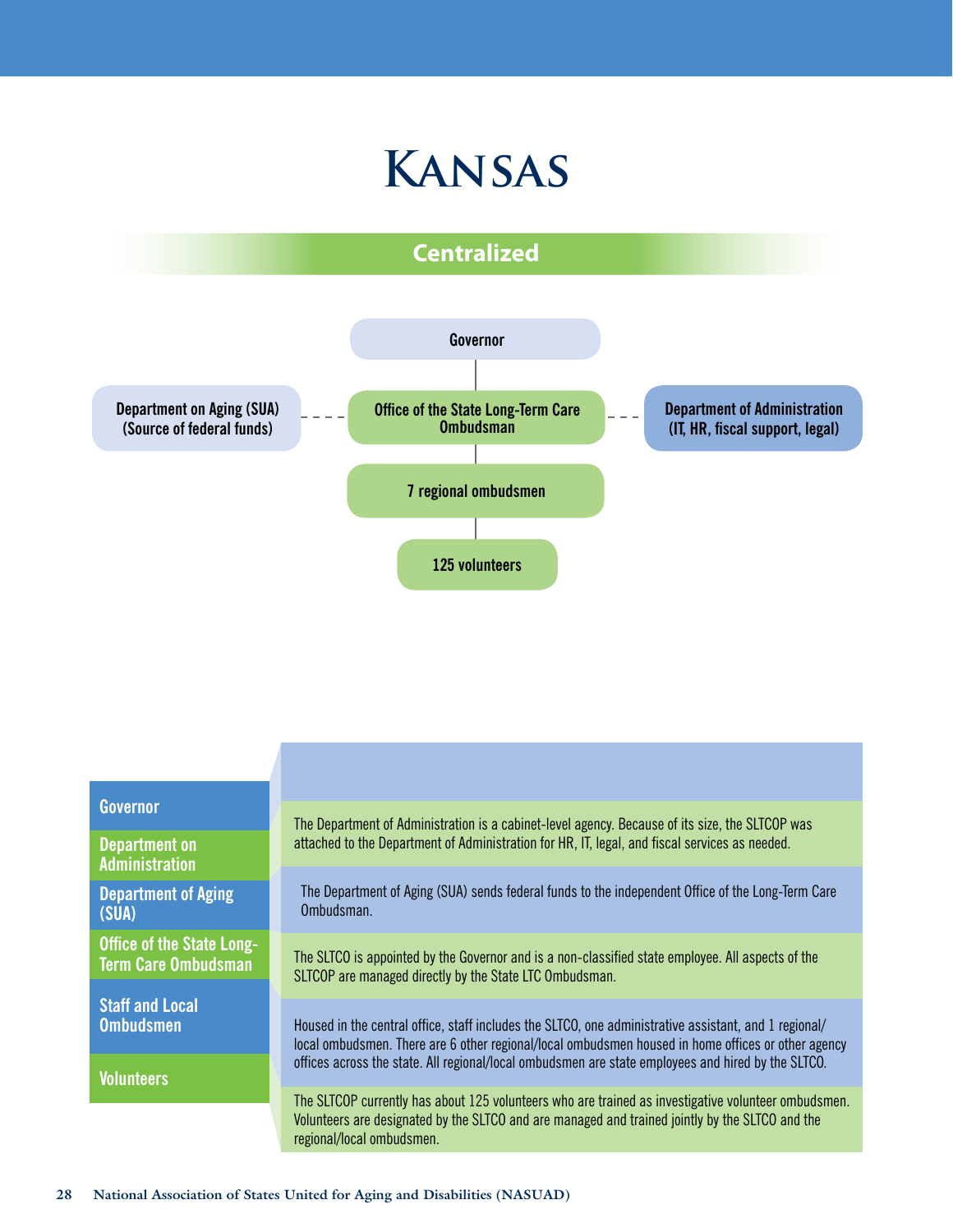## **Kentucky**

#### **Decentralized**

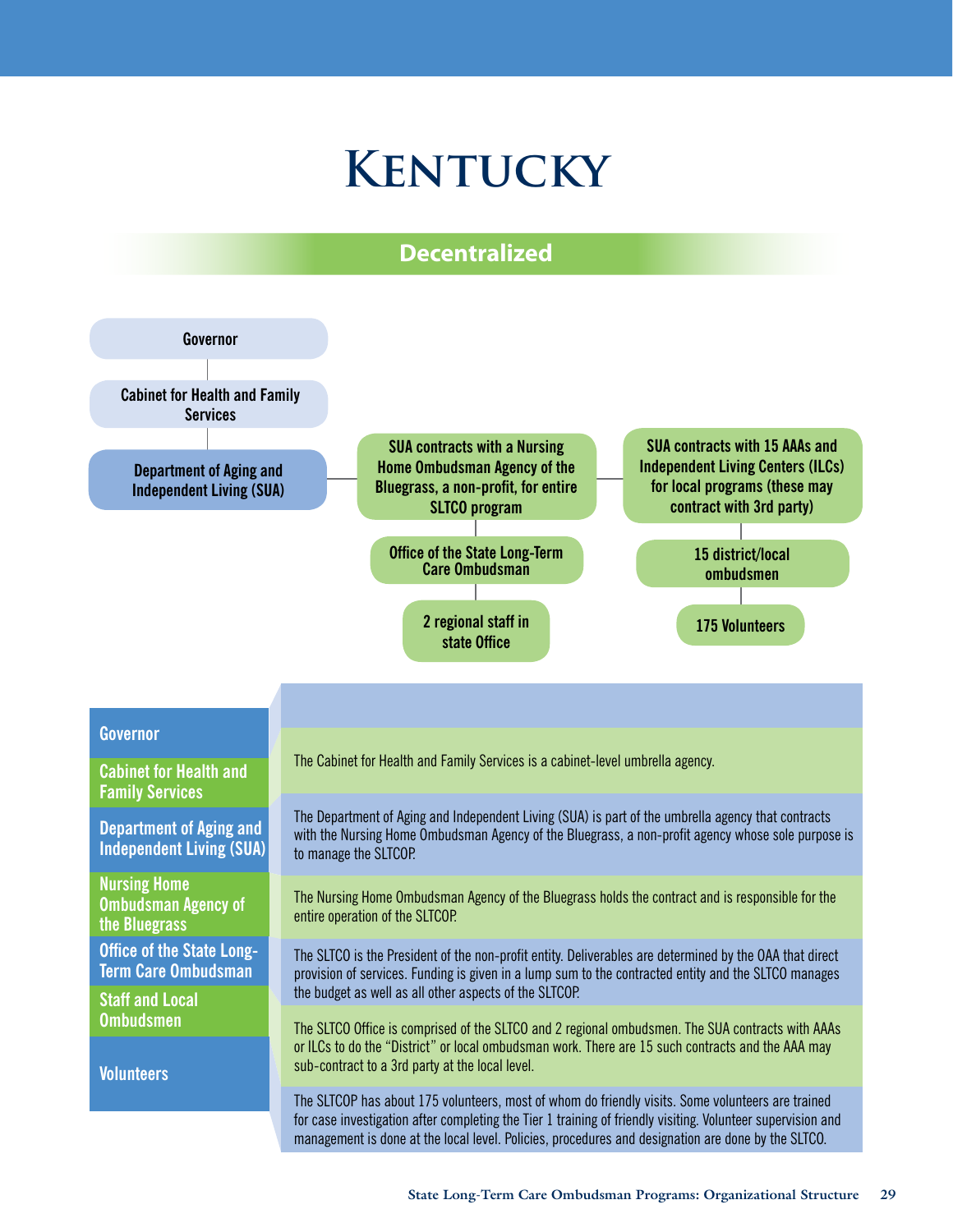## **Louisiana**

### **Decentralized**



#### **Governor**

**Governor's Office on Elderly Affairs (SUA)** 

**Office of the State Long-Term Care Ombudsman**

**Staff and Local Ombudsmen**

**Volunteers**

The SUA provides state supervision of the SLTCOP program and the SLTCO provides program management. The SUA contracts directly with 6 AAAs and 1 non-profit entity to provide local ombudsman services.

The SLTCO is hired by the SUA and is a state employee. The SLTCO monitors contractor performance and manages program activities.

The SLTCO Office includes the SLTCO and a part-time clerical person. There is staff in the Governor's office that does data management and budget. Local ombudsmen report to the AAA coordinator. Each regional office has an ombudsman coordinator and one ombudsman.

The SLTCOP has no volunteers at this time.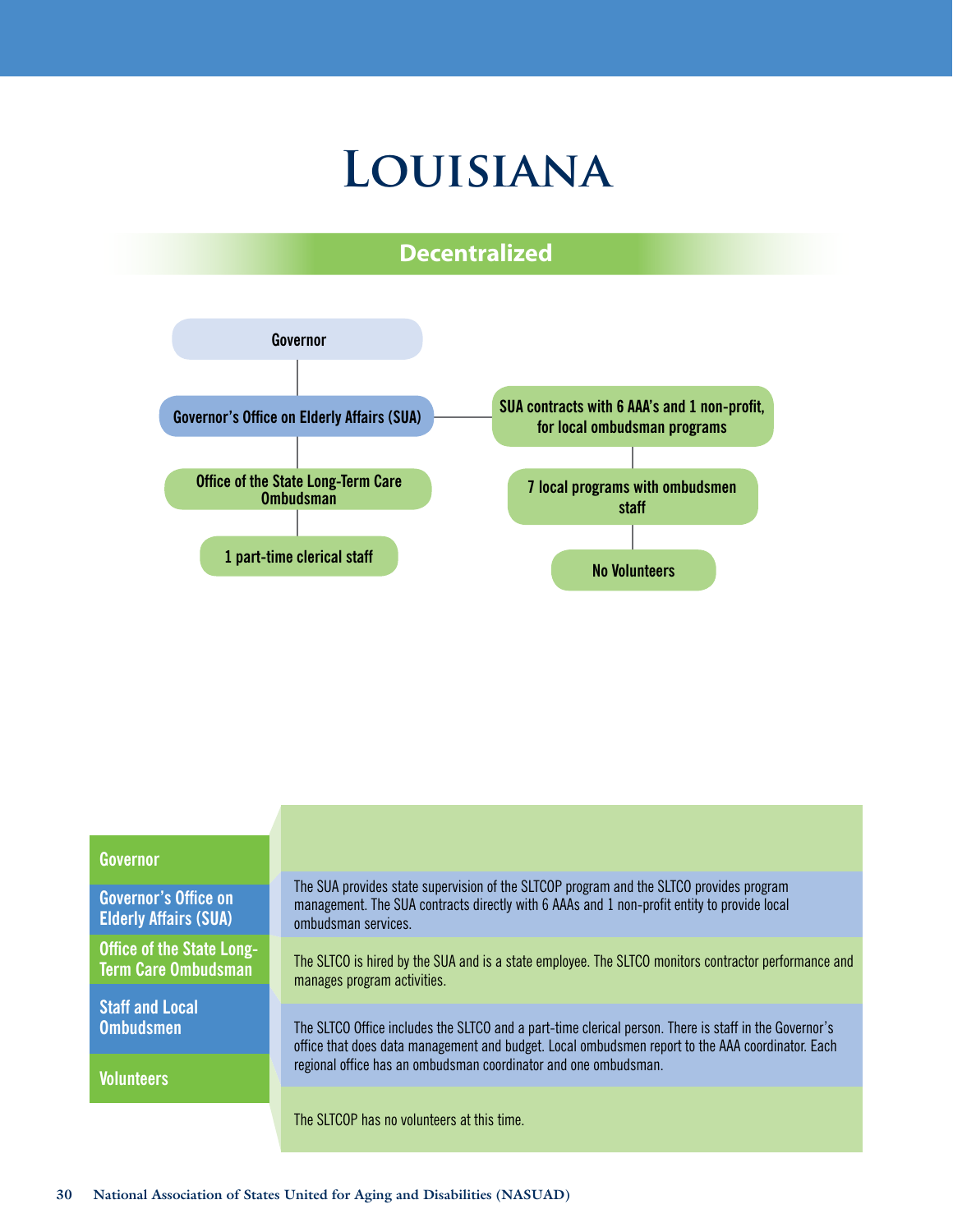## **Maine**

### **Centralized**



for the SLTCO Program.

**Maine LTC Ombudsman Program**

**Office of the State Long-Term Care Ombudsman Staff and Local** 

**Ombudsmen**

**Volunteers**

The Maine LTC Ombudsman Program is a non-profit entity created in 1995 to meet OAA requirements

The SLTCO is the Executive Director of the non-profit and serves as the SLTCO. The SUA director and SLTCO meet regularly to discuss issues. The contract is renewed annually.

The entire SLTCOP has 11 staff including the SLTCO, office manager, intake worker, finance, volunteer program manager, 4 regional/local ombudsmen, and regional supervisor. Some staff may telework depending on the need to be present in the field. All staff are cross trained on Home Care.

The SLTCOP currently has about 60 volunteers. The volunteer program manager works to train and assign volunteers. The SLTCO designates volunteers after training.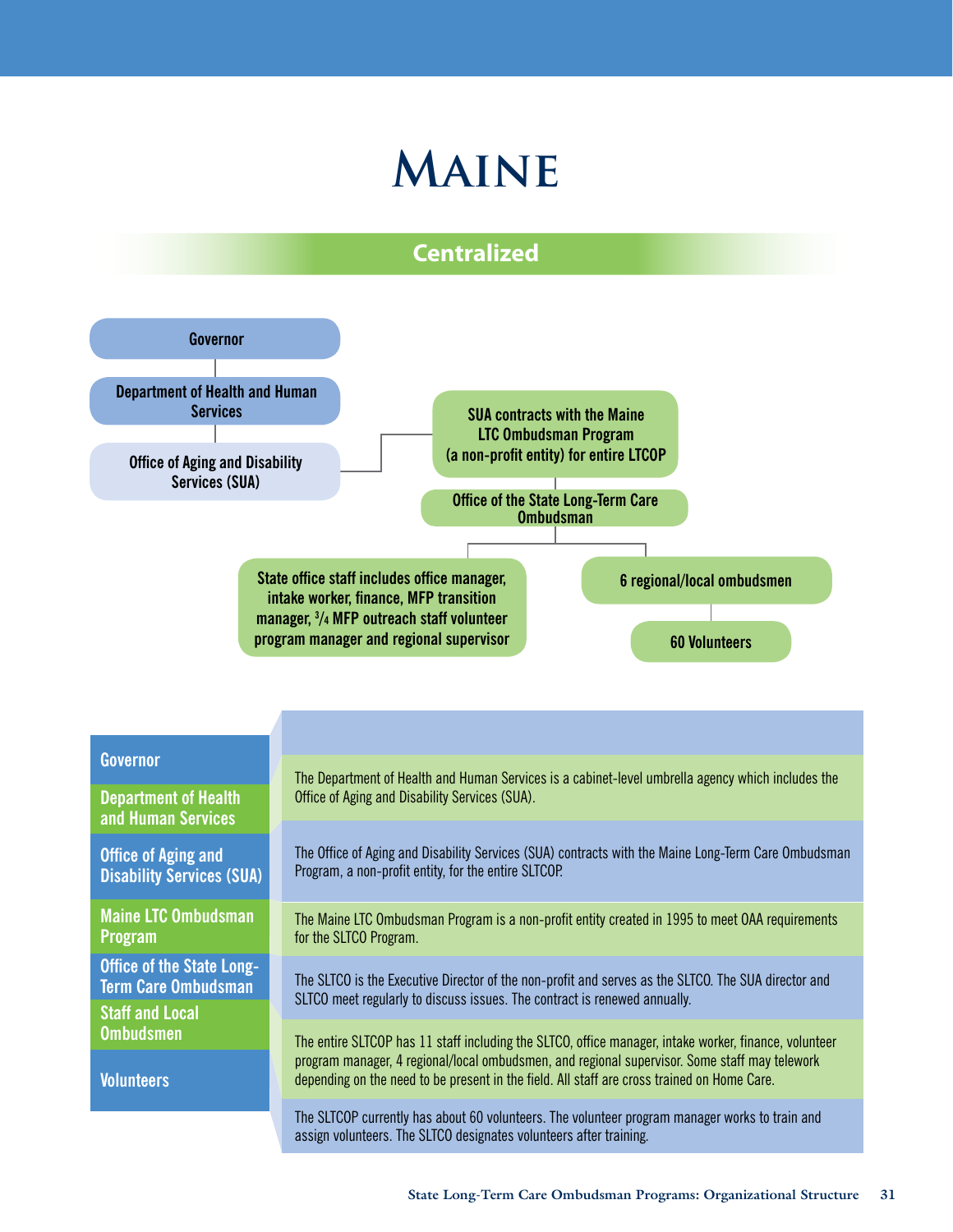## **Maryland**

### **Decentralized**



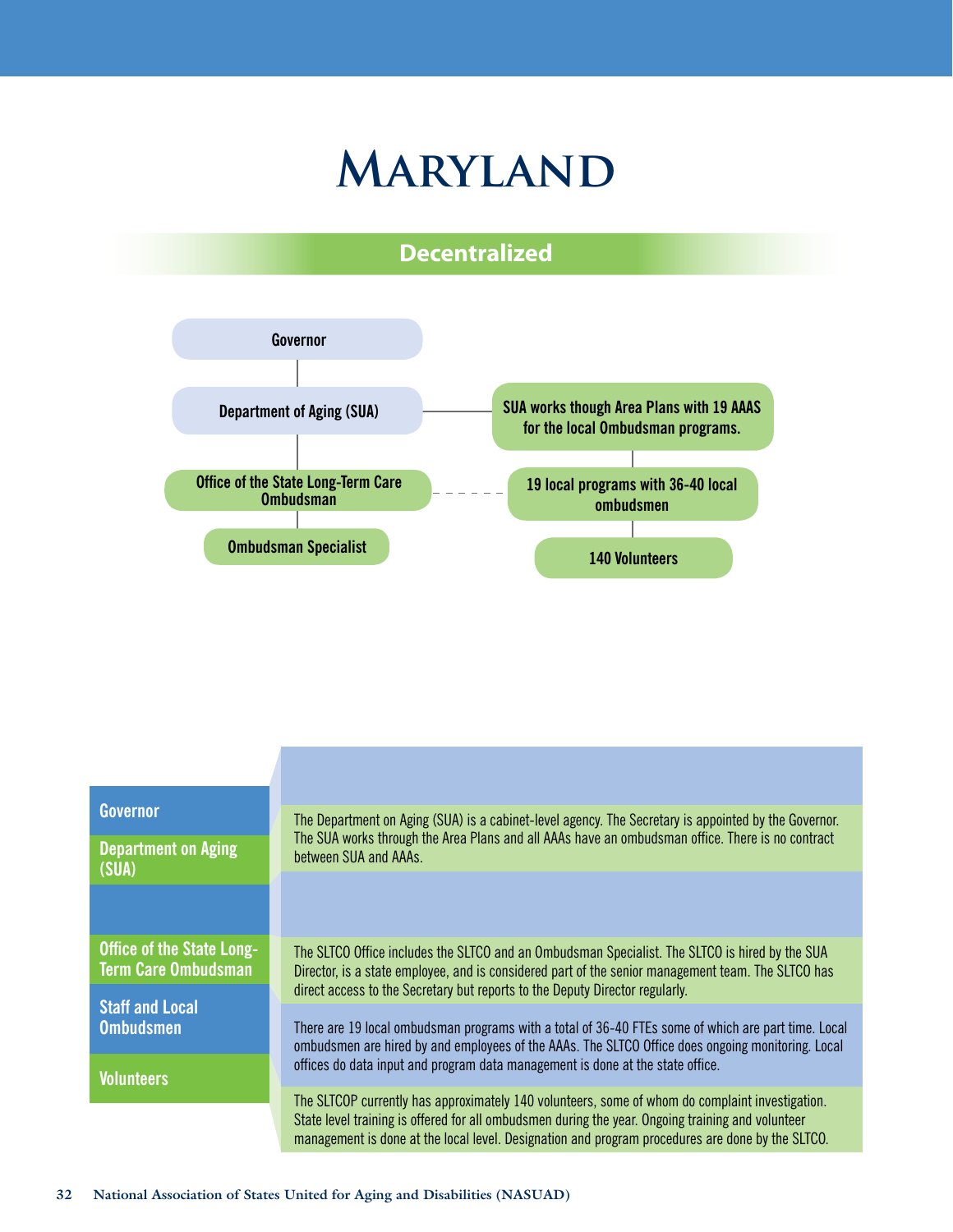## **Massachusetts**

#### **Decentralized**



#### **Governor**

**Executive Office of Health and Human Services**

**Executive Office of Elder Affairs (SUA)** 

**Office of the State Long-Term Care Ombudsman**

**Staff and Local Ombudsmen**

**Volunteers**

The Executive Office of Health and Human Services is a cabinet-level umbrella agency which includes the Executive Office of Elder Affairs (SUA).

The SLTCO is hired by the Secretary of Elder Affairs and is a state employee. The SLTCO reports to the Chief of Staff in the Office of Elder Affairs. The SUA contracts with outside entities for all OAA services including the SLTCOP.

The SLTCO manages the operations of the program and supervision of regional programs at the local level. The SLTCO Office is comprised of 3 staff and the SLTCO. The SLTCO develops policies and procedures for the statewide program.

There are 22 local ombudsman programs. Nineteen (19) are in AAA's and the others are in community based non-profit agencies. The Ombudsman Program is part of a larger contract between the SUA and the AAAs. The SLTCO has oversight of program activities but AAAs and Community Based Organizations (CBOs) manage staff hiring and hours. Training, monitoring, and designation comes from the SLTCO.

The SLTCOP currently has about 400 volunteers. Volunteer supervision is provided at the local level. The SLTCO provides direct training and designation.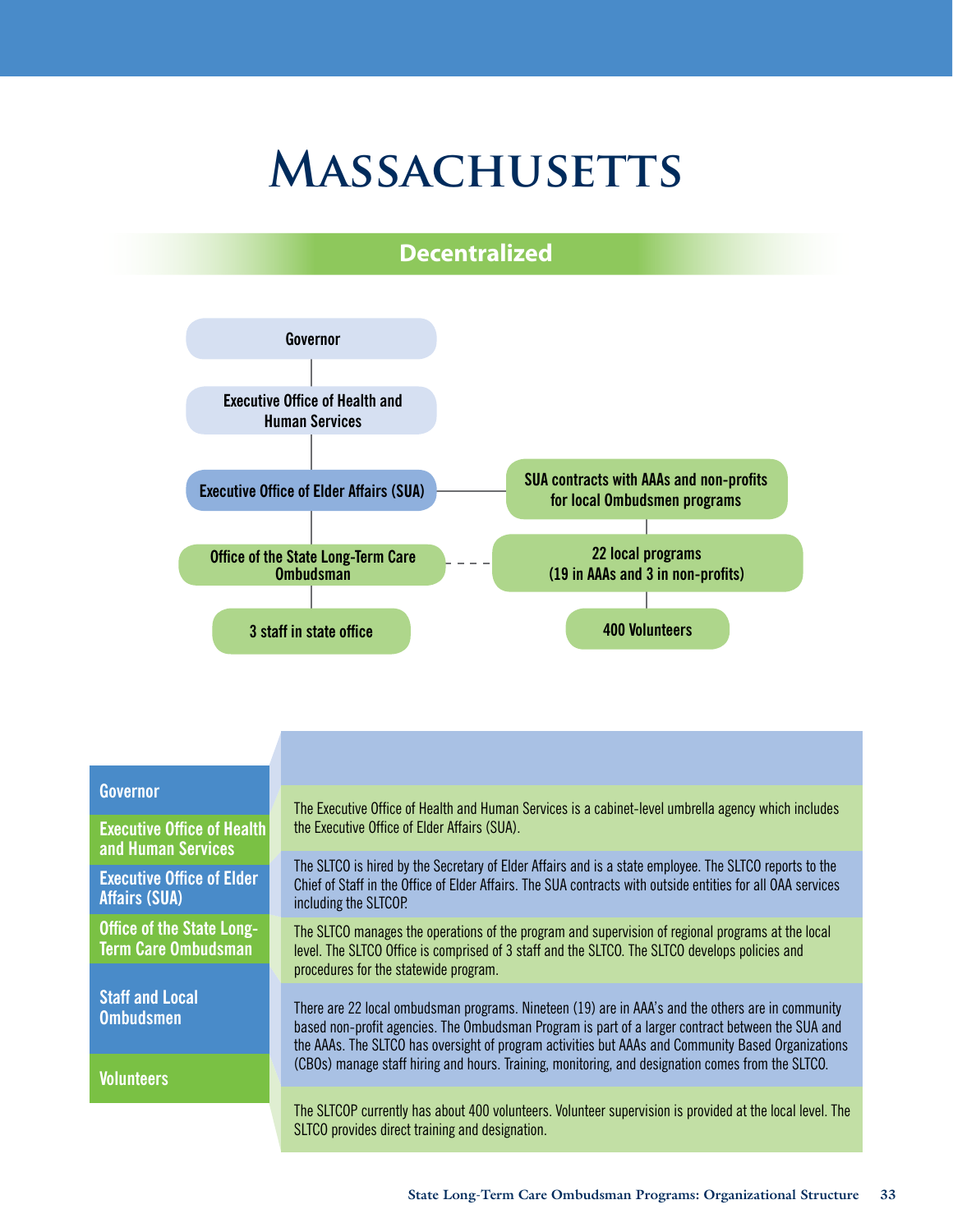## **Michigan**

### **Decentralized**



#### **Governor**

**Department of Health and Human Services**

**Aging and Adult Services Agency (SUA)**

**Office of the State Long-Term Care Ombudsman**

**Staff and Local Ombudsmen**

**Volunteers**

The Department of Health and Human Services is a cabinet-level umbrella agency which includes the Aging and Adult Services Agency (SUA).

The SUA is an agency within the Department of Health and Human Services. The SUA director reports to the Governor. The Ombudsman program is an independent division in the SUA. The SUA contracts with AAAs and non-profit entities for OAA ombudsman services including the SLTCOP. State law in 1987 set up the AAAs to do the local ombudsman work as part of the contract.

The SLTCO reports directly to the SUA Director. The SLTCO is a state employee hired by the SUA. The SLTCO has input into budget through the SUA fiscal office. The SLTCO designates local programs, provides standardized training, and has oversight over ombudsman program activities at the local ombudsman level.

The SLTCOP office includes the SLTCO, an assistant SLTCO, and one administrative staff. There are 16 AAAs that have contracts for the local ombudsman programs. 8 programs sub contract with 3rd party non-profit entities. Local ombudsmen are employees of the AAA or non-profit.

The SLTCOP currently has about 40 volunteers that operate in the local areas. Training, and oversight is done at the local level. The SLTCO designates and develops program implementation.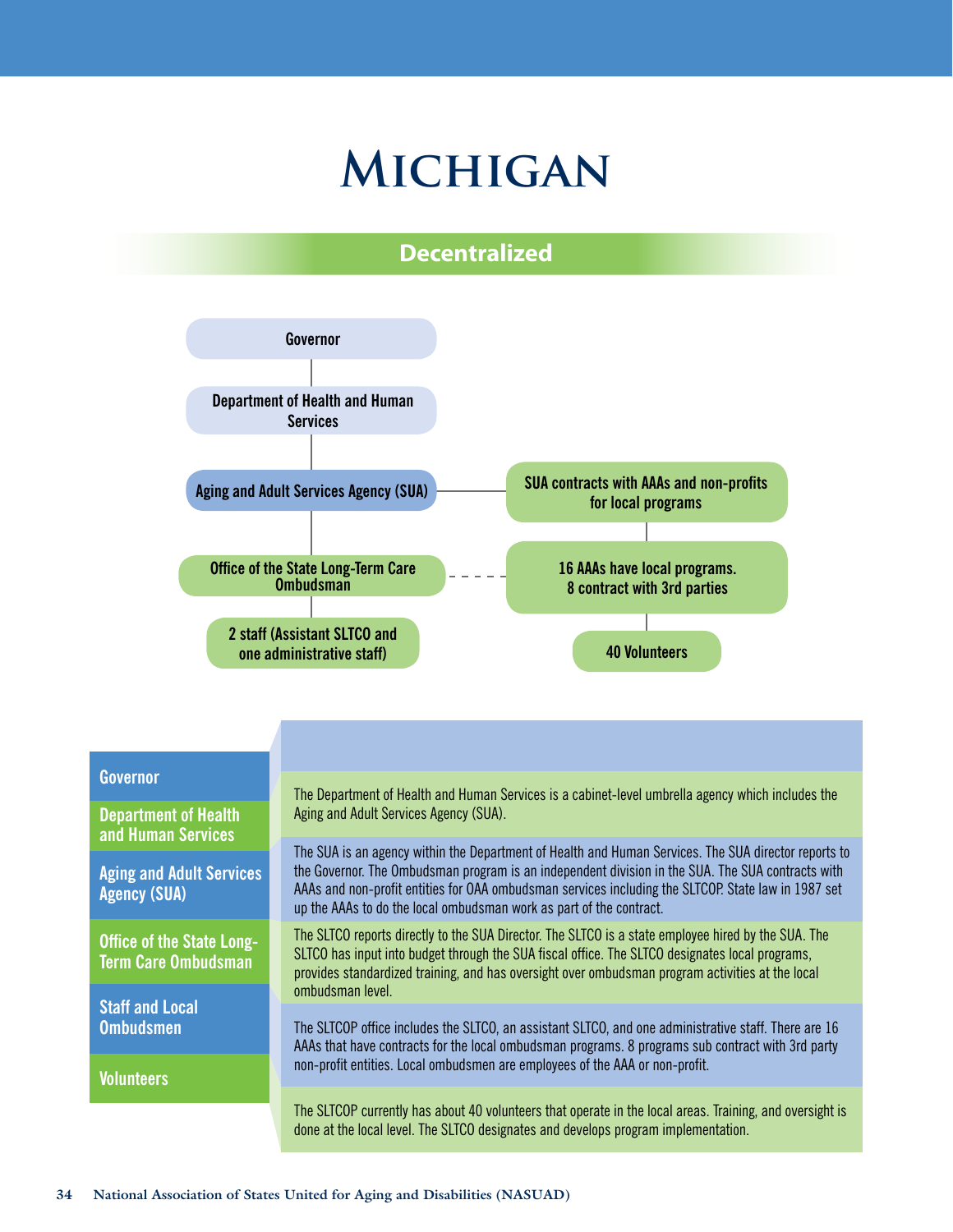## **Minnesota**



#### **Governor**

**Department of Human Services**

**Department of Aging and Adult Services (SUA)**

**Minnesota Board on** 

**Office of the State Long-Term Care Ombudsman**

**Staff and Local Ombudsmen**

**Volunteers**

The Department of Human Services is a cabinet-level umbrella agency which includes Medicaid and the SUA.

The Department of Aging and Adult Services (SUA) has multiple operating divisions. The state does not contract with outside entities for the local programs.

Aging **The Board on Aging is a separate entity and independent of the government agencies.** 

The SLTCO is hired by the Executive Director of the Board of Aging and is a state employee. The SLTCOP is completely independent. The SLTCO Office relies on the Office on Aging for data and administrative services.

Local ombudsmen are state employees hired by the SLTCO. There are 14.5 regional/local programs all directly managed by the SLTCO. Six regional ombudsmen work out of the state office and the remainder work from home offices or office space in their regions. All employees are full time ombudsmen. All training, designation, and oversight is managed by the SLTCO.

The SLTCOP currently has about 45 volunteers. Volunteers have the ability to assist regional/local ombudsmen with complaint investigations as well as provide "friendly visits", when needed. Volunteers are trained and managed at the regional/local level. Program policies and procedures, as well as designation, is done at the state level.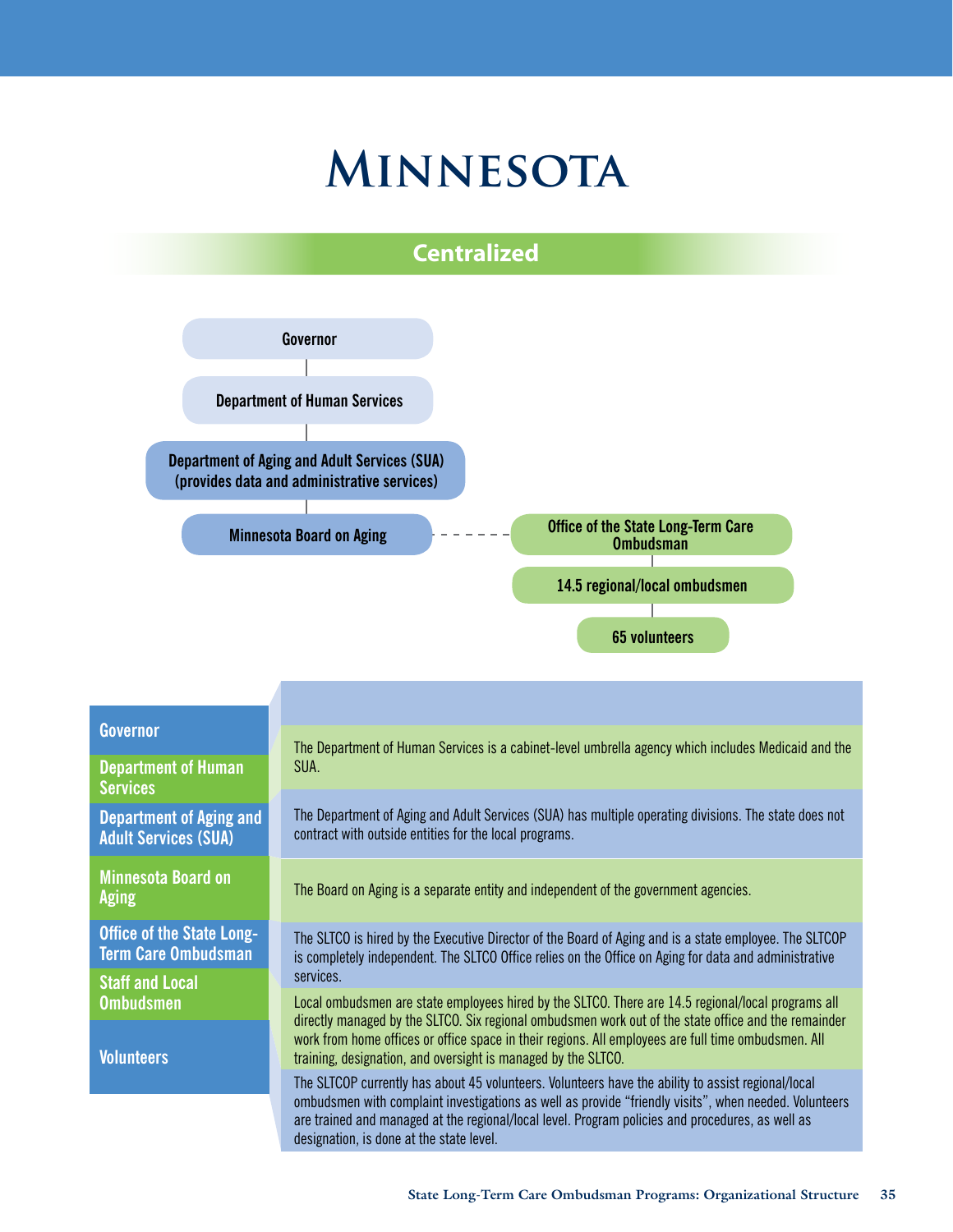## **Mississippi**

#### **Decentralized**



#### **Governor**

**Department of Human Services**

**Division of Aging and Adult Services (SUA)** 

**Office of the State Long-Term Care Ombudsman**

**Staff and Local Ombudsmen**

**Volunteers**

The Department of Human Services is a cabinet-level umbrella agency. The SUA is one of several operating divisions.

The SLTCOP is one program in the SUA. The SUA contracts with the AAAs for OAA services including the SLTCOP. AAAs can and do subcontract with 3rd party non-profit entities like Community Action Agencies.

The SLTCO is hired by the SUA director and is a state employee. The SLTCO monitors the contracted programs and the contracted entity monitors the 3rd party contractors. The SLTCO has limited input into budget, develops policies and procedures, and certifies staff and local entities.

The district/local ombudsmen are hired by and employees of the AAA. District/local ombudsmen report to the SLTCO for program issues and the 3rd party contract ombudsmen report to the AAA staff. There are 10 district/local programs with 25 staff. So not all 25 district staff are full time ombudsmen; some must split time, so not all 30 staff are full time ombudsmen.

The SLTCOP currently has about 14 volunteers most of whom do not do complaint investigation. There is a second tier of training if volunteers want to do investigation. Certification and program development are done with the SLTCO. Training, oversight and management are done at the district/local level.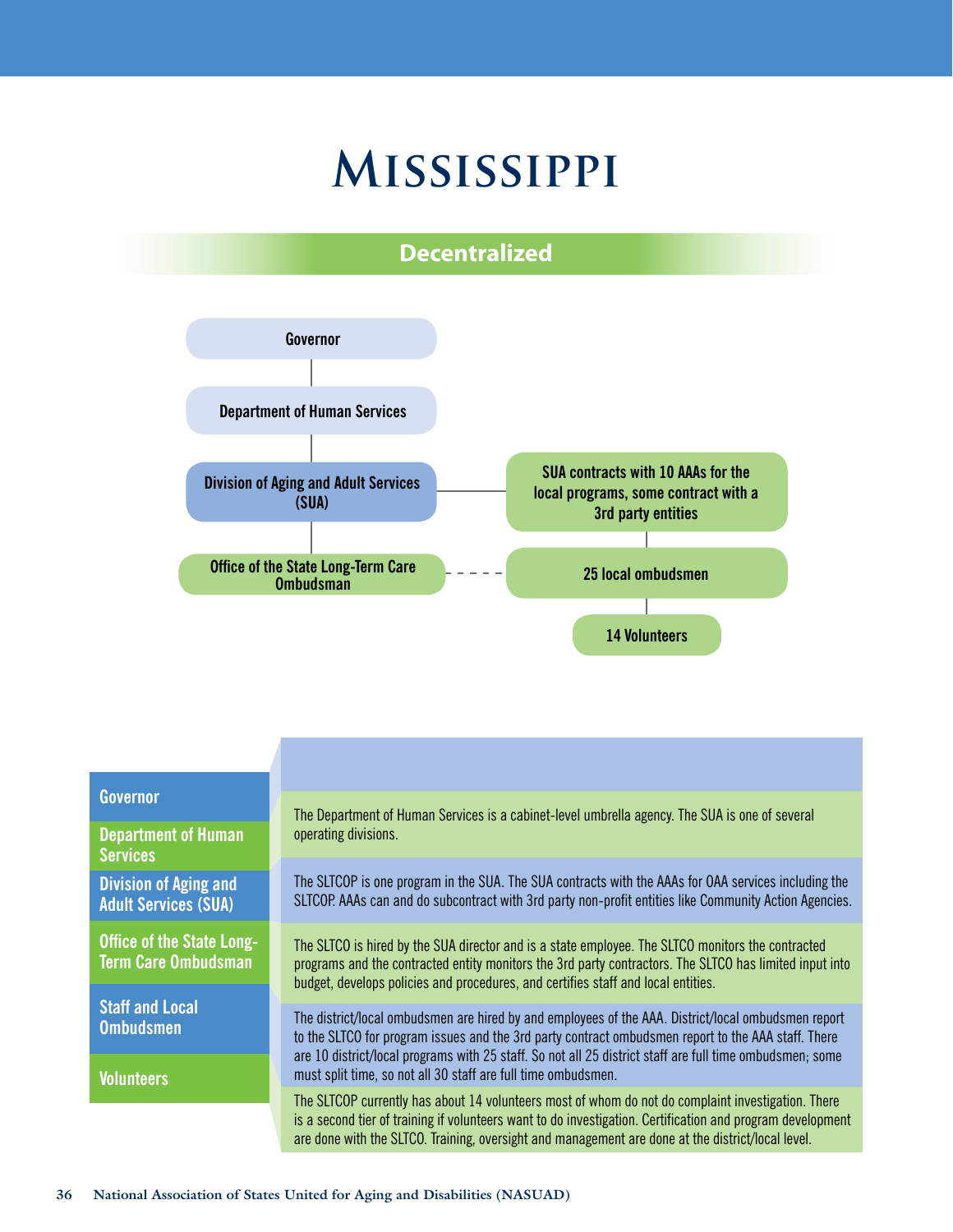## **Missouri**

### **Decentralized**



#### **Governor**

**Department of Health and Senior Services**

**Division of Senior and Disability Services (SUA)**

**Office of the State Long-Term Care Ombudsman**

**Staff and Local Ombudsmen**

**Volunteers**

The Department of Health and Senior Services is a cabinet-level umbrella agency which includes the SUA.

The SUA is the agency that includes the SLTCOP. The state contracts with AAAs and non-profit enitites for the regional/local programs.

The SLTCO is hired by the SUA director and is a state employee. The SLTCO Office receives support for fiscal and administration from the SUA. The SLTCO is not involved in contracting. The SLTCO is responsible for standardized training, monitoring regional activity, and data reporting.

There are 10 regional/local offices operated by 7 programs. Regional/local staff are hired by and employees of the AAAs or local entities. The regional/local staff train, designate, and manage the program at the regional/local level. Some regional/local ombudsmen split their time.

The SLTCOP currently has about 230 volunteers who do case investigation with supervision. Regional/local ombudsmen recruit, train, designate, and manage the volunteers.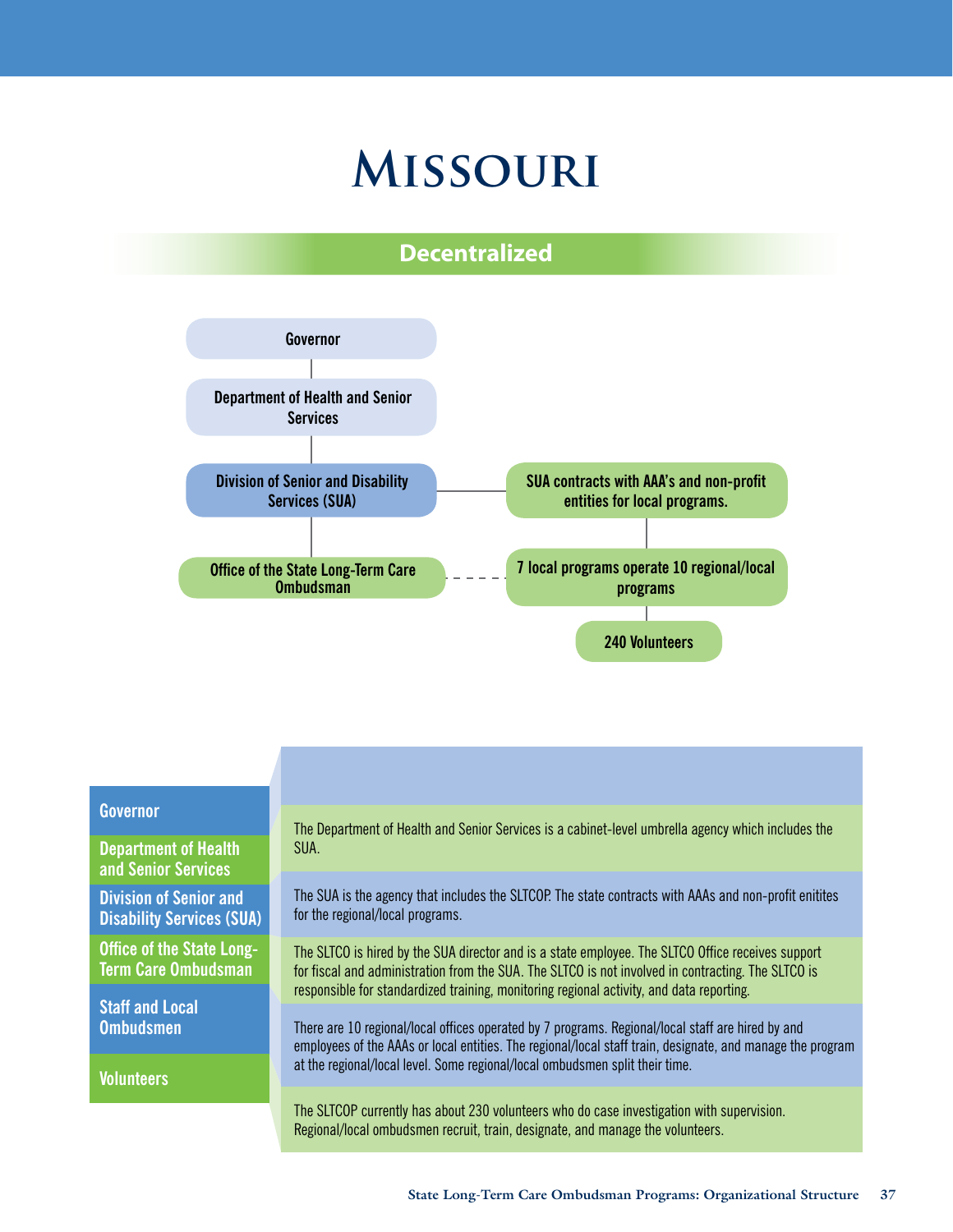## **Montana**

### **Decentralized**



The SLTCOP currently has about 11 volunteers who are recruited and trained in the local area. Some are trained as friendly visitors and some are trained as case investigators.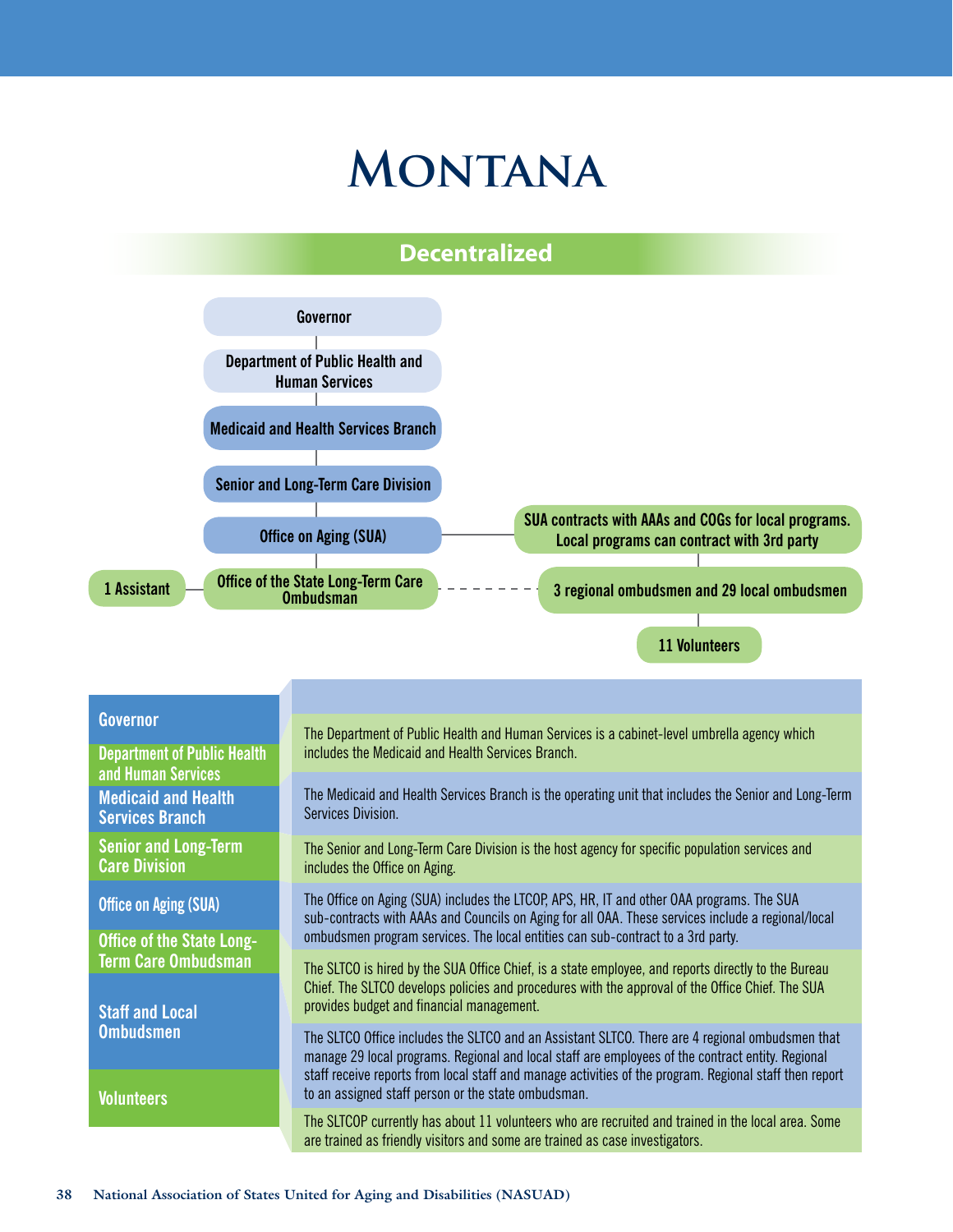## **Nebraska**

### **Decentralized**



#### **Governor**

**Department of Health and Human Services**

**Division of Medicaid & Long Term Care (SUA)**

**Office of the State Long-Term Care Ombudsman**

**Staff and Local Ombudsmen**

**Volunteers**

The Department of Health and Human Services is a cabinet-level umbrella agency which includes the Division of Medicaid and Long Term Care.

The State Unit on Aging is a separate office. Federal funds come to SUA then are sent to the SLTCOP for distribution. The Division of Medicaid and Long Term Care is the operating Unit that includes the State Unit on Aging (SUA).

The SLTCO is a state employee and reports to the Chief Executive Officer of the Department of Health and Human Services. The SLTCO determines local and state office funding, develops statewide policies and procedures, training, designation, and oversees the local ombudsman programs. As of July 1, 2016, the SLTCO will contract with 4 AAAs to administer 4 local ombudsman programs.

The SLTCO Office includes the SLTCO and one state regional staff person who covers the western part of the state. There are 4 local programs. Local program staff are employees of the AAAs. The SLTCO manages program activities of these local staff.

The SLTCOP has about 70 volunteers, all of whom do investigations. Training and oversight is done by local ombudsmen. Designation and program implementation is provided by the SLTCO.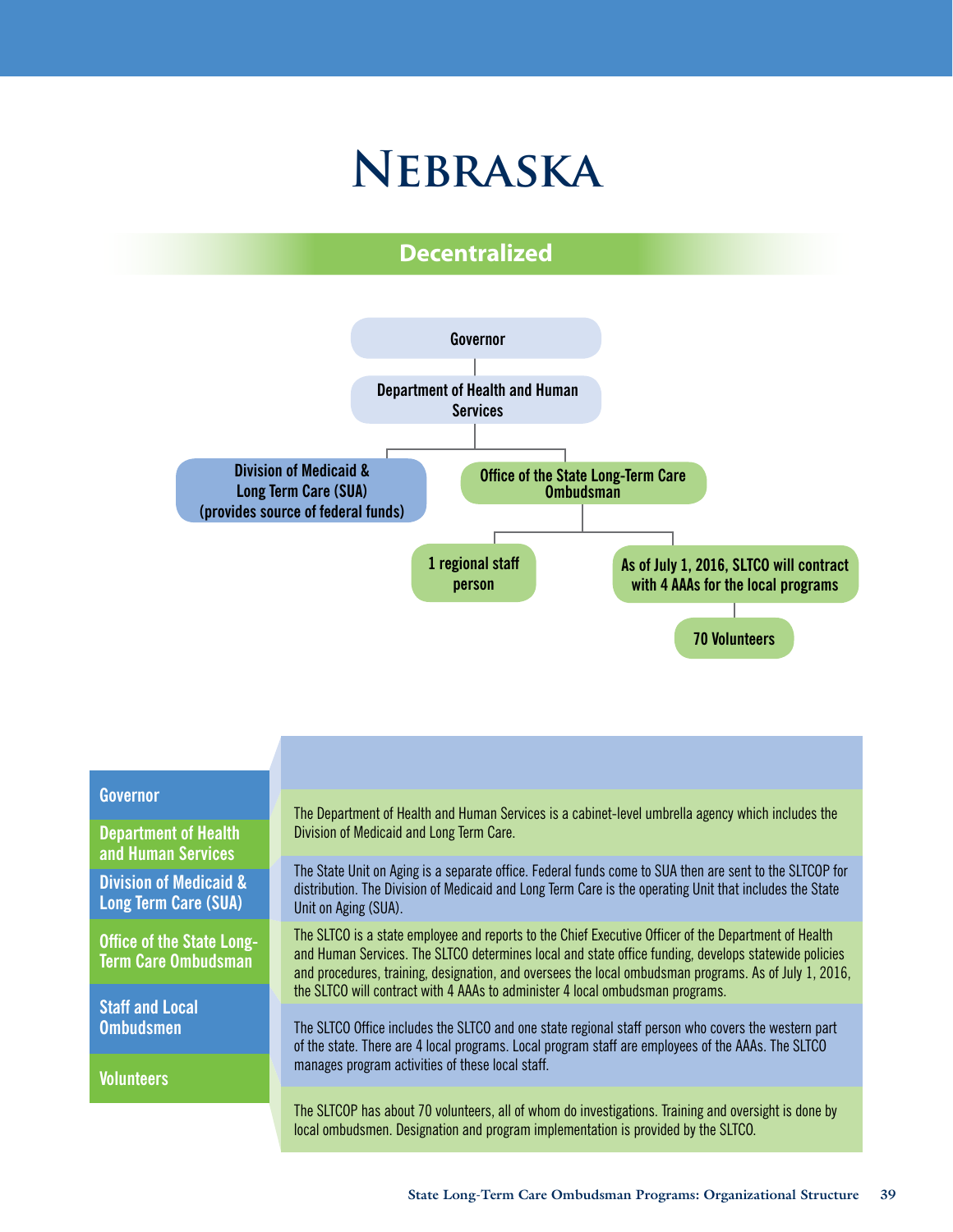### **Nevada**

### **Centralized**



#### **Governor**

**Department of Health and Human Services**

**Division of Aging and Disability Services (SUA)** 

**Office of the State Long-Term Care Ombudsman**

**Staff and Local Ombudsmen**

**Volunteers**

The Department of Health and Human Services is a cabinet-level umbrella agency including the SUA and multiple agencies.

The Division of Aging and Disability Services (SUA) does not contract with outside entities for SLTCOP services.

The SLTCO reports to the Chief of the Supportive Services Unit and is a classified state employee. The SLTCOP budget is set by the division fiscal unit.

There are 11 ½ employees, two of whom are regional supervisors with responsibility to oversee the local ombudsmen. All are state employees. Program activities are developed by the SLTCO and implemented at the regional/local level.

Developed 3 years ago, the volunteer program has 10 volunteers. Regional supervisors have oversight of volunteers for training, performance, and reporting. The SLTCO does certification and program development.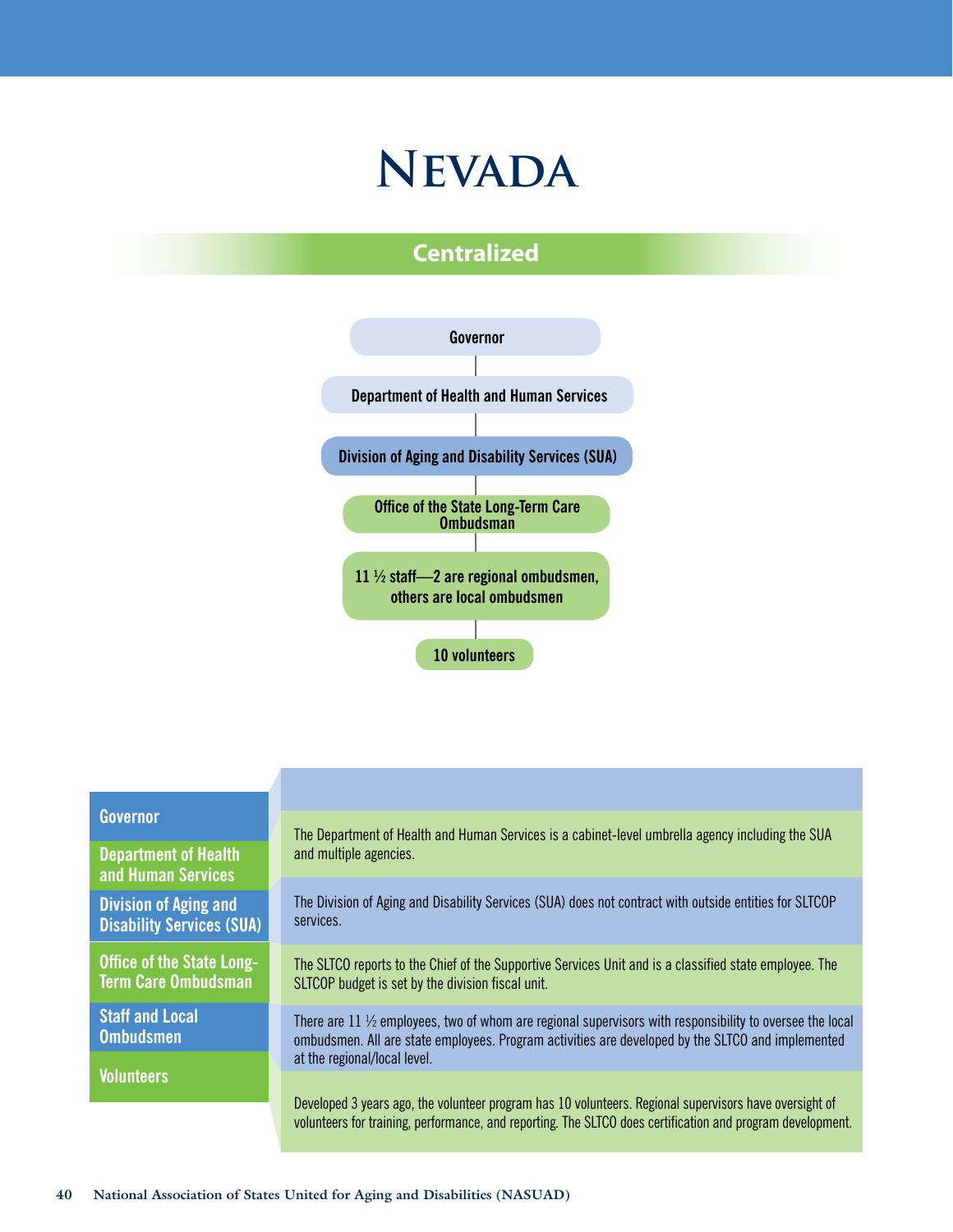## **New Hampshire**

### **Centralized**



#### **Governor**

**Department of Health and Human Services**

**Division of Community Based Care Services**

**Bureau of Elderly and Adult Services (SUA)**

**Office of the State Long-Term Care Ombudsman**

**Staff and Local Ombudsmen**

**Volunteers**

The Department of Health and Human Services is a cabinet-level umbrella agency with multiple divisions including the Division of Community Based Care Services.

The Division of Community Based Care Services includes the SUA.

The Bureau of Elderly and Adult Services (SUA) provides fiscal and personnel support. The SLTCO has considerable input over budget. The SUA is a single state agency since there are no AAAs in New Hampshire. State does not contract with outside entities for local ombudsman duties.

The SLTCO is a state employee and has a separate, independent office. Program operations are directed by SLTCO.

There are 4 staff in the SLTCOP plus the state Ombudsman. All staff are state employees, and hired by the SLTCO. There are no local offices, everyone works out of central office and teleworks. All staff do case investigation.

The SLTCOP has about 28 volunteers. The state is divided into 4 areas to accommodate volunteer locations. Volunteer training and oversight is done by ombudsmen staff assigned to regional areas.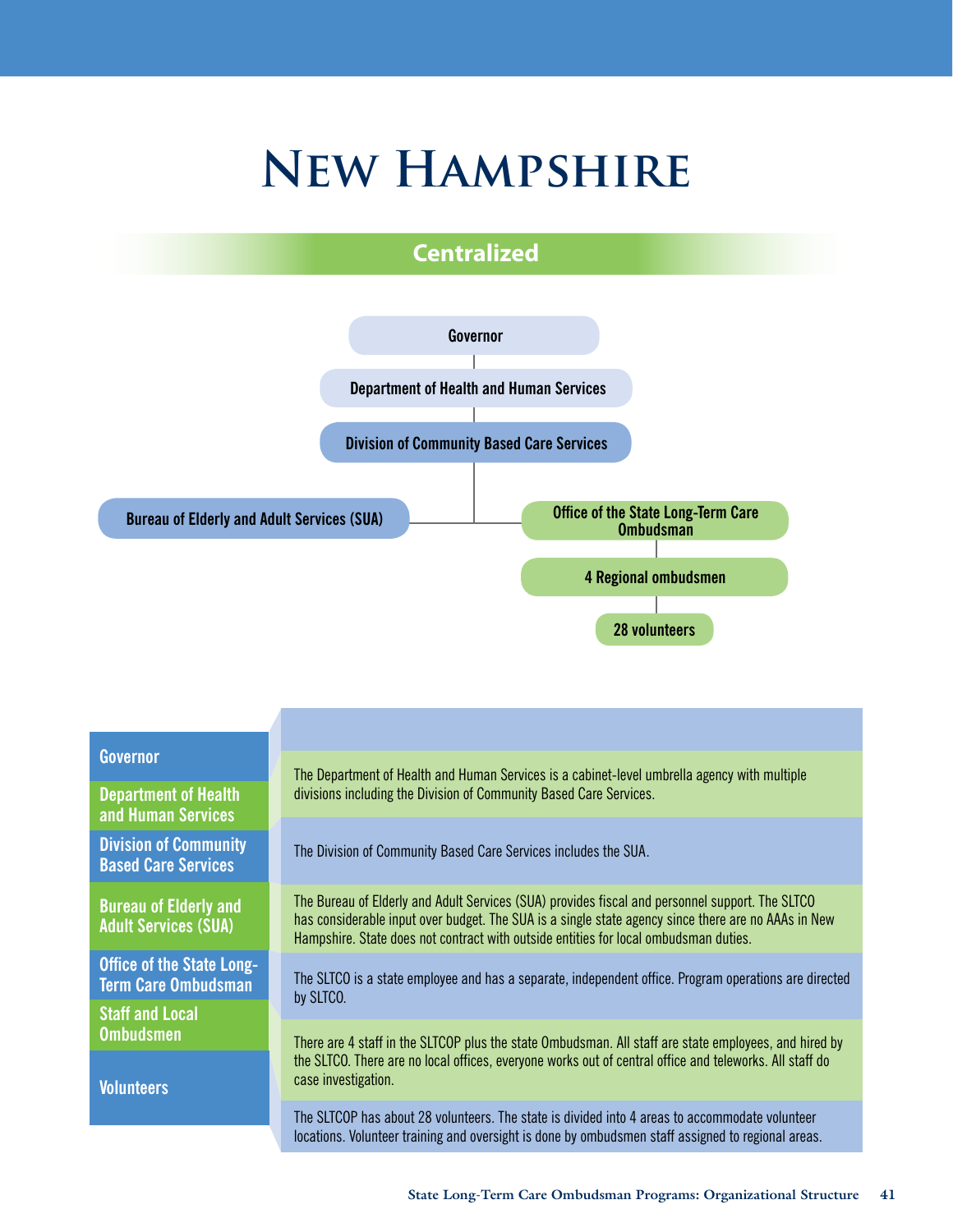# **New Jersey**



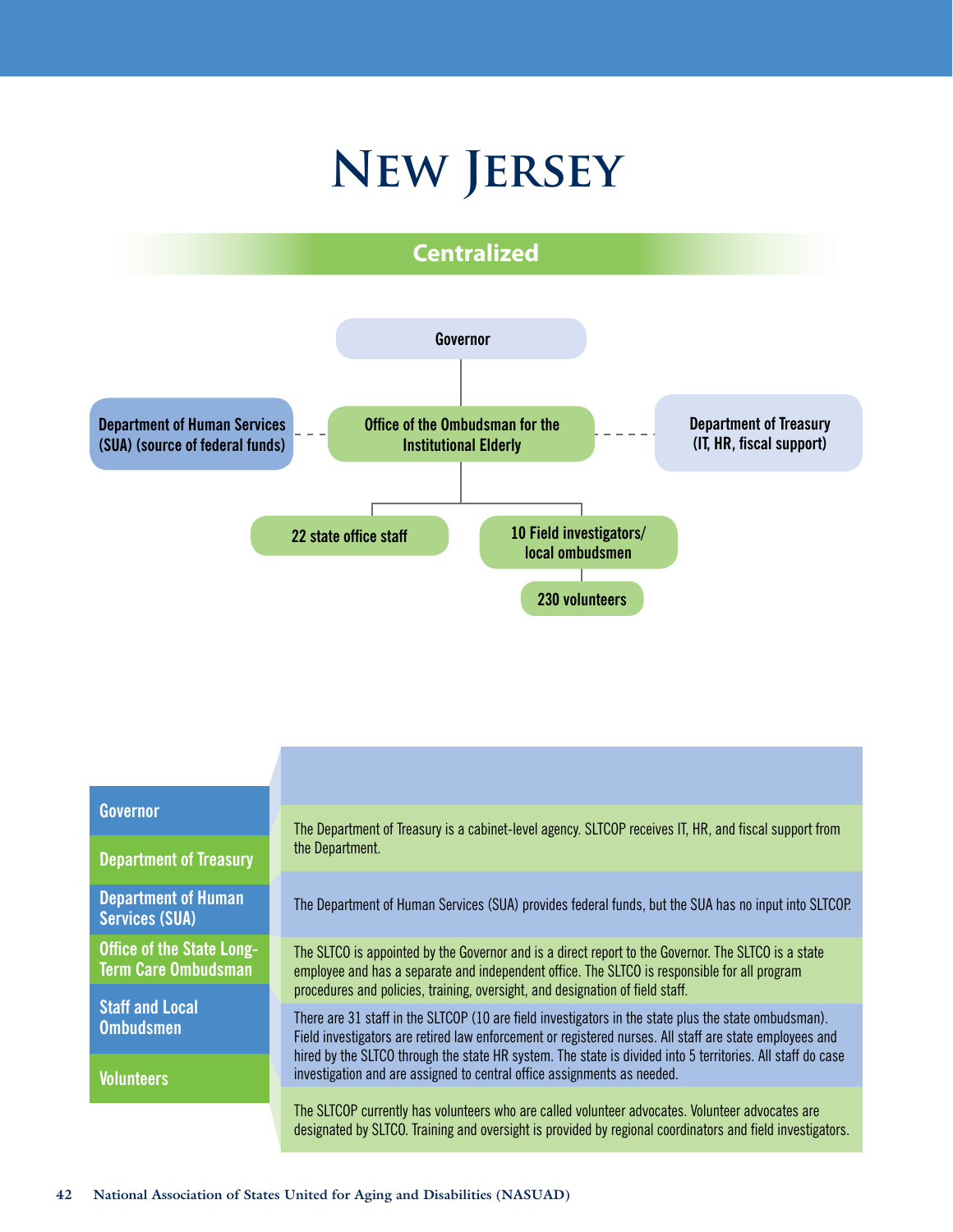# **New Mexico**

### **Centralized**



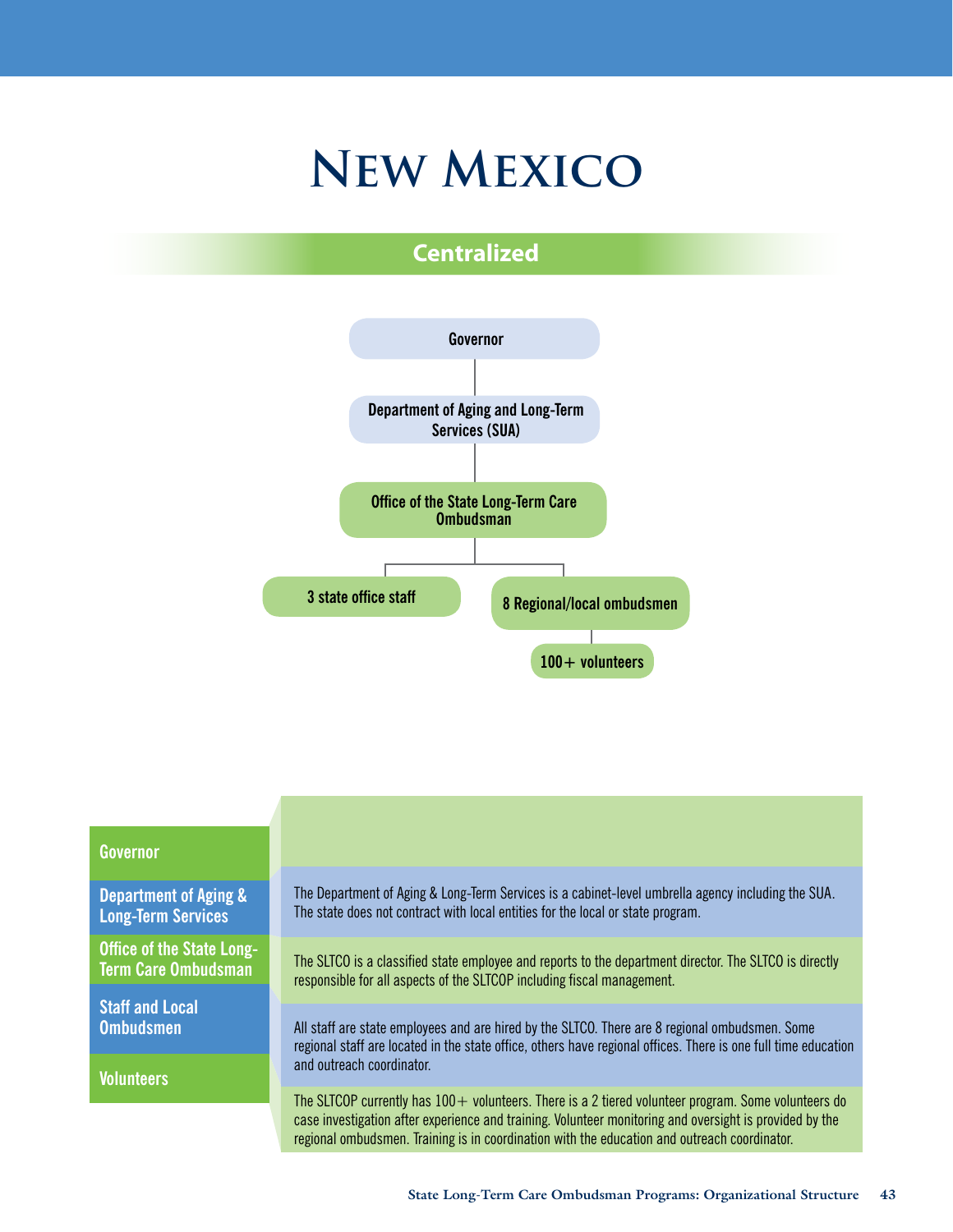## **New York**

### **Decentralized**



**Governor**

**Office for the Aging (SUA)**

**Executive Division— Legal Unit**

**Office of the State Long-Term Care Ombudsman**

**Staff and Local Ombudsmen**

**Volunteers**

The State Office for the Aging is a cabinet-level agency. The SUA Director is appointed by the Governor. The Department houses multiple divisions including fiscal, program, and executive. The State contracts with AAAs and non-profit entities through grant awards with specific responsibilities for the SLTCO Program.

The Legal Unit is within the Executive Division of the SUA.

The SLTCOP is under the executive division in the Legal Unit. The SLTCO is a state employee and serves at the pleasure of the governor. Technically the Governor appoints the SLTCO at the recommendation of the SUA director.

The SLTCO Office includes the SLTCO, 4 assistant ombudsmen (one is senior and supervises others), 1 secretary, and ½ time attorney. Each regional ombudsman program has a designated ombudsman coordinator. The regional programs are not part of the area plans. All regional/local ombudsmen report to the SLTCO but are hired by the AAAs or non-profits.

The SLTCOP has approximately 795 volunteers who do case investigations. Oversight is provided by local ombudsmen. The SLTCO designates volunteers and develops training and program activities.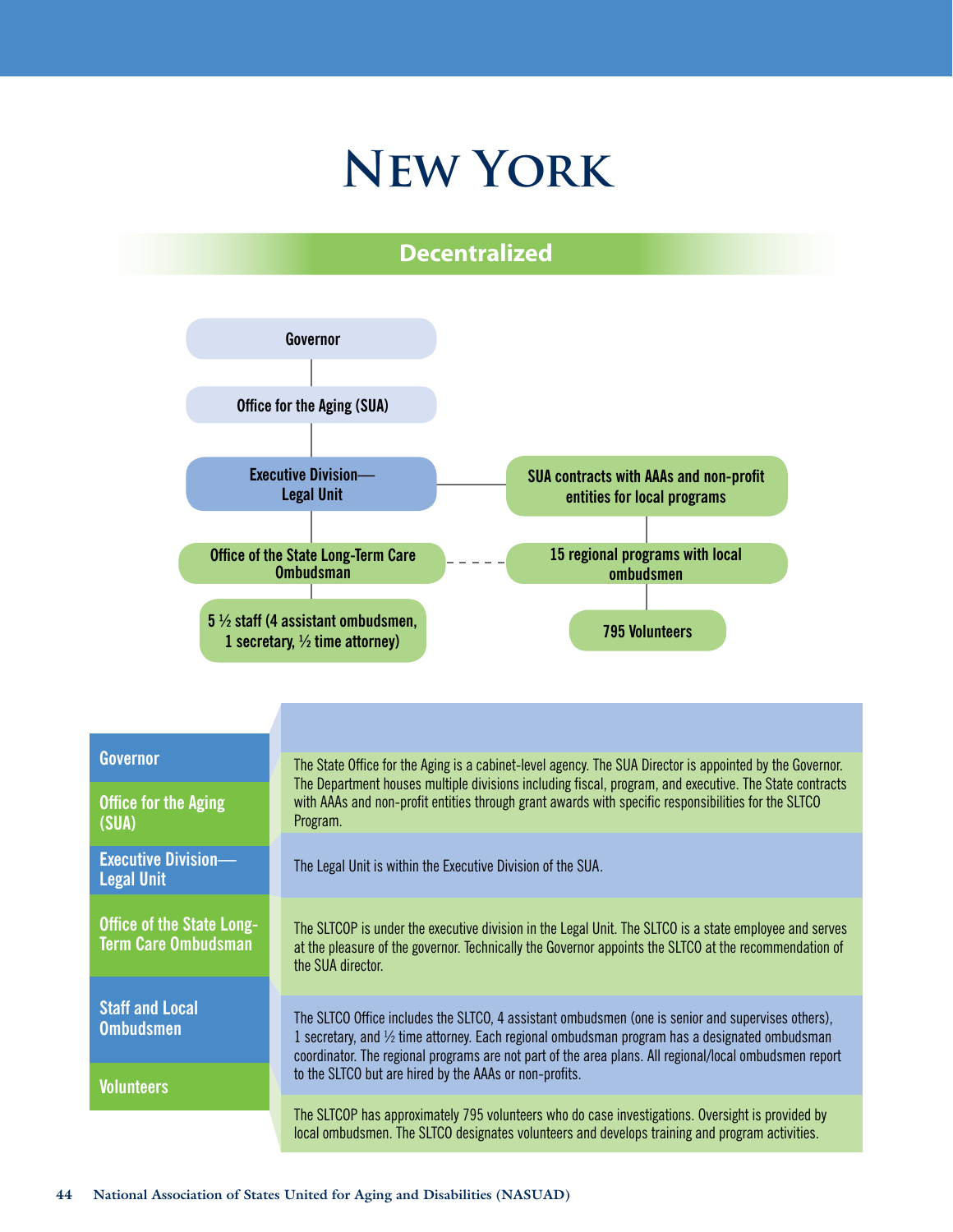# **North Carolina**

### **Decentralized**



#### **Governor**

**Department of Health and Human Services**

**Division of Aging and Adult Services (SUA)**

**Elder Rights and Special Initiatives**

**Office of the State Long-Term Care Ombudsman**

**Staff and Local Ombudsmen**

**Volunteers**

The Department of Health and Human Services is a cabinet-level umbrella agency with multiple operating agencies including the Division of Aging and Adult Services (SUA).

The Division of Aging and Adult Services (SUA) houses multiple programs including APS, HCBS, Elder Rights, MFP, Budget and Planning. The SUA provides grant awards to AAAs to provide OAA services including the SLTCO services. By state statute, all 100 counties are grouped into 16 regions called "Councils of Government" (COGs). The AAAs are placed in the COGs by state statute.

The SLTCOP is in the Elder Rights and Special Initiatives section of the SUA. Elder Rights includes the legal services developer, Title V programs, and the LTC Ombudsman Program.

The SLTCO is a state employee and reports to the Chief of the Elder Rights/Special Initiatives section.

There are 2 staff plus the SLTCO in the SLTCO Office. The SLTCOP staff includes 36 regional ombudsmen in 16 AAAs per the COGs. All are trained as investigative ombudsmen. The SLTCO office provides training, and oversight but the AAA provides employee management.

The volunteer program is managed at the regional level with the state ombudsman program providing training curriculum and certification. All volunteers are trained to investigate cases but send major complaint issues to the regional staff.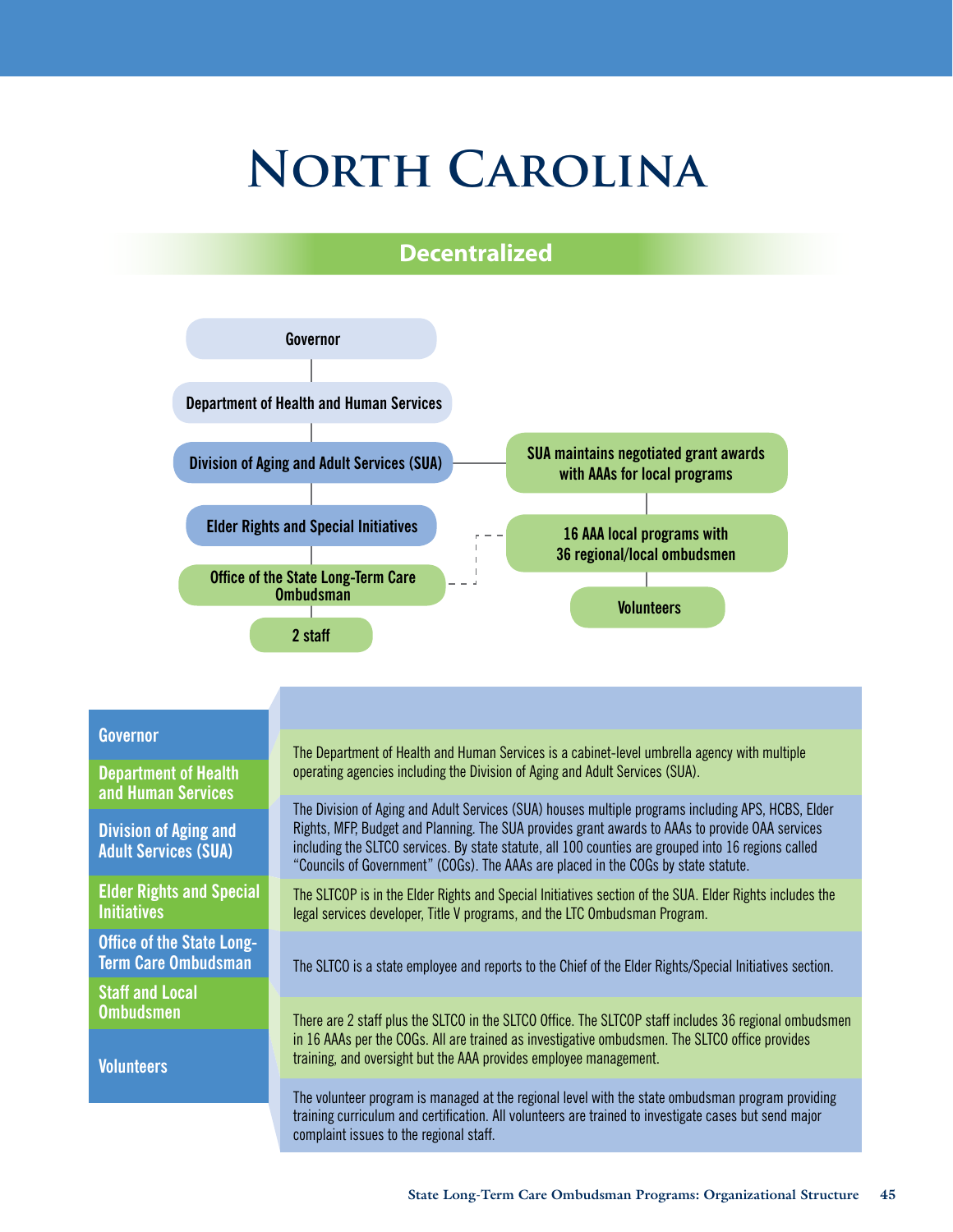## **North Dakota**

### **Centralized**



#### **Governor**

**Department of Human Services**

**Office of Aging Services Division (SUA)** 

**Office of the State Long-Term Care Ombudsman**

**Staff and Local Ombudsmen**

**Volunteers**

The Department of Human Services is a cabinet-level umbrella agency which includes the Office of Aging Services Division (SUA).

The Office of Aging Services Division (SUA) is an operating agency within the umbrella agency. The state does not contract with outside entities for the state or local LTCOP.

The SLTCO is state employee hired by staff at SUA. The SLTCO has responsibility for the statewide LTCOP and receives support from SUA fiscal and legal offices. The SLTCO provides training, oversight and develops policies and procedures for program.

The SLTCO Office includes 6 local ombudsmen and the SLTCO. All local ombudsmen are state employees and are hired by the SLTCO. Most local ombudsmen are housed in the Department on Aging regional services centers. Local Ombudsmen report directly to the SLTCO.

The SLTCOP has about 30 volunteers who have training and oversight provided by the local ombudsmen. The SLTCO provides designation and overall program oversight.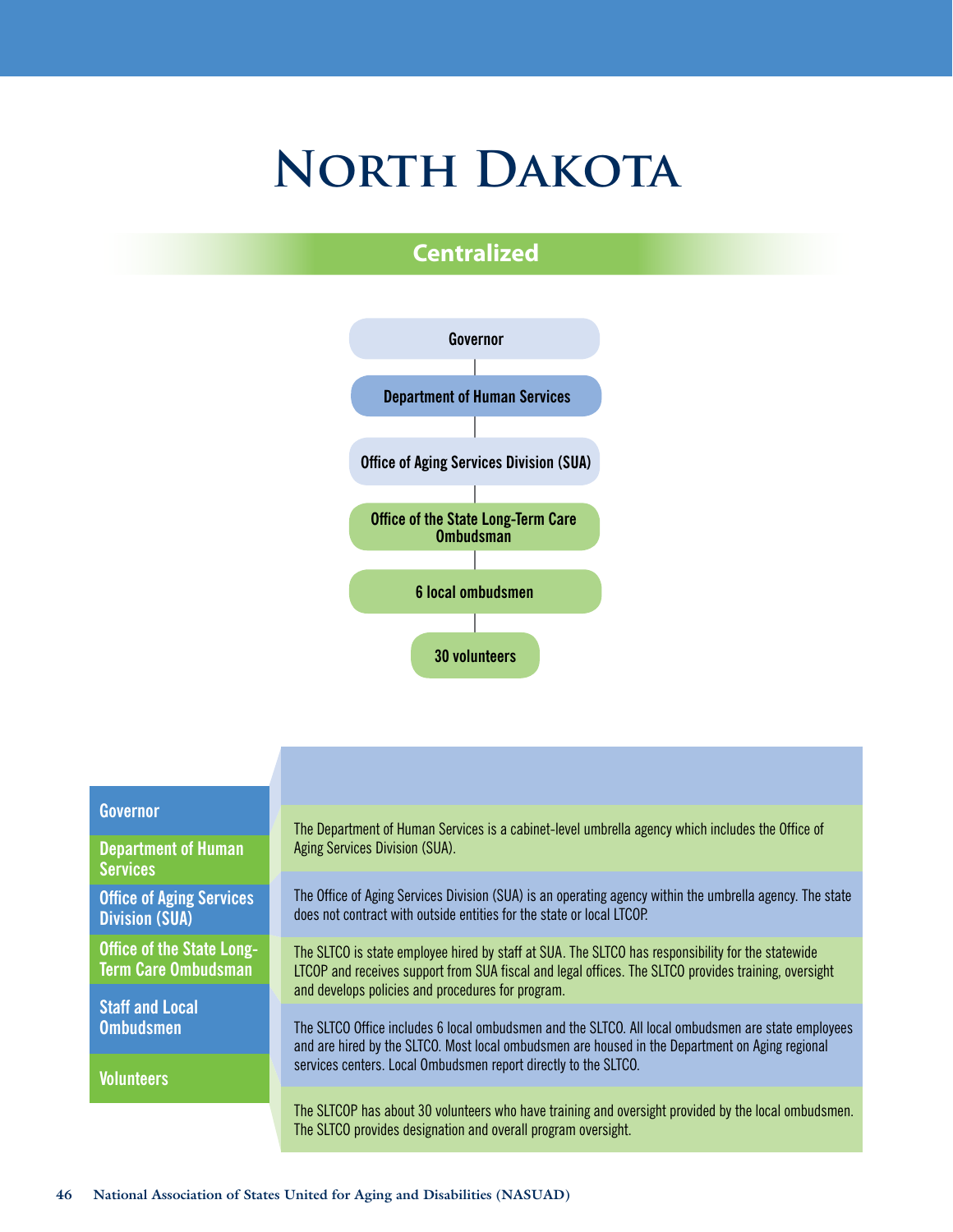# **Ohio**

### **Decentralized**



| Governor                                                       | The Department on Aging (SUA) is a cabinet-level agency. The SUA director is hired and reports to                                                                                                                                                                                                |
|----------------------------------------------------------------|--------------------------------------------------------------------------------------------------------------------------------------------------------------------------------------------------------------------------------------------------------------------------------------------------|
| <b>Department on Aging</b>                                     | the Governor. SUA executes grant agreements with AAAs and/or non-profit entities to provide SLTCOP                                                                                                                                                                                               |
| (SUA)                                                          | requirements. The SLTCO designates 12 local entities to provide local ombudsmen activities.                                                                                                                                                                                                      |
| <b>Office of the State Long-</b><br><b>Term Care Ombudsman</b> | The SLTCO is a unclassified state employee and hired by the SUA director. The SLTCO determines<br>statewide program policies and procedures and designates regional ombudsmen and entities according<br>to the LTC Ombudsman Rule. Training and designation of staff is determined by the SLTCO. |
| <b>Staff and Local</b>                                         | There are 12 regional programs—6 in AAAs and 6 through non profit entities. Each designated entity                                                                                                                                                                                               |
| <b>Ombudsmen</b>                                               | has an ombudsman program director who receives additional training and manages the regional                                                                                                                                                                                                      |
| <b>Volunteers</b>                                              | program. There are $80 +$ staff state wide.                                                                                                                                                                                                                                                      |
|                                                                | The SLTCOP has about 250 volunteers trained for varying levels of investigation. Training is done at the<br>regional level with the SLTCO created curriculum. Designation and program activities are determined by<br>the SLTCO.                                                                 |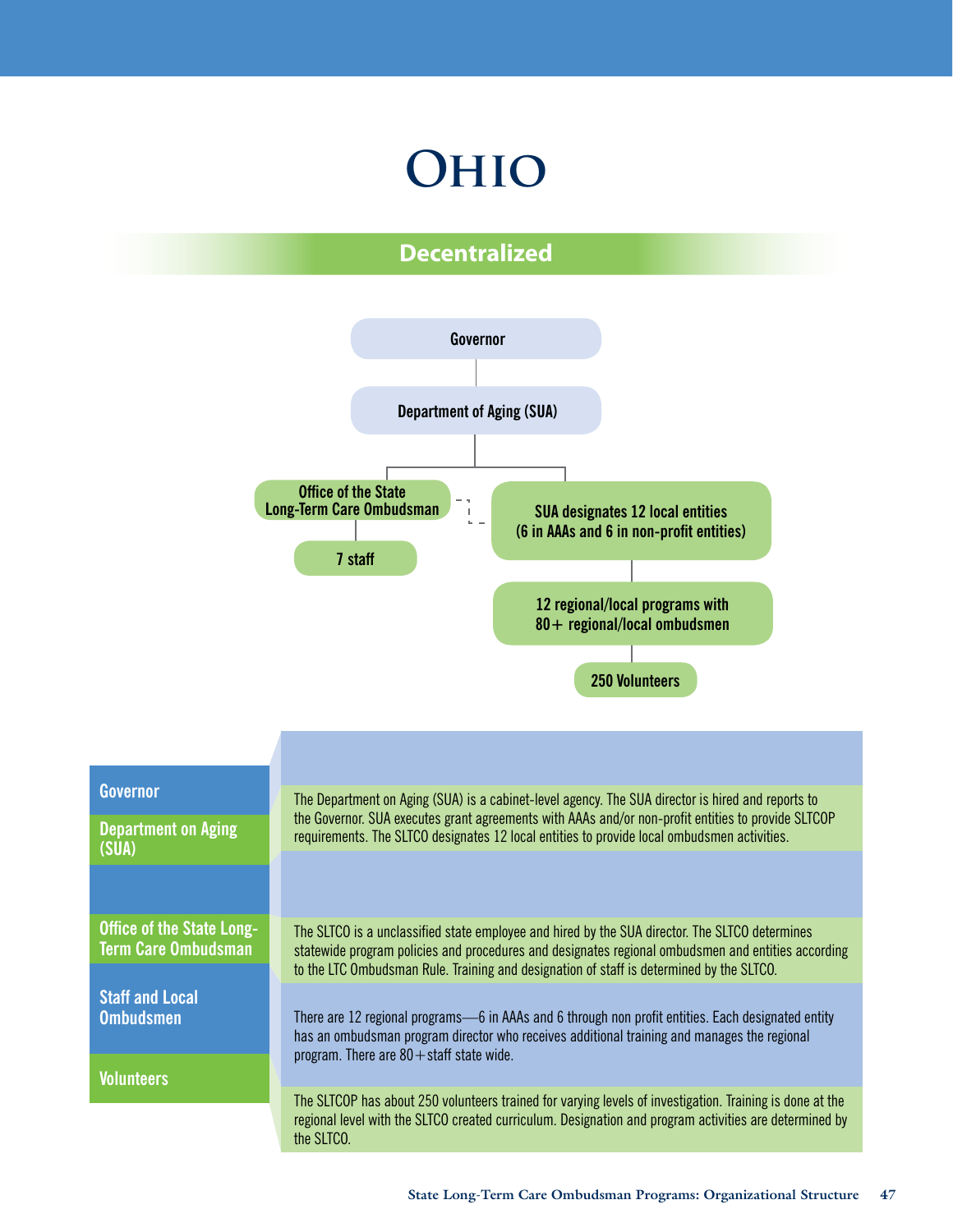## **Oklahoma**

### **Decentralized**

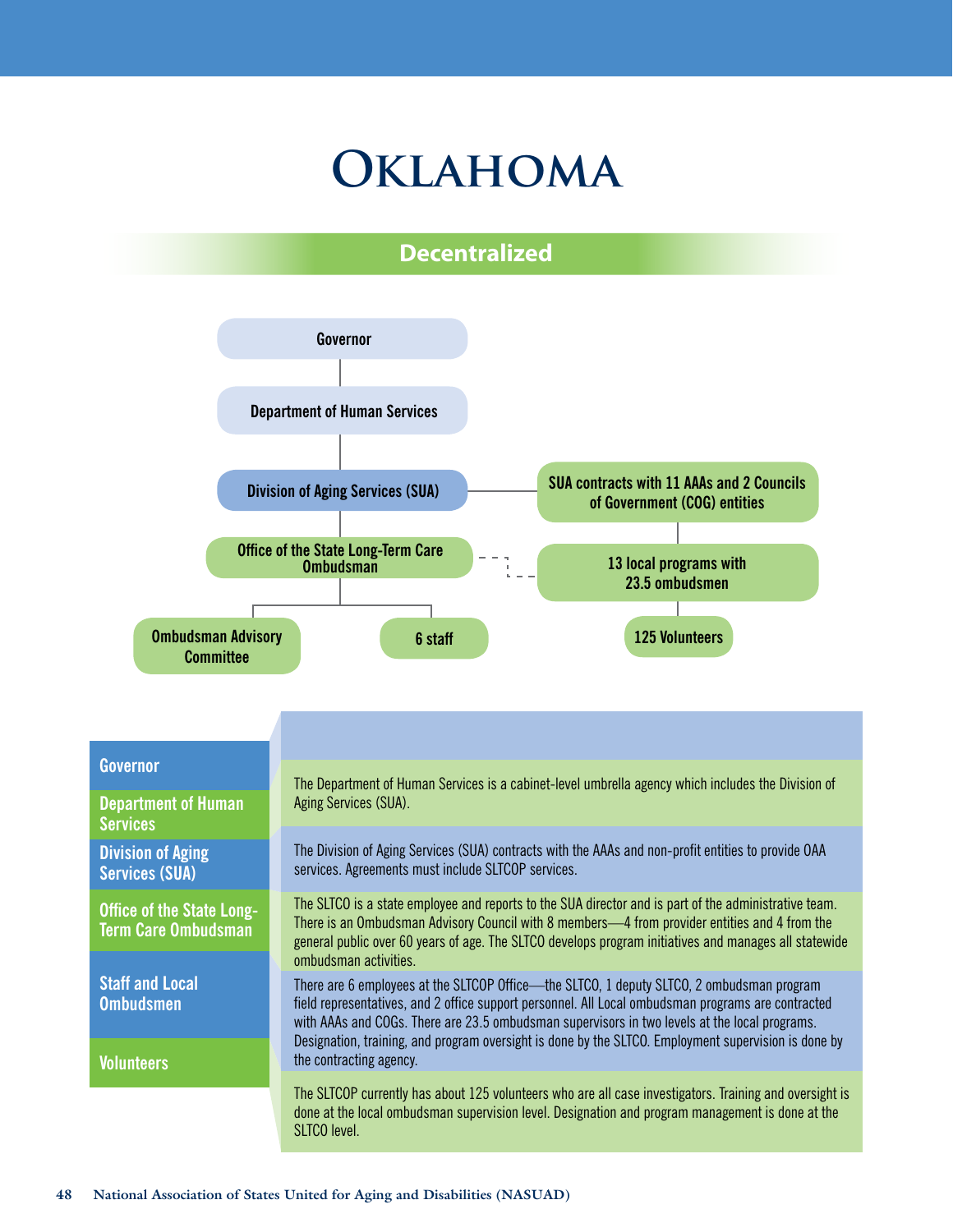## **Oregon**





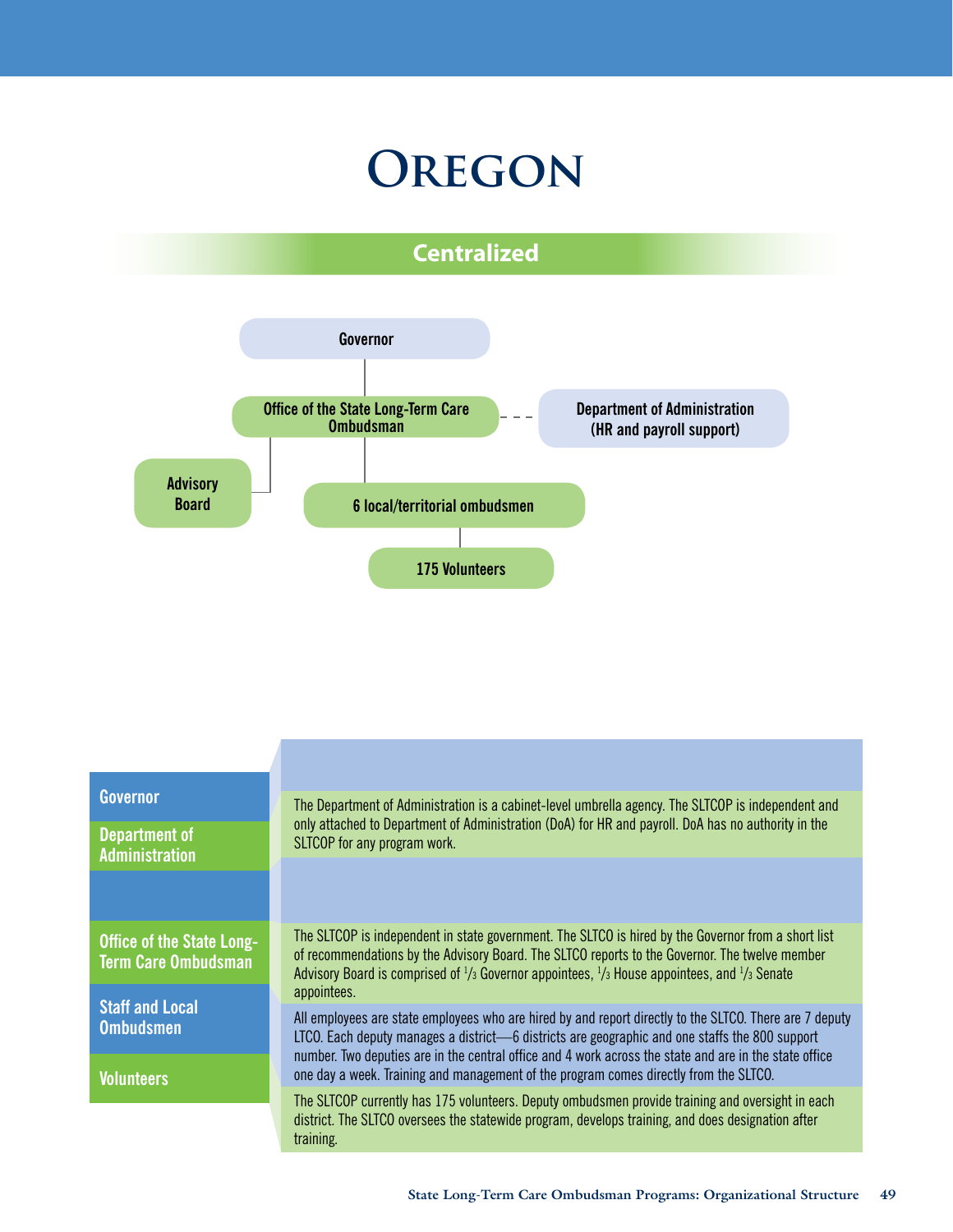## **Pennsylvania**





| <b>Governor</b><br><b>Department on Aging</b><br>(SUA)         | The Department on Aging (SUA) is a cabinet-level agency. The SUA contracts with AAAs for the local<br>ombudsman programs.                                                                                                                                                                                                                                                                                                                                                      |  |
|----------------------------------------------------------------|--------------------------------------------------------------------------------------------------------------------------------------------------------------------------------------------------------------------------------------------------------------------------------------------------------------------------------------------------------------------------------------------------------------------------------------------------------------------------------|--|
|                                                                |                                                                                                                                                                                                                                                                                                                                                                                                                                                                                |  |
| <b>Office of the State Long-</b><br><b>Term Care Ombudsman</b> | The SLTCO is a state employee, part of the senior staff, and reports directly to the deputy director of<br>the SUA who reports to the Director. The SLTCO is responsible for all aspects of the statewide program,<br>including trainings, certification, performance measures, data, policies and procedures and the                                                                                                                                                          |  |
| <b>Staff and Local</b><br><b>Ombudsmen</b>                     | volunteer program.<br>The SLTCOP has a staff of 8 employees and contractors. There are 52 AAAs that house the local<br>programs, 11 of these sub-contract to 3rd party non-profit entities. Contracts run for 5 years. Local<br>ombudsmen are not state employees. All staff are trained in the two tier system—basic and advanced.                                                                                                                                            |  |
| <b>Volunteers</b>                                              | The advanced training prepares for investigation.                                                                                                                                                                                                                                                                                                                                                                                                                              |  |
|                                                                | The SLTCOP currently has about 500 volunteers. Local programs are required to have a volunteer<br>program. Generally the volunteer reports to the local ombudsman representative, and representative<br>and the local ombudsmen report to the SLTCO. Volunteers follow the two tier training and have<br>continuing education at the local level. Oversight of volunteers is provided at the local level. Volunteers<br>who complete certification can do case investigations. |  |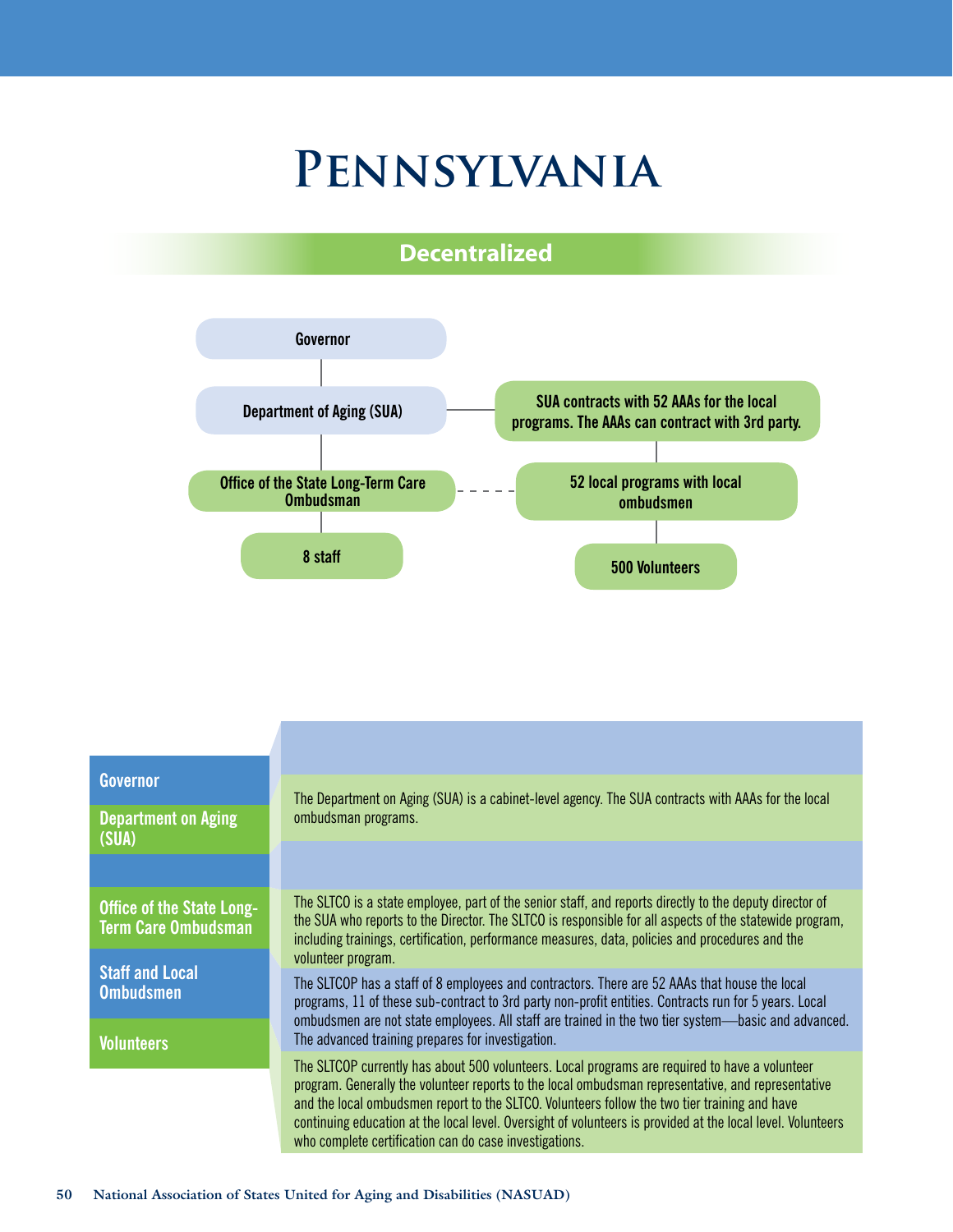# **Rhode Island**



#### **Governor**

**Department of Human Services Division of Elderly Affairs (SUA)**

**Alliance for Better Long-Term Care**

**Office of the State Long-Term Care Ombudsman**

**Staff and Local Ombudsmen**

**Volunteers**

The Department of Human Services is a cabinet-level umbrella agency.

The Department of Elderly Affairs (SUA) contracts with the Alliance for Better Long-Term Care to operate the entire SLTCOP.

The Alliance for Better Long-Term Care (Alliance) is a non-profit entity that operates the entire SLTCOP.

The SLTCO is an employee of the Alliance for Better Long-Term Care and works 100% time as the SLTCO. There is a Long-Term Care Advisory Board as part of the Alliance. The SLTCO is responsible for all aspects of the SLTCOP.

There are 10 full time staff and all are housed in the central office. All staff are employees of the Alliance and supervised by the SLTCO.

The SLTCOP has about 25 volunteers who report to the SLTCO office. There is a full time staff person who works as the volunteer coordinator.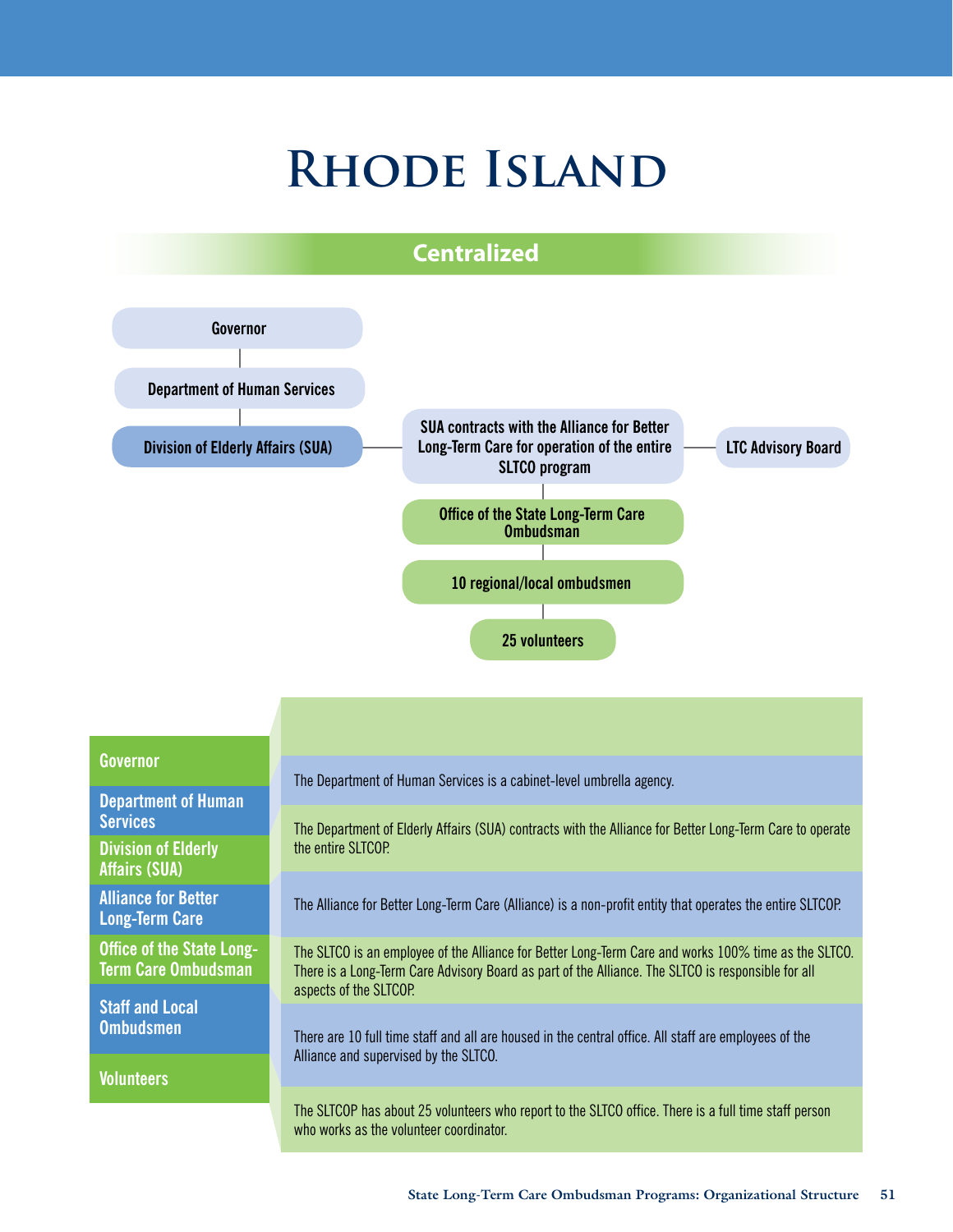# **South Carolina**

### **Decentralized**



| <b>Governor</b><br>Lt. Governor's Office on<br>Aging (SUA)     | The Lt. Governor's Office on Aging includes the SUA with the SLTCOP under the SUA director. The state<br>contracts directly with the AAAs or non-profit entities to implement the SLTCOP activities.                                                                                                                                                                                                                                                              |
|----------------------------------------------------------------|-------------------------------------------------------------------------------------------------------------------------------------------------------------------------------------------------------------------------------------------------------------------------------------------------------------------------------------------------------------------------------------------------------------------------------------------------------------------|
|                                                                |                                                                                                                                                                                                                                                                                                                                                                                                                                                                   |
| <b>Office of the State Long-</b><br><b>Term Care Ombudsman</b> | The SLTCO reports directly to the SUA Director and is a state employee. The SLTCO contracts with local<br>entities and has responsibility for oversight and management. Paid staff training is provided from the<br>SLTCO office.                                                                                                                                                                                                                                 |
| <b>Staff and Local</b><br><b>Ombudsmen</b>                     | The SLTCO office includes the SLTCO, 1 administrative assistant and 6 ombudsmen supervisors who are<br>all state employees. There are 10 regions with grants/contracts going to AAAs and non profit entities.<br>The regional/local staff are employees of the AAAs but report to the SLTCO for ombudsman activities.                                                                                                                                             |
| <b>Volunteers</b>                                              | Training is provided by the state office.<br>The SLTCOP began the volunteer program about 7 years ago and currently has about 42 volunteers who<br>are not in every region. Volunteers are trained as friendly visitors and can move to level 1 training if they<br>wish to do uncomplicated case resolution. Training is done in combination between the state office staff<br>and the regional staff. Management and supervision is done at the regional level. |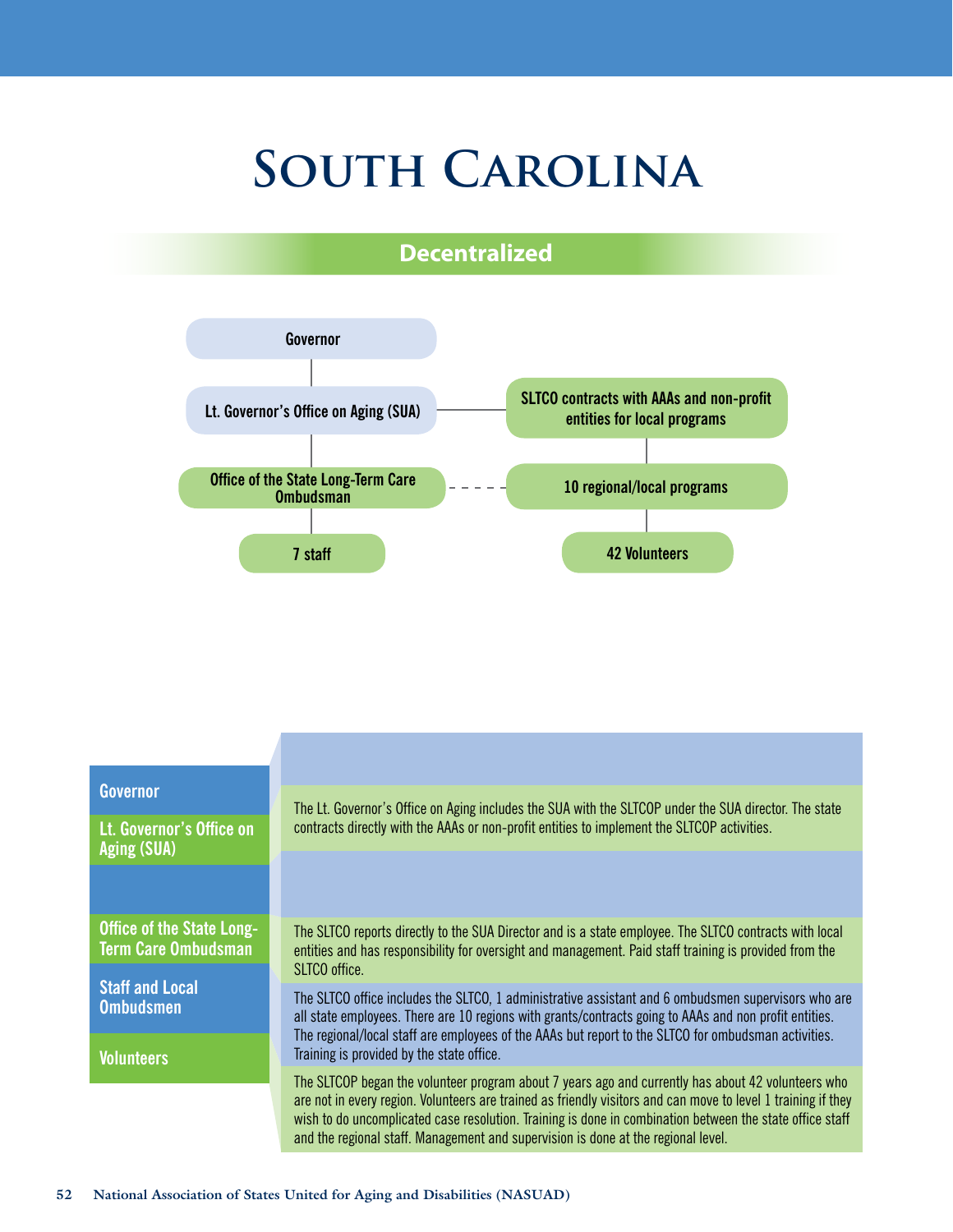# **South Dakota**

### **Centralized**



#### **Governor**

**Department of Social Services**

**Division of Adult and Aging Services (SUA)**

**Office of the State Long-Term Care Ombudsman**

**Staff and Local Ombudsmen**

**Volunteers**

The Department of Social Services is a cabinet-level umbrella agency which includes the Division of Adult and Aging Services (SUA).

The Division of Adult and Aging Services (SUA) houses programs for all services except mental health including victim services, ADRC, HCBS waiver, Title III, Adult Day, Transportation, SHIP, and SLTCOP. The SUA does not contract with outside entities for SLTCOP.

The SLTCO is a state employee hired by the division director and the deputy division director. The SLTCO reports to the deputy division director and is responsible for ensuring that the program directives are carried out.

Regional offices are part of the division field offices and the staff are state employees. There are 24 local offices and each may have more than one ombudsman. There are 51 local staff with 10 supervising staff. Typically ombudsmen are not full time local ombudsmen but have other tasks in the field office. The SLTCO does training Local ombudsmen have other duties and are not 100% Ombudsmen.

The SLTCOP has no volunteer program.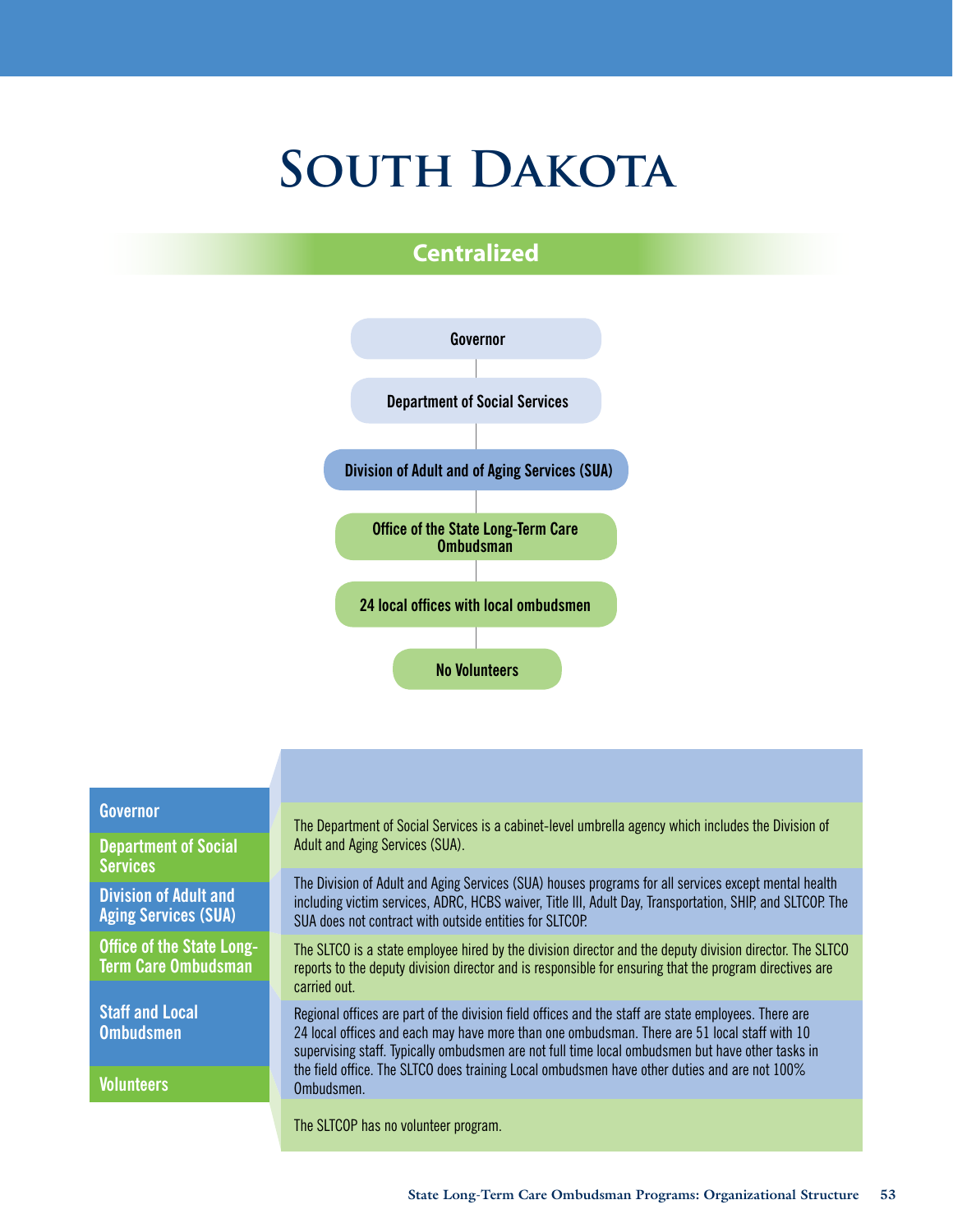## **Tennessee**

### **Decentralized**



| Governor                                                 | The Commission on Aging and Disability (SUA) is a freestanding designated SUA. The Commissioner                                                                                                                                                                                                                                                                  |  |
|----------------------------------------------------------|------------------------------------------------------------------------------------------------------------------------------------------------------------------------------------------------------------------------------------------------------------------------------------------------------------------------------------------------------------------|--|
| <b>Commission on Aging</b><br>and Disability (SUA)       | is hired by a 21 member Commission and is approved by the Governor. Technically, it is not a cabinet<br>position but a hired position. The SUA contracts with 9 Development Districts in the state for the local<br>ombudsman work. Development Districts work through the AAAD network to local provider agencies,<br>most are legal aid and small non profits. |  |
|                                                          |                                                                                                                                                                                                                                                                                                                                                                  |  |
| Office of the State Long-<br>Term Care Ombudsman         | The SLTCOP is an independent operating unit within the SUA. The SLTCO is hired by the SUA director<br>and is a state employee. The SLTCO writes the scope of services and can approve hiring of local<br>ombudsmen. The SLTCO is the only staff in SLTCO Office.                                                                                                 |  |
| <b>Staff and Local</b><br>Ombudsmen<br><b>Volunteers</b> | There are 9 district/local LTCO offices in the state. The development districts go through the AAAD<br>network. Many AAADs further contract with 3rd party local providers who are generally legal aid centers<br>and small non profit entities. District ombudsmen are hired at the local office but report on ombudsman<br>program activities to the SLTCO.    |  |
|                                                          | The SLTCOP currently has 200 volunteers in the state. Volunteers sometimes do case investigation.<br>Training and volunteer supervision is done at the district level. Designation and program development is<br>done by the SLTCO.                                                                                                                              |  |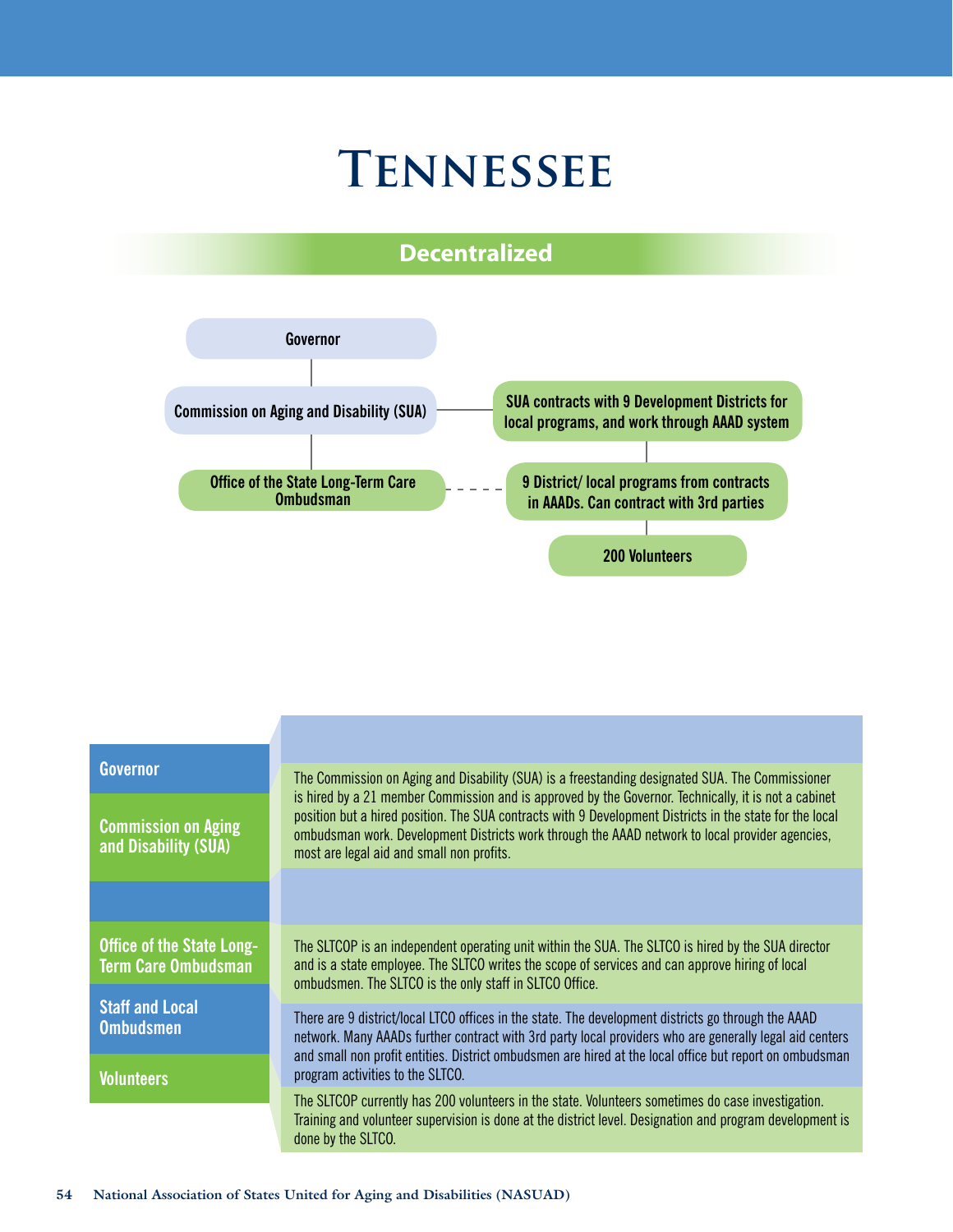### **Texas**

### **Decentralized**



#### **Governor**

**Department of Aging and Disability Services (SUA)**

**Office of the State Long-Term Care Ombudsman**

**Staff and Local Ombudsmen**

**Volunteers**

The Department of Aging and Disability Services (SUA)is an umbrella agency which has multiple operation and program departments including Survey and Certification, Public Guardianship, and the SLTCOP. The SUA contracts with AAAs to provide OAA services including the SLTCOP activities.

The SLTCO is a state employee hired by and reporting to the Deputy Commissioner of the SUA. The SLTCO coordinates with the SUA finance office on budget related issues. Policies and procedures are developed by the SLTCO for the statewide program.

There are 7.5 full time employees in the SLTCO office. The state contracts with 28 AAAs to provide staff for local ombudsman activities. The local staff are employees of the AAAs. AAAs can further contract to a third party. Only two (2) local programs have 3rd party contracts.

The SLTCOP currently has about  $500+$  volunteers who identify, investigate, and resolve complaints. Volunteer recruitment and training development is done at the state office where there is a full time ombudsman development specialist. The SLTCO provides program direction and certification. Training and oversight of volunteers is done at the local level.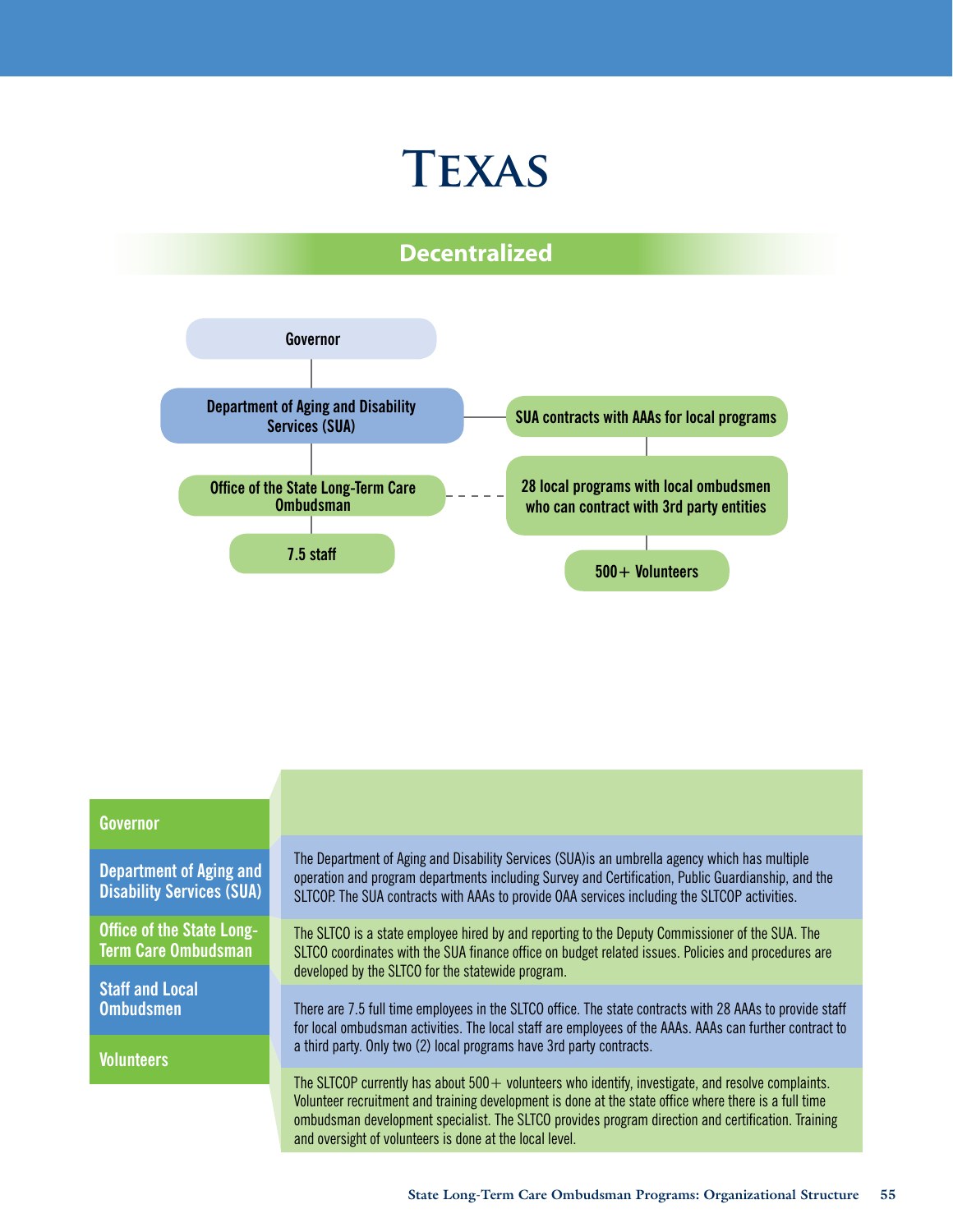## **Utah**

### **Decentralized**



#### **Governor**

**Department of Human Services**

**Division of Aging and Adult Services (SUA)**

**Office of the State Long-Term Care Ombudsman**

**Staff and Local Ombudsmen**

**Volunteers**

The Department of Human Services is a cabinet-level umbrella agency which includes the Division of Aging and Adult Services (SUA).

The Division of Aging and Adult Services (SUA) is an umbrella agency, which houses APS as well as the SLTCOP and other operating offices. The SUA contracts with AAAs and non-profit entities to provide local OAA services including the SLTCOP.

The SLTCO is a state employee hired by a panel including the SUA director, assistant SUA director, and the APS director. The SLTCO reports directly to the SUA director.

The SLTCO is the only staff in the SLTCO office. Local ombudsmen are hired by outside entities and are their employees. Most local ombudsmen are part time ombudsmen and have other duties and roles as determined by the AAA director. AAAs can contract with a 3rd party entities. Training and oversight is done at the state and local level. The SLTCO does certification when an individual completes training.

The SLTCOP has about 25 volunteers who are certified and assistant ombudsmen. Training and management is done at the local level. The SLTCO develops training, policies, and provides certification.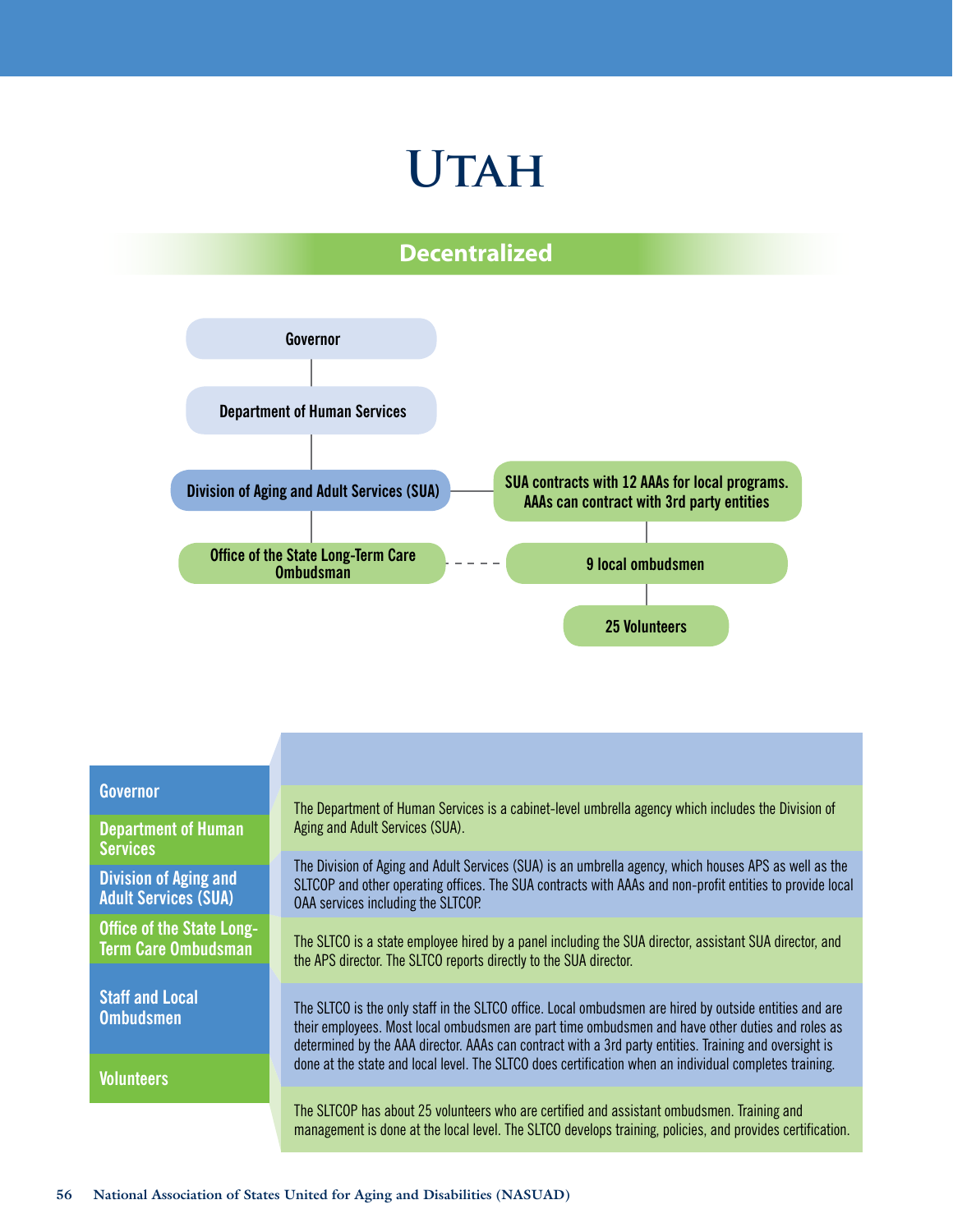## **Vermont**





#### **Governor**

**Department of Disabilities, Aging and Independent Living (SUA)** 

**Vermont Legal Aid**

**Office of the State Long-Term Care Ombudsman**

**Staff and Local Ombudsmen**

**Volunteers**

The Department of Disabilities, Aging and Independent Living (SUA) is a cabinet-level agency. The SUA contracts with Vermont Legal Aid for SLTCOP services.

Vermont Legal Aid Inc. is an independent entity. There are 8 projects within the Vermont Legal Aid including Disability Law, Fair Housing, and the SLTCOP.

The SLTCOP is outside of government. The SLTCO is an employee of the Vermont Legal Aid and reports to the Executive Director of Legal Aid. The SLTCO is responsible for all ombudsman activities including budget, data, personnel management, and policies and procedures.

Regional/local offices are part of 5 Legal Aid offices across the state. All staff are employees of Legal Aid. All hiring and supervision of regional/local ombudsmen is done by the SLTCO. All staff report directly to the SLTCO.

The SLTCOP currently has about 10 volunteers who are certified and trained to do case investigation. Supervision of volunteers is done at the regional/local level. Training is done in combination with regional/local and state wide sessions. The state has one regional/local staff person that does 20% time as volunteer coordinator for the entire state.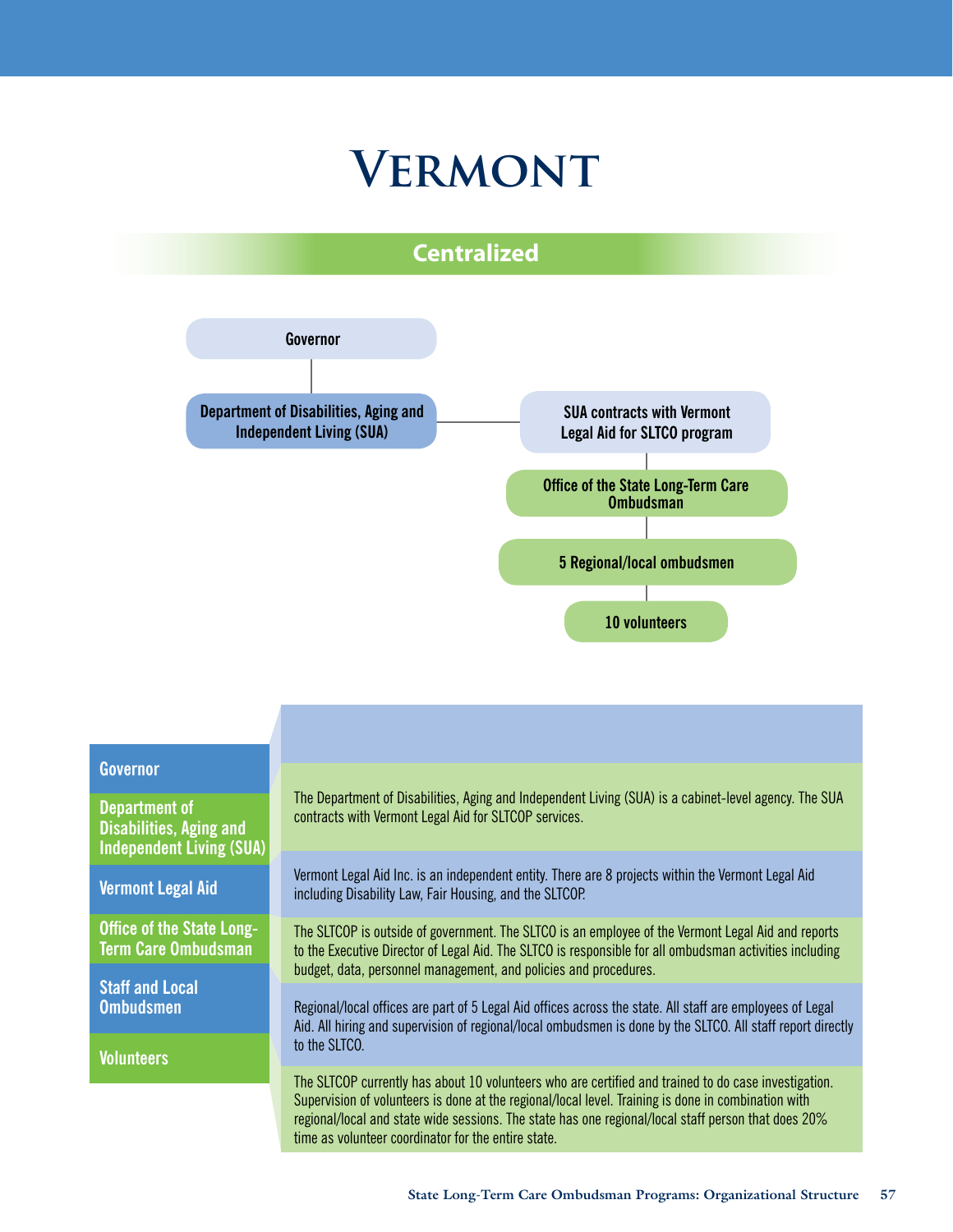## **Virginia**

### **Decentralized**



#### **Governor**

**Department of Health and Human Resources**

**Department for Aging and Rehabilitative Services (SUA)**

**Office of the State Long-Term Care Ombudsman**

**Staff and Local Ombudsmen**

**Volunteers**

The Department of Health and Human Resources is a cabinet-level umbrella agency which includes the Department for Aging and Rehabilitative Services (SUA).

The Department for Aging and Rehabilitative Services (SUA) houses multiple operating departments including APS and the SLTCOP. The SUA contracts with AAAs and non-profit entities for local ombudsman program implementation.

The SLTCO is a state employee hired by the SUA director and is part of the SUA director's management team. The SLTCO is responsible for state level policies, procedures, data, and overall budget.

Local ombudsmen are employees of the AAAs and non-profit entities and report to the agency supervisor for general management and oversight and simultaneously to the SLTCO for program activities. Training is done at the state level and local ombudsmen are certified by the SLTCO.

The SLTCOP has about 88 volunteers currently. Training and oversight is at the local level. Certification is done by the SLTCO.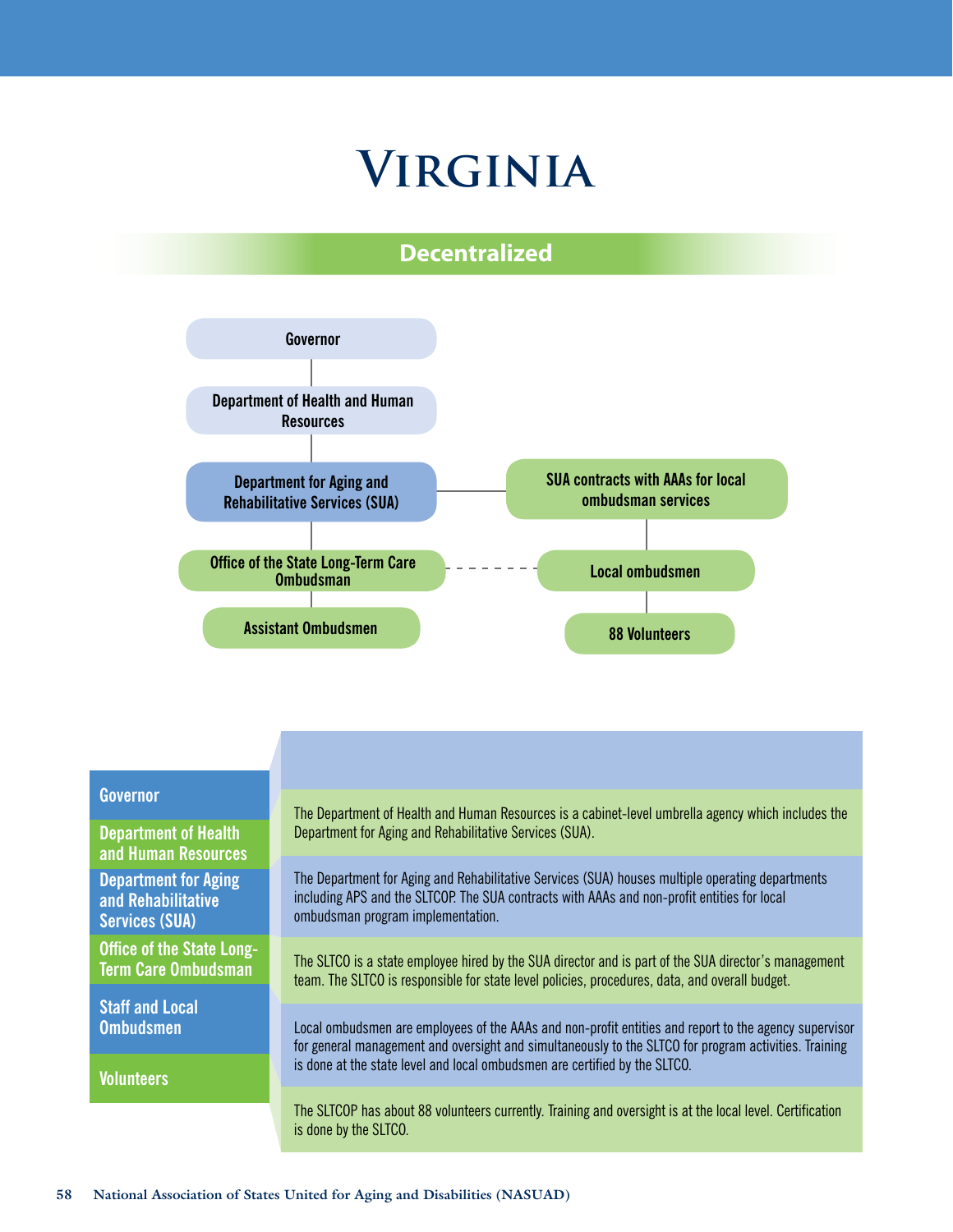## **Washington**

### **Decentralized**



#### **Governor**

**Department of Social and Health Services (SUA) Department of Commerce**

**Office of the State Long-Term Care Ombudsman**

**Staff and Local Ombudsmen**

**Volunteers**

The Department of Social and Health Services (SUA) is a cabinet-level umbrella agency. The SUA has an interagency agreement with the Department of Commerce to implement the SLTCOP since the mid 1990s. The Department of Commerce was chosen because they have no health care connection.

The Department of Commerce is a cabinet-level umbrella agency. The Department of Commerce contracts with the private non-profit Multi Service Center, a Community Action Program, to operate the SLTCOP.

**The Multi-Service Center** The Multi-Service Center (MSC) operates the SLTCOP under specifics of the contract. The Multi-Service Center contracts with AAAs and non-profit institutions for the local ombudsman programs.

> The SLTCO is an employee of the MSC. There are 3 full time staff in the SLTCO Office including the SLTCO, 1 assistant SLTCO and one program administrator. The SLTCO determines budget and policies and procedures. Reports come to SLTCO from regional supervisors. Designation is done by SLTCO.

There are 16 regional ombudsmen/staff who are not employees of the SLTCO or the MSC, they are employees of the AAAs or non-profits. There are 13 contracts which serve 14 regions. The majority are AAAs, one is an independent non-profit and some are in Community Action Programs (CAPs). These are allowed to further contract with 3rd party, only one entity does this.

The SLTCOP currently has about 350 volunteers who accept, investigate, and resolve cases. The volunteer program is part of the contract which requires the local contracted entity hire a regional ombudsman, establish an office, and recruit/train volunteers. The SLTCO certifies volunteers after the regional confirms training.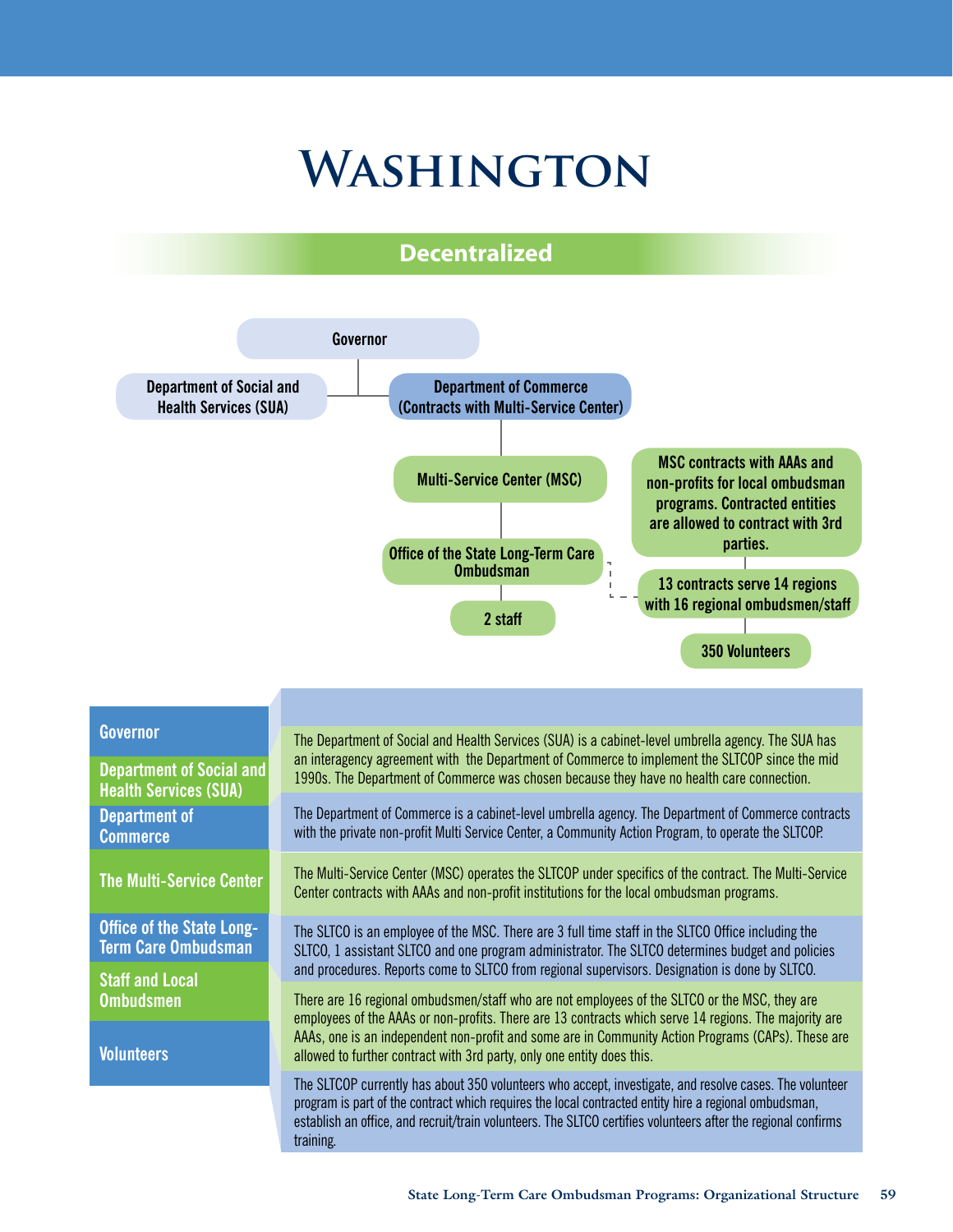## **West Virginia**



#### **Governor**

**Bureau of Senior Services (SUA)**

**Office of the State Long-Term Care Ombudsman**

**Legal Aid**

**Staff and Local Ombudsmen**

**Volunteers**

The Bureau of Senior Services (SUA) is a cabinet-level agency.

The SLTCO is a state employee hired by the SUA director. The SLTCO reports to the Title V and Legal Services Developer. The state office shares administrative support with other agencies. The LTCOP is a separate unit of Legal Aid. The SLTCO monitors compliance with the contract, OAA, and state law regulations. The SLTCO provides direction for program, monitoring, and certification of program staff.

The SUA contracts with Legal Aid, a statewide legal services provider, for regional/local ombudsman services.

Legal Aid hires the local ombudsman with pre-screening by the LTCO. There are 9 regional ombudsmen. There is one 3/5 FTE attorney who works primarily on financial exploitation issues. Training and oversight are done at the local level. The SLTCO and the SUA Director designate and certify local ombudsman.

The SLTCOP has very few volunteers. Volunteers are not permitted to conduct investigations. Regional ombudsmen train and oversee the volunteers. The SLTCO and the SUA Director designate and certify volunteers.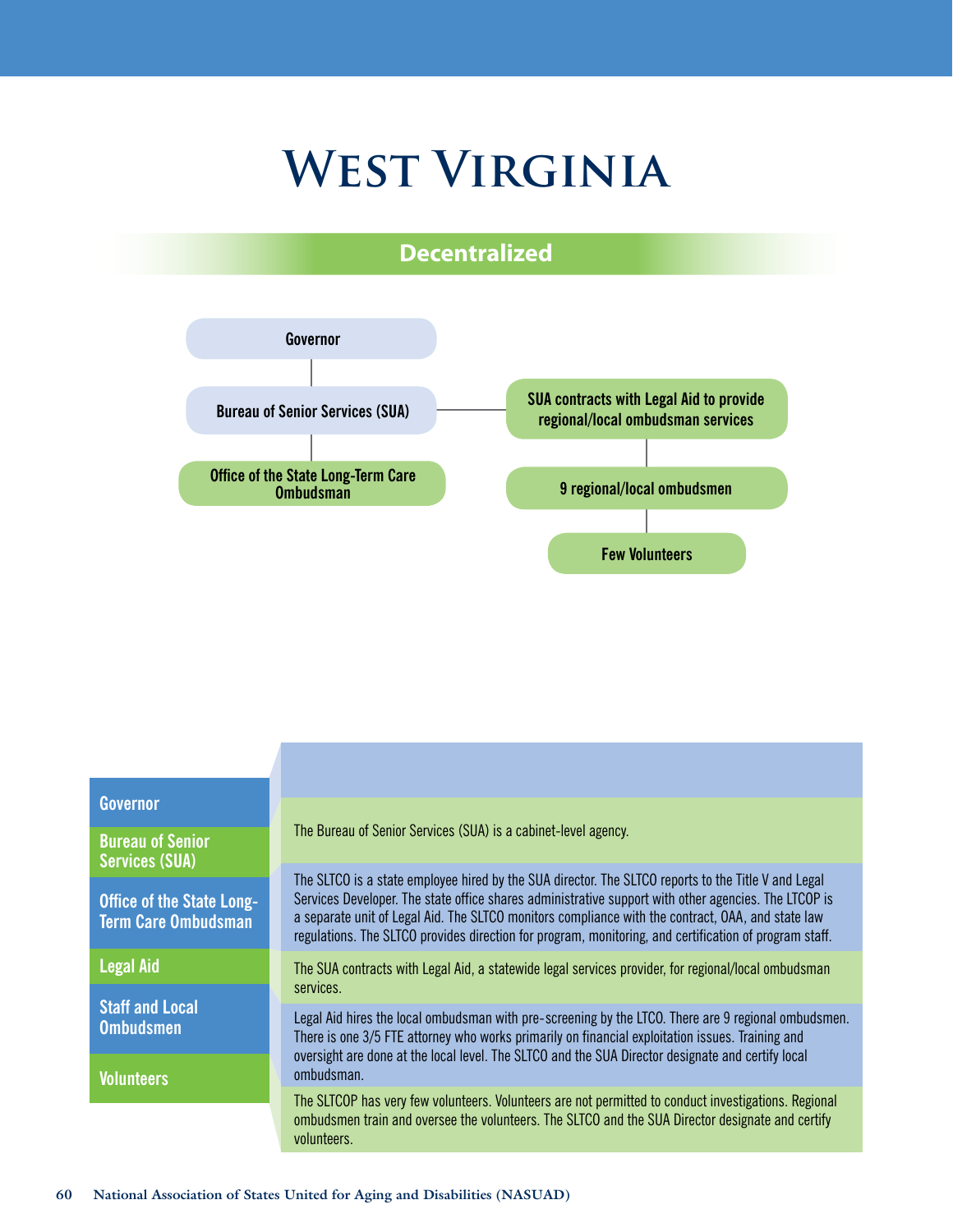## **Wisconsin**

### **Centralized**



**Volunteers**

**Ombudsmen**

Staff are hired by the SLTCO and include the Deputy Ombudsman, attorney, office manager, ombudsman supervisor, ombudsmen, Volunteer services supervisor, 5 volunteer coordinators, 22.5 regional/local Ombudsmen and volunteers. Regional/local staff do managed care ombudsman work as well as facility and home care case work. In 2016 the SLTCOP will add ½ time Veteran Specialist, in 2017 will add 3 FT ombudsmen positions.

The SLTCOP currently has about 120 volunteers. Training is provided by volunteer coordinator and the regional/local ombudsmen. Volunteer oversight is provided by the regional/local ombudsmen. There is a full time volunteer ombudsman supervisor plus volunteer ombudsman coordinators.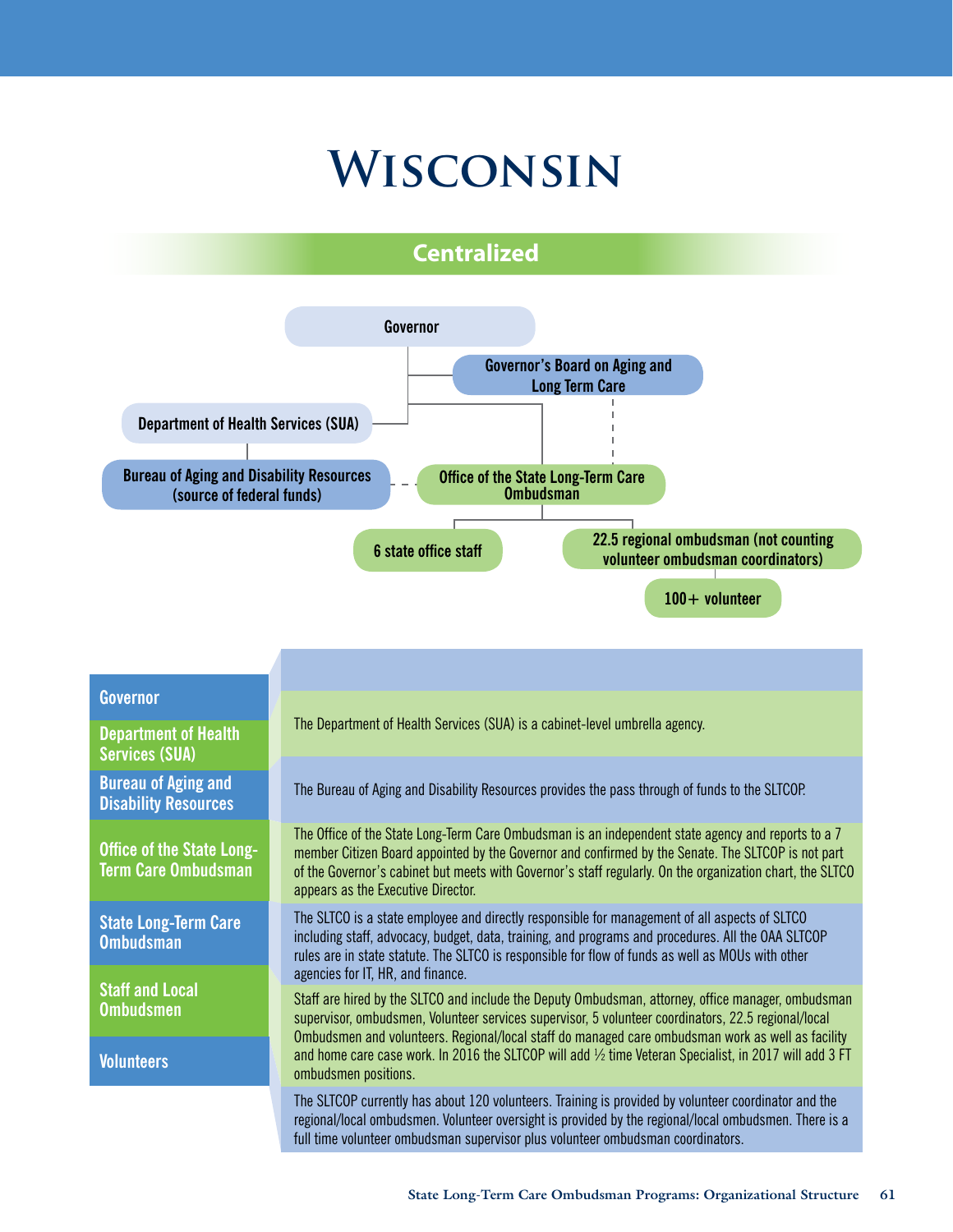## **Wyoming**





#### **Governor**

**Department of Health**

**Division of Aging and Community Services**

**Office of the State Long-Term Care Ombudsman**

**Staff and Local Ombudsmen**

**Volunteers**

The Department of Health is a cabinet-level umbrella agency which includes the Division of Aging and Community Services.

The SLTCOP is part of the Division of Aging and Community Services (SUA). The SUA contracts with the Wyoming Senior Citizens Inc., for regional/local ombudsman program implementation.

The SLTCO is a state employee and is hired by and reports to the SUA CLS manager. The SLTCO does certification, and monitors program activities starting 10/1/15.

There are 3 regional/local offices under general contract with the Wyoming Senior Center Inc. The Executive Director of the Senior Center hires and manages the regional staff. Regional staff are employees of the Center and are full time staff.

The SLTCOP has no volunteer program.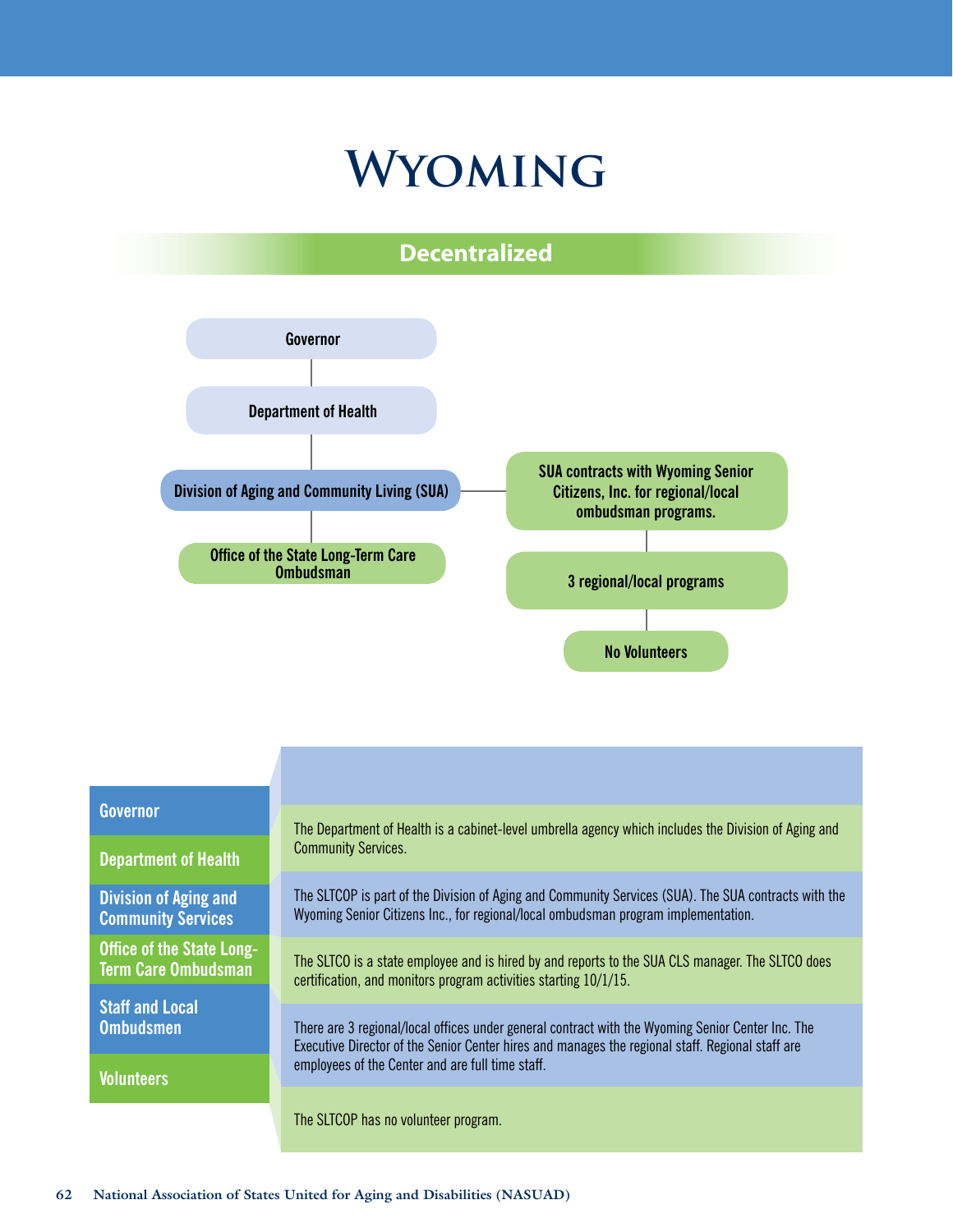### **NOTES**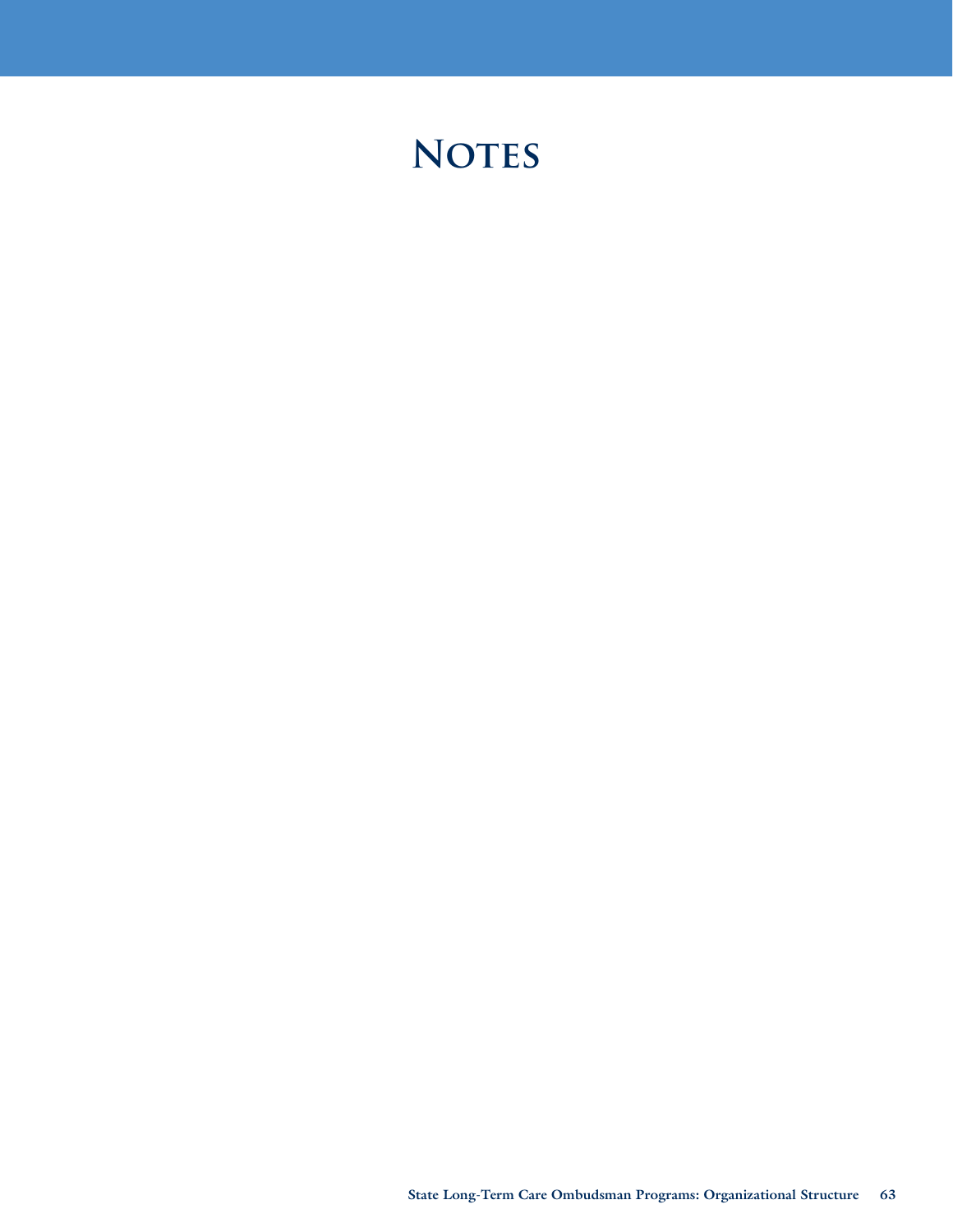### **NOTES**

**64 National Association of States United for Aging and Disabilities (NASUAD)**